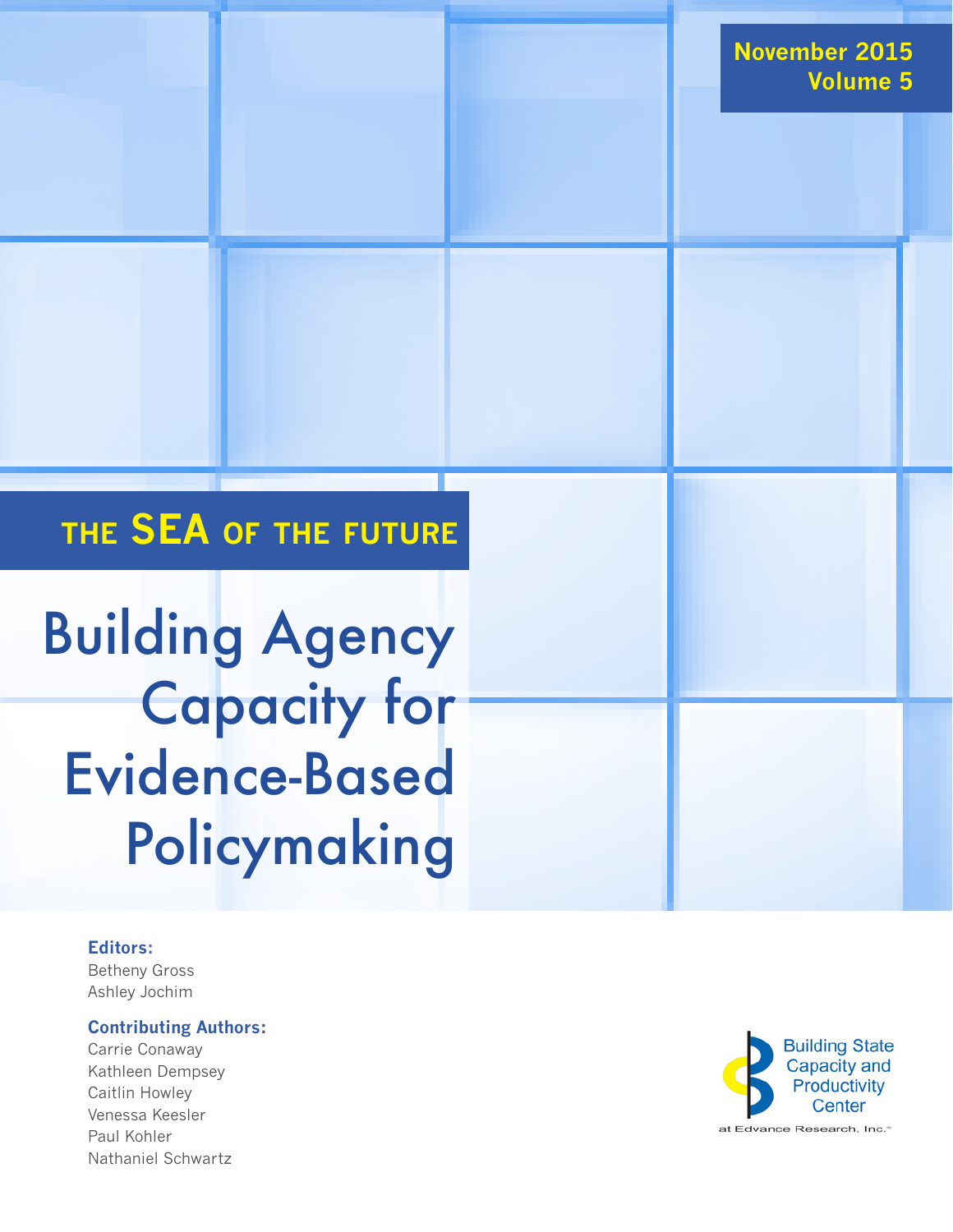

## **the SEA of the future**

### Volume 5 November 2015

## Building Agency Capacity for Evidence-Based Policymaking

#### Editors:

Betheny Gross Ashley Jochim

#### Contributing Authors:

Carrie Conaway Kathleen Dempsey Caitlin Howley

Venessa Keesler Paul Kohler Nathaniel Schwartz

This publication is in the public domain. While permission to reprint is not necessary, reproductions should be cited as:

Gross, B., and Jochim, A. (eds.). (2015). *Building Agency Capacity for Evidence-Based Policymaking*. The SEA of the Future, 5. San Antonio, TX: Building State Capacity & Productivity Center at Edvance Research, Inc.

A copy of this publication can be downloaded from www.bscpcenter.org

The publication is prepared by the BSCP Center under Award #S283B120042 for the Office of Elementary and Secondary Education of the U.S. Department of Education and is administered by Edvance Research, Inc. The content of the publication does not necessarily reflect the views or policies of the Office of Elementary and Secondary Education or the U.S. Department of Education nor does mention of trade names, commercial products, or organizations imply endorsement by the U.S. Government.

© 2015 Edvance Research, Inc.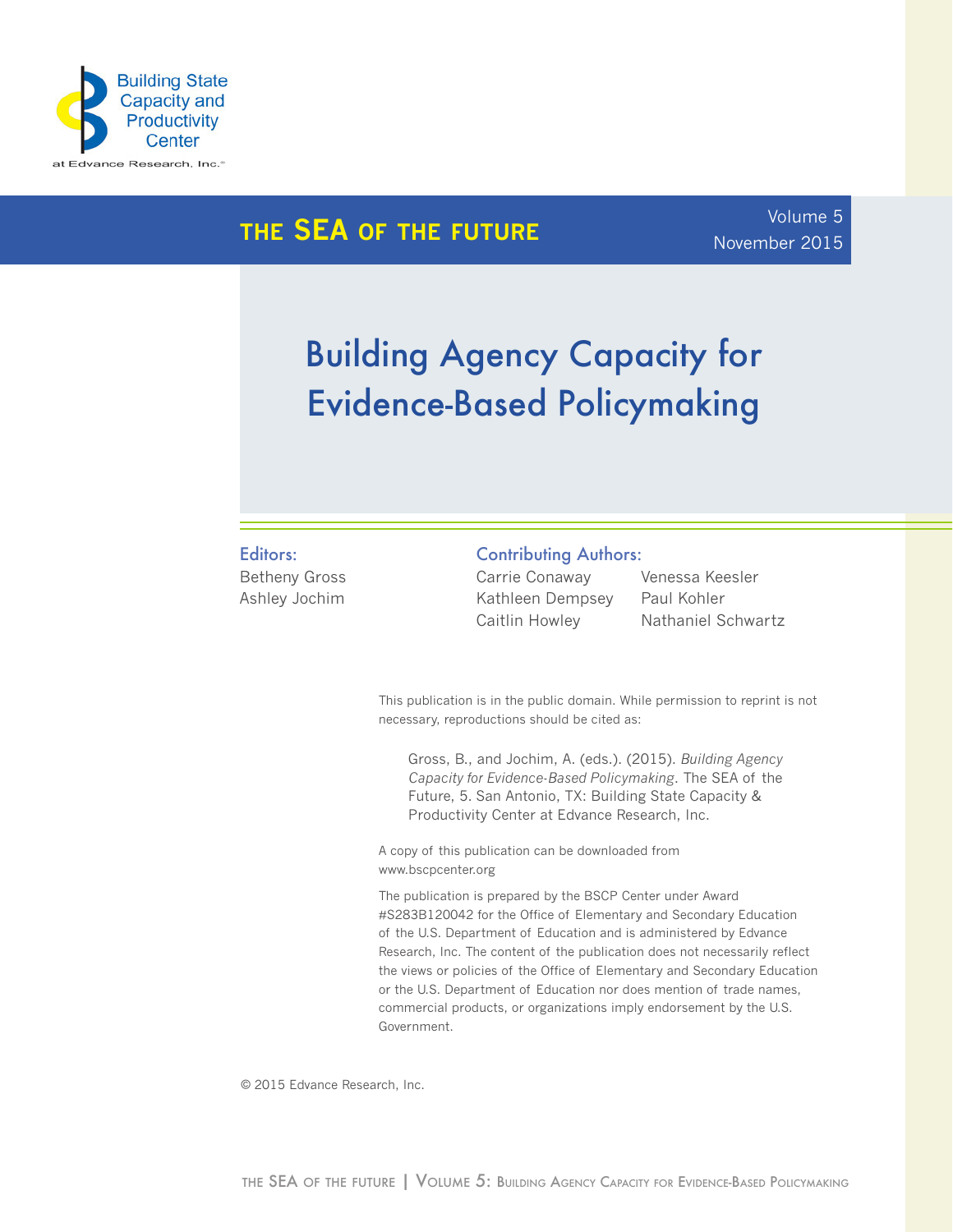## **Contents**

| <b>Introduction: Building Agency Capacity for Evidence-Based Policymaking</b>                                                 |    |
|-------------------------------------------------------------------------------------------------------------------------------|----|
| Better Policy Through Research: Pursuing High-Impact Research in State<br><b>Education Agencies</b>                           |    |
| Making Research Matter for the State Education Agency                                                                         | 23 |
| <b>Building Productive Research Partnerships</b>                                                                              | 40 |
| <b>Technical Assistance to Support Evidence-Based Policymaking:</b><br>A Conversation with the Regional Comprehensive Centers | 53 |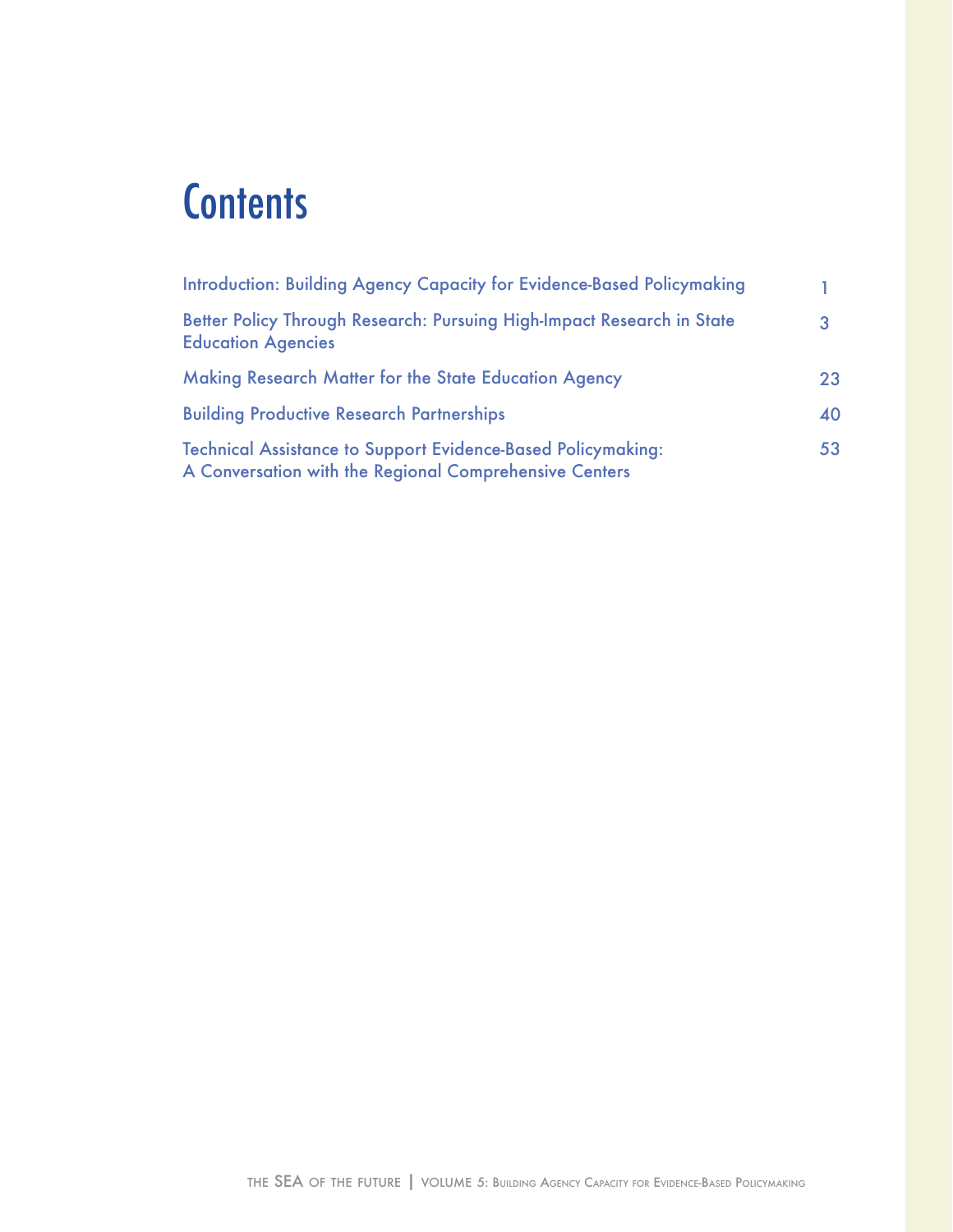## About the Authors

Carrie Conaway | Carrie Conaway is the associate commissioner of Planning, Research, and Delivery Systems for the Massachusetts Department of Elementary and Secondary Education. She manages a team of 15 staff who are responsible for providing analysis, research, planning and implementation support, and tools so that the agency and the field can implement effective programs and improve educational outcomes. Her team also led the development of the state's top-scoring, \$250 million Race to the Top proposal and now manages its implementation statewide. Previously, she was the deputy director of the New England Public Policy Center at the Federal Reserve Bank of Boston, and an associate editor of the Bank's flagship publication, *Regional Review*. She holds a BA in sociology from Oberlin College, and MAs in policy analysis and labor policy from the Humphrey Institute of Public Affairs, University of Minnesota, and in sociology and social policy from Harvard University.

Kathleen Dempsey | Kathleen Dempsey, MEd, is the senior director at McREL International and serves as the Director for the North Central Comprehensive Center (NCCC), a federally funded cooperative agreement providing technical assistance to the states of Nebraska, North Dakota, South Dakota, and Wyoming. Dempsey coordinates project activities that build the capacity of state education agencies to implement, support, scale up, and sustain initiatives statewide and to lead and support their districts and schools in improving student outcomes. Dempsey also serves as a member of the McREL STEM team, providing technical assistance and professional development to K–12 mathematics educators and state education agencies. She is a co-principal investigator on an IES development grant, *Learning to Use Formative Assessment in Mathematics with the Assessment Work Sample Method*, which brings her expertise in designing and delivering mathematics professional development to the research arena.

Betheny Gross | Betheny Gross, PhD, is a senior research analyst and research director at the Center on Reinventing Public Education (CRPE). She coordinates CRPE's quantitative research initiatives, including analysis of portfolio districts, public school choice, and common enrollment systems. Dr. Gross has examined evidence and outcomes of district reform across the country and has advised and consulted with district leaders to formulate strategy and implementation. She is coauthor of *Strife and Progress: Portfolio Strategies for Managing Urban Schools* (Brookings 2013) and the author of numerous research reports and articles. Her work has been published in several journals, including *Educational Evaluation and Policy Analysis, American Education Research Journal, Journal of Education Finance,* and *Journal of Policy Analysis and Management.*

Caitlin Howley | Caitlin Howley, PhD, serves as director of the Appalachia Regional Comprehensive Center (ARCC). She is responsible for the center's design and operation, oversight of technical assistance initiatives, supervision and professional development of staff, and stewardship of center resources. She also provides technical assistance to state education agencies through regional initiatives and serves as the leadership liaison to the ARCC Tennessee and West Virginia teams. In previous roles, Howley has served as associate director of the ARCC, directed evaluation of an array of technical assistance centers, and led evaluations of education programs for low-income, minority, and Appalachian youth. The American Educational Research Association and the National Rural Education Association have honored her work. Howley received her PhD in sociology from Temple University.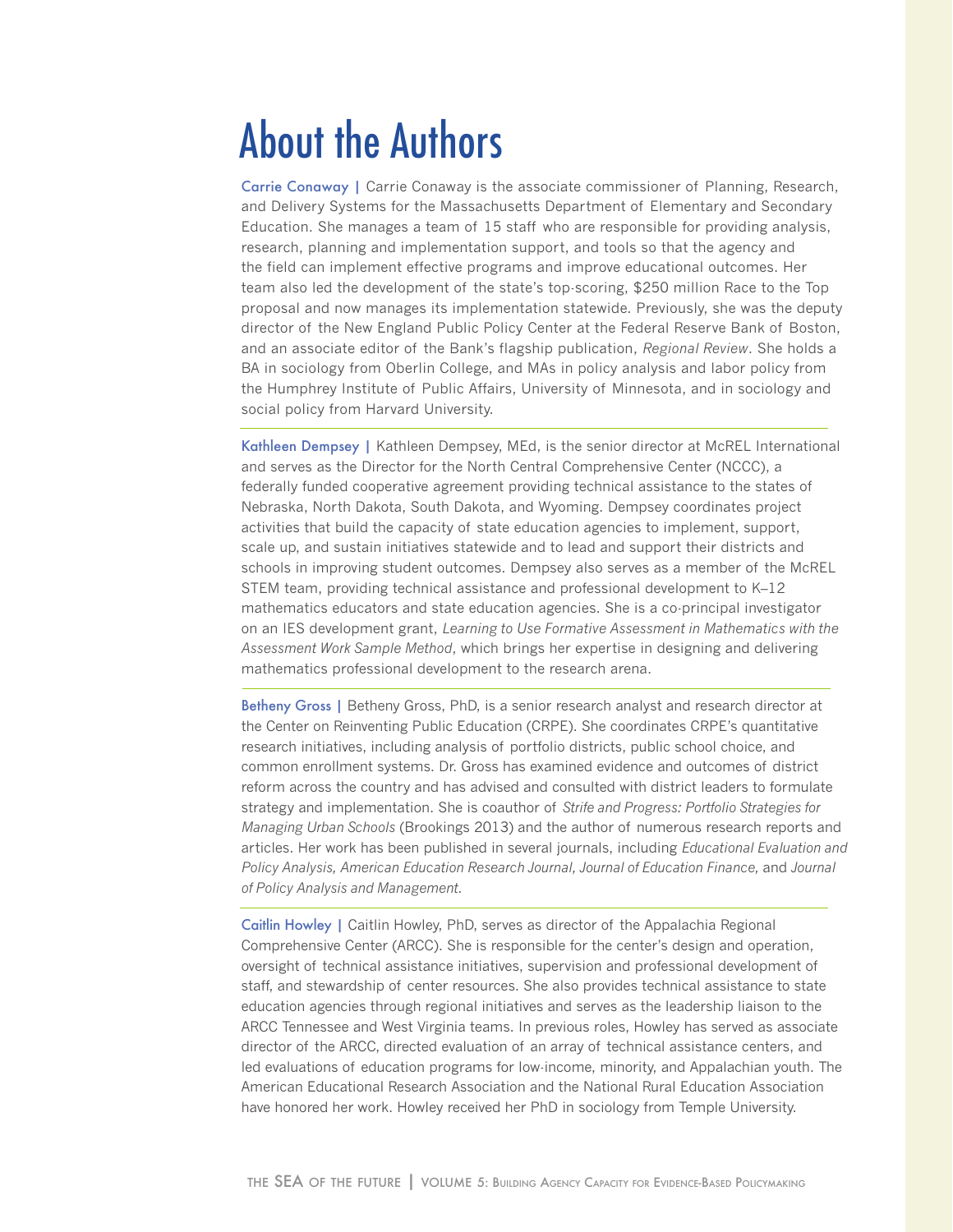Ashley Jochim | Ashley Jochim, PhD, is a research analyst at CRPE. Her research focuses on policy analysis and implementation, including work on state education agencies, Common Core standards, and district reform efforts. She is a coauthor (with CRPE founder Paul Hill) of a recent book, *A Democratic Constitution for Public Education* (University of Chicago Press, 2014), that suggests who governs public education is much less important than what powers they have. Her research can be found in the *Policy Studies Journal, Publius, Politics and Governance, and Political Research Quarterly*, as well as numerous edited volumes, including the *Handbook of School Choice* and the *Oxford Handbook of American Bureaucracy*. In 2012, she was selected as one of a dozen emerging education policy scholars interested in narrowing the gap between research and policy.

Venessa Keesler | Venessa Keesler, PhD, is deputy superintendent of Accountability Services at the Michigan Department of Education (MDE). The Accountability Services division includes the offices that oversee K–12 assessment, accountability, data systems, and strategic research, as well as teacher licensure and certification and educator preparation institution accountability. Venessa previously served as Director of the Office of Evaluation, Strategic Research, and Accountability at the MDE and as a classroom teacher in Massachusetts, teaching seventh-grade social studies. Venessa holds a Bachelor's degree in sociology from Harvard University and a PhD in measurement and quantitative methods from Michigan State University.

Paul Kohler | Paul Koehler, PhD, serves as director of the West Comprehensive Center, a technical assistance center funded by the U.S. Department of Education. The Center provides assistance to chief state school officers and their staffs in Arizona, Nevada, and Utah as they implement provisions of the federal Elementary and Secondary Education Act in their states. Previously, Koehler served as education advisor to Arizona Governor Janet Napolitano. He also served as associate superintendent of the Arizona Department of Education. Prior to that, he was a district superintendent and assistant superintendent for 16 years, and a classroom teacher for 10 years. Koehler is responsible for numerous WestEd publications on topics such as improving the graduation rate, the effects of full-day kindergarten, reforming teacher pay, and school leadership. He has been a presenter at numerous national conferences. He received a BS in business management from C.W. Post College, an MS in elementary education from Brooklyn College, and a PhD in elementary education and curriculum development from Arizona State University.

Nathaniel Schwartz | Nathaniel Schwartz is the director of research and policy at the Tennessee Department of Education. His primary research interests include large-scale instructional intervention, teacher accountability, and student mobility. Previously, he taught high school science through Teach For America in the Mississippi Delta and served as a founding teacher for the Noble Network of Charter Schools in Chicago. Dr. Schwartz earned his PhD from the University of Michigan's School of Education, his MPP from the University of Michigan's Ford School of Public Policy, and his BA from Harvard College.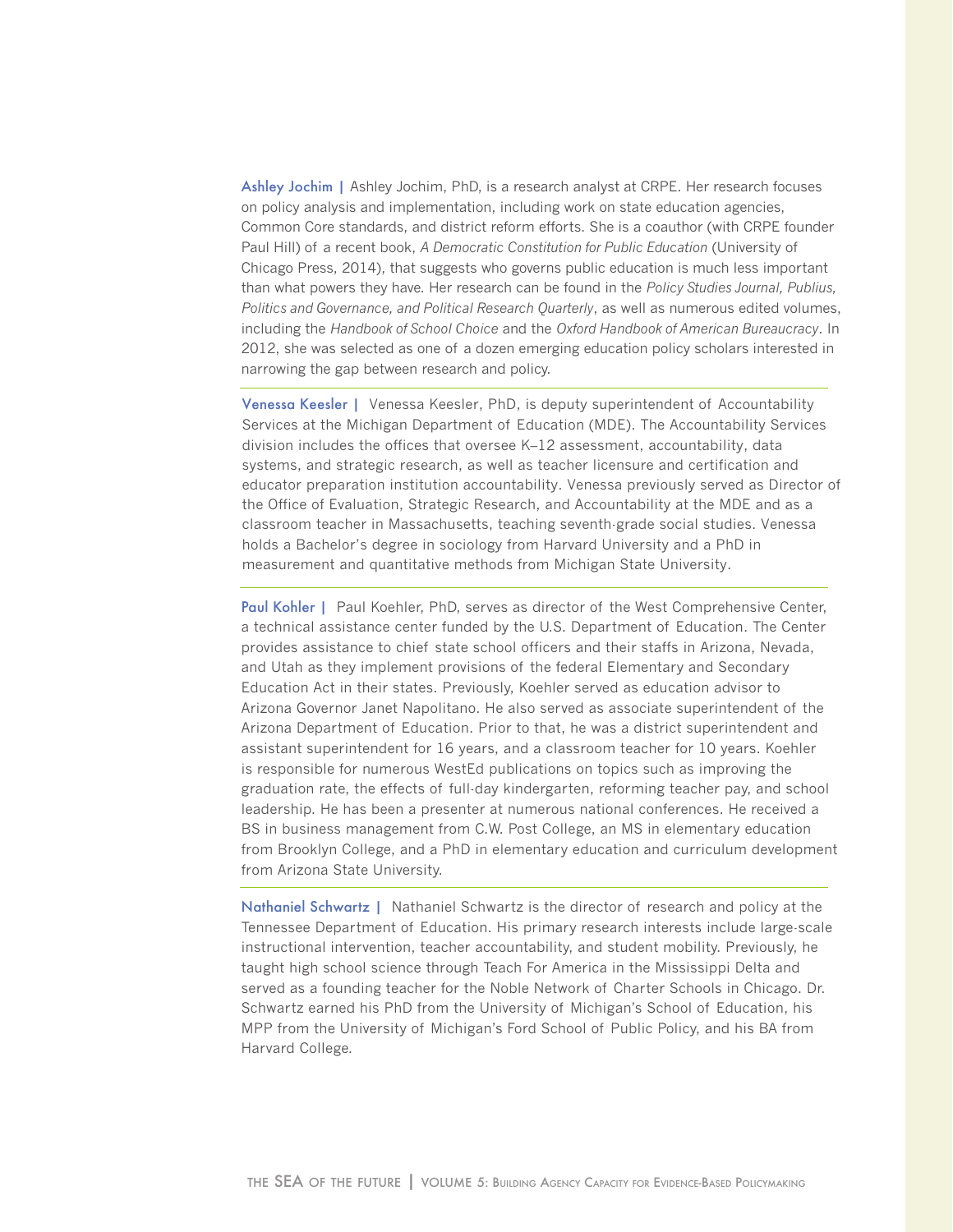

## Introduction: The SEA of the Future: Building Agency Capacity for Evidence-Based Policymaking

Ashley Jochim Center on Reinventing Public Education

November 2015

© 2015 Edvance Research, Inc.

1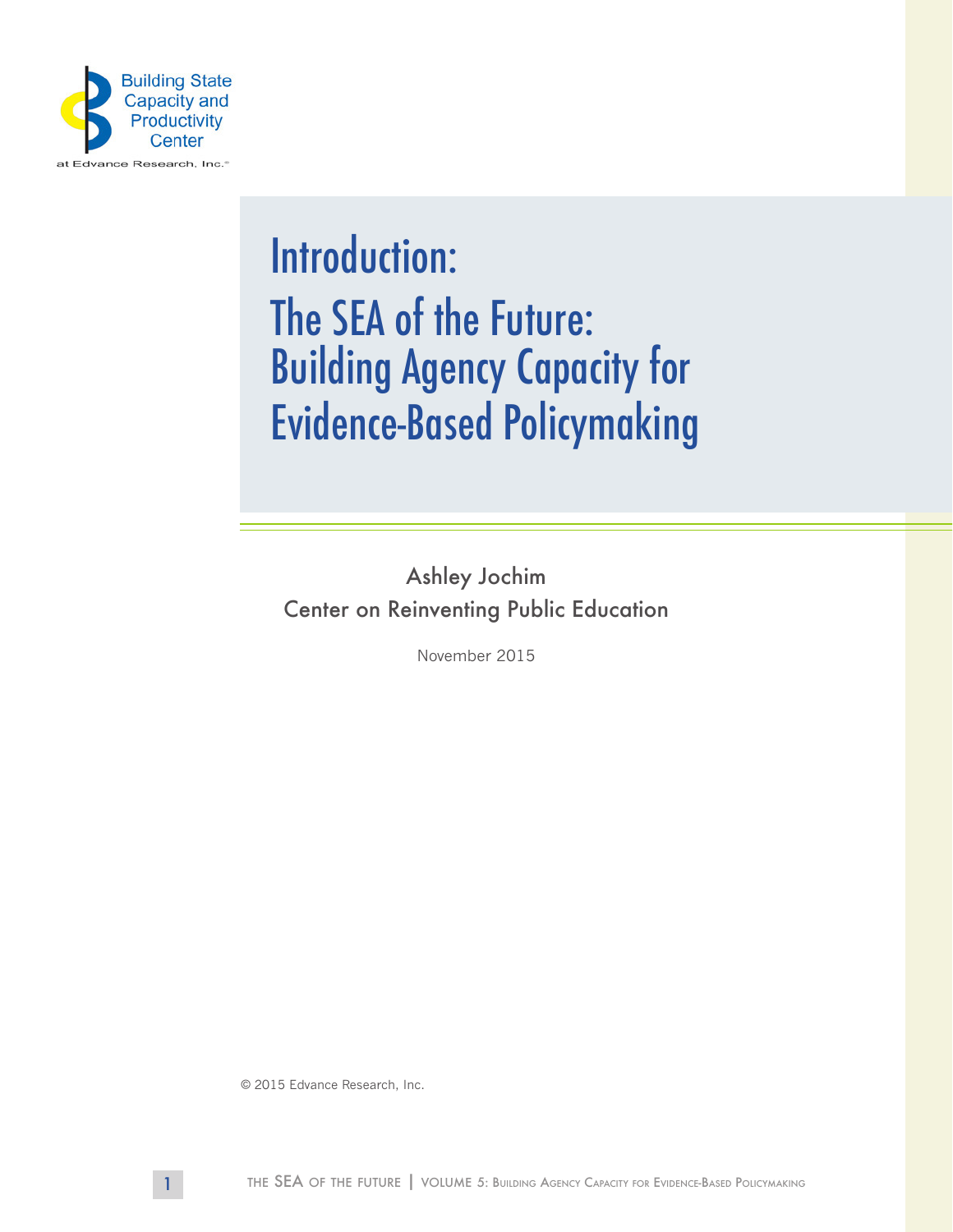State education agencies (SEAs) are increasingly under the gun to boost their effectiveness and advance student outcomes. This means chiefs and their deputies have to make the most of their resources and better understand how well existing programs and policies are (or are not) working in the field.

To do just that, many state leaders are looking to grow their agency's capacity for generating, evaluating, and using evidence. In the fifth volume of *The SEA of the Future*, we explore *how* state education agencies can bolster their ability to use research and data to drive key spending, policy, and program decisions. We draw on the experiences of agency staff from Massachusetts, Michigan, and Tennessee, as well as the work of the Regional Comprehensive Centers.

Carrie Conaway (Massachusetts Department of Education) describes why evidencebuilding is important, what types of research activities SEAs might focus on, and how to maximize research impact. As the head of the Office of Planning and Research in Massachusetts, Conaway offers SEA leaders concrete examples of how research can guide agency work in key areas like teacher evaluation and expanded learning time.

Nathaniel Schwartz (Tennessee Department of Education) describes how to build a research team within the SEA and details the strategies his agency uses to make findings user friendly (and therefore, more likely to actually be used). Dr. Schwartz cites specific examples of his agency's work to describe how evidence plays different roles in policymaking, from informing policy design to implementation and evaluation.

Venessa Keesler (Michigan Department of Education) discusses how states can strategically leverage external research partnerships to supplement the SEAs' own capacity to conduct research and advance evidence-based policy. Keesler draws on her experience working with external researchers in Michigan to describe how SEAs can make the most of partnerships.

Finally, in an audio essay with three Regional Comprehensive Center leaders, we discuss how states can use RCC resources to better connect research and policy. Readers can see a transcript of that conversation at the end of this volume or listen to the discussion in a podcast.

This volume includes practical tools SEAs can deploy around research and data. Ms. Conaway's essay features a sample policy analyst job description and a research office organizational chart. Dr. Keesler's essay includes a case study of a research partnership—the Michigan Consortium for Educational Research. Finally, our conversation with RCC leaders surfaced a blueprint for states looking to create a research office (based on Nebraska's work with the North Central Comprehensive Center).

Through these essays, the accompanying tools, and the more comprehensive supports the BSCP Center provides, we aim to give SEAs a solid foundation on which to build capacity for evidence-based policymaking.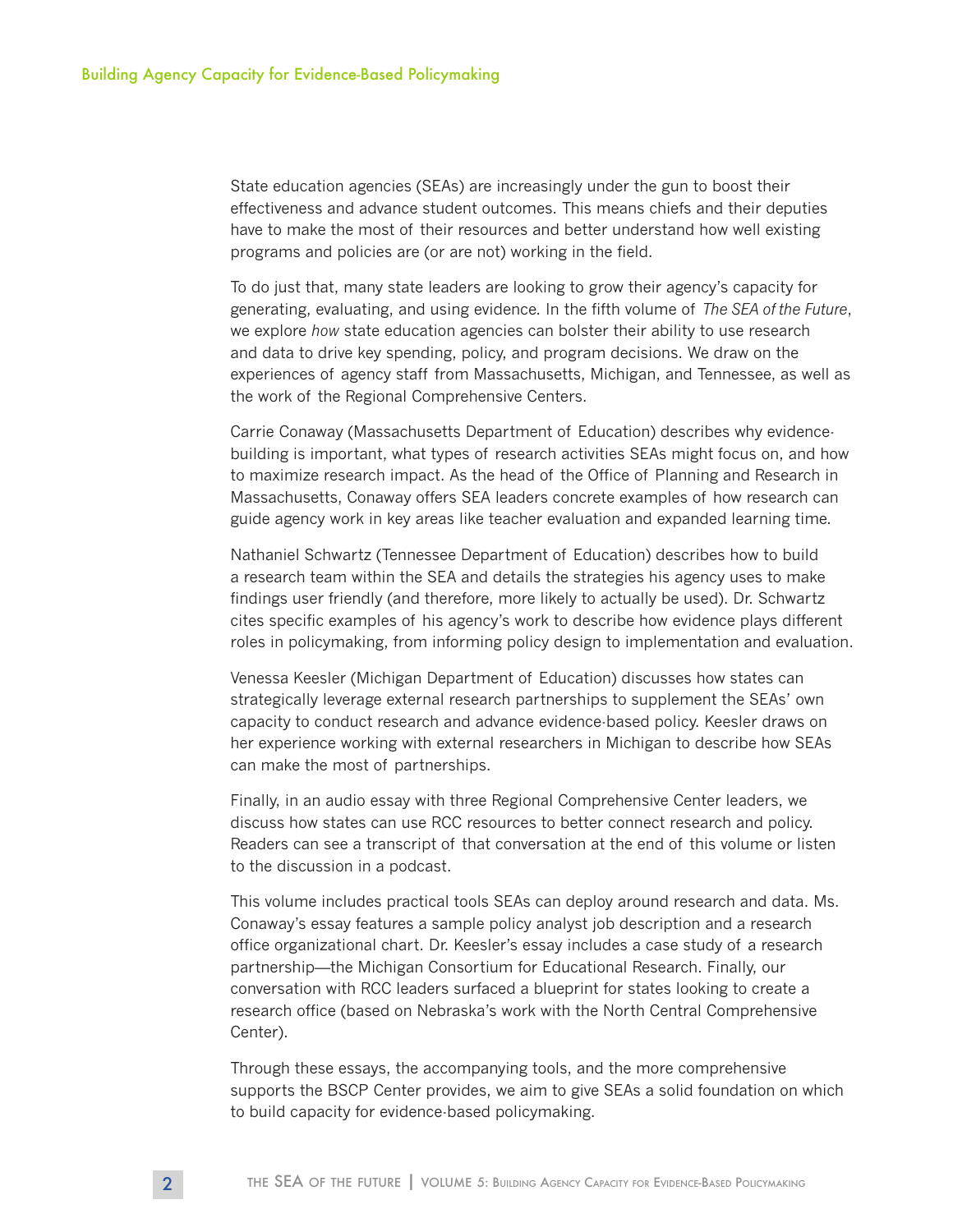

# Better Policy Through Research: Pursuing High-Impact Research in **State Education Agencies**

Carrie Conaway Massachusetts Department of Elementary and Secondary Education

November 2015

© 2015 Edvance Research, Inc.

3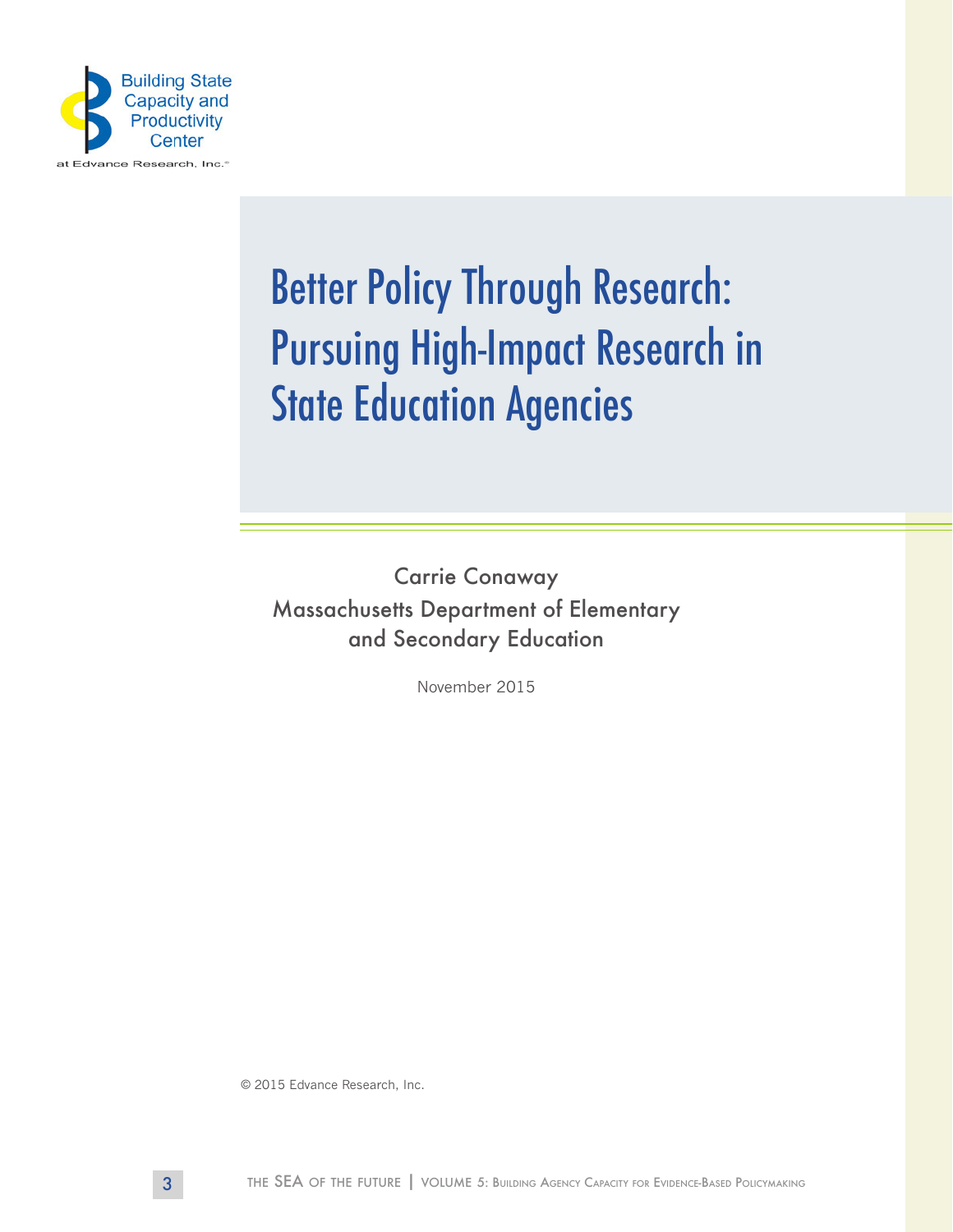In spring 2014, my agency, the Massachusetts Department of Elementary and Secondary Education, was at a turning point.<sup>1</sup> We were nearing the end of our first year rolling out our new **[educator evaluation framework](http://www.doe.mass.edu/edeval/)** for teachers and principals, with about half our districts having gone through an initial phase and the other half set to begin. While we had general statewide agreement that the old evaluation system didn't do a good enough job differentiating strong, capable, and weak performance in teachers and principals—or identifying where educators could improve—the first year of implementation had been challenging. Districts struggled with training staff on the new model's components, finding time for evaluators to conduct and document classroom observations, and identifying appropriate student growth measures. Anecdotal concerns surfaced that some teachers were more likely to get a positive evaluation simply due to the nature of the grade levels, subjects, or students they taught rather than their actual performance, thus creating a perception of unfairness. We planned to use a May 2014 statewide meeting on educator evaluation to acknowledge the new evaluation system's challenges and districts' good-faith efforts to implement the new system, but also to rebut misperceptions where we had evidence that they were inaccurate.

Fortunately, we had invested in research and evaluation projects to inform our implementation of the evaluation initiative: that meant we had solid evidence to share while we addressed districts' challenges head on. We had examined the statewide distribution of performance ratings and compared them to student growth measures on our state assessment to understand how well the educator practice ratings aligned with the measures of educator impact on student growth. We had contracted for a large-scale program evaluation of the new system, including a representative sample survey of teachers and principals, as well as case studies and focus groups in a set of representative districts carrying out the new framework. With the survey conducted just a few weeks prior to the May meeting, we pushed for preliminary survey data so we could share new information on how educators perceived this major state initiative in time for the statewide event.

As a result, my agency's commissioner was able to share real-time data with the field in his **[keynote address](http://www.doe.mass.edu/edeval/communications/convening/2014/CommissionerSlides.pdf)**. From our internal analyses, he could show that the ratings distribution was bell curve-shaped, with the majority of educators rated "proficient" on the summative performance rating, a measure of educator practice. This sharply contrasted with other states, where most educators rated in the highest performance level; our data demonstrated that evaluators were taking seriously the goal of better differentiating teaching performance. From the alignment analysis, he could show that higher professional practice ratings were associated with higher impact on student learning, supporting the rating system's validity. The external evaluation, meanwhile, found that most educators felt they had received sufficient training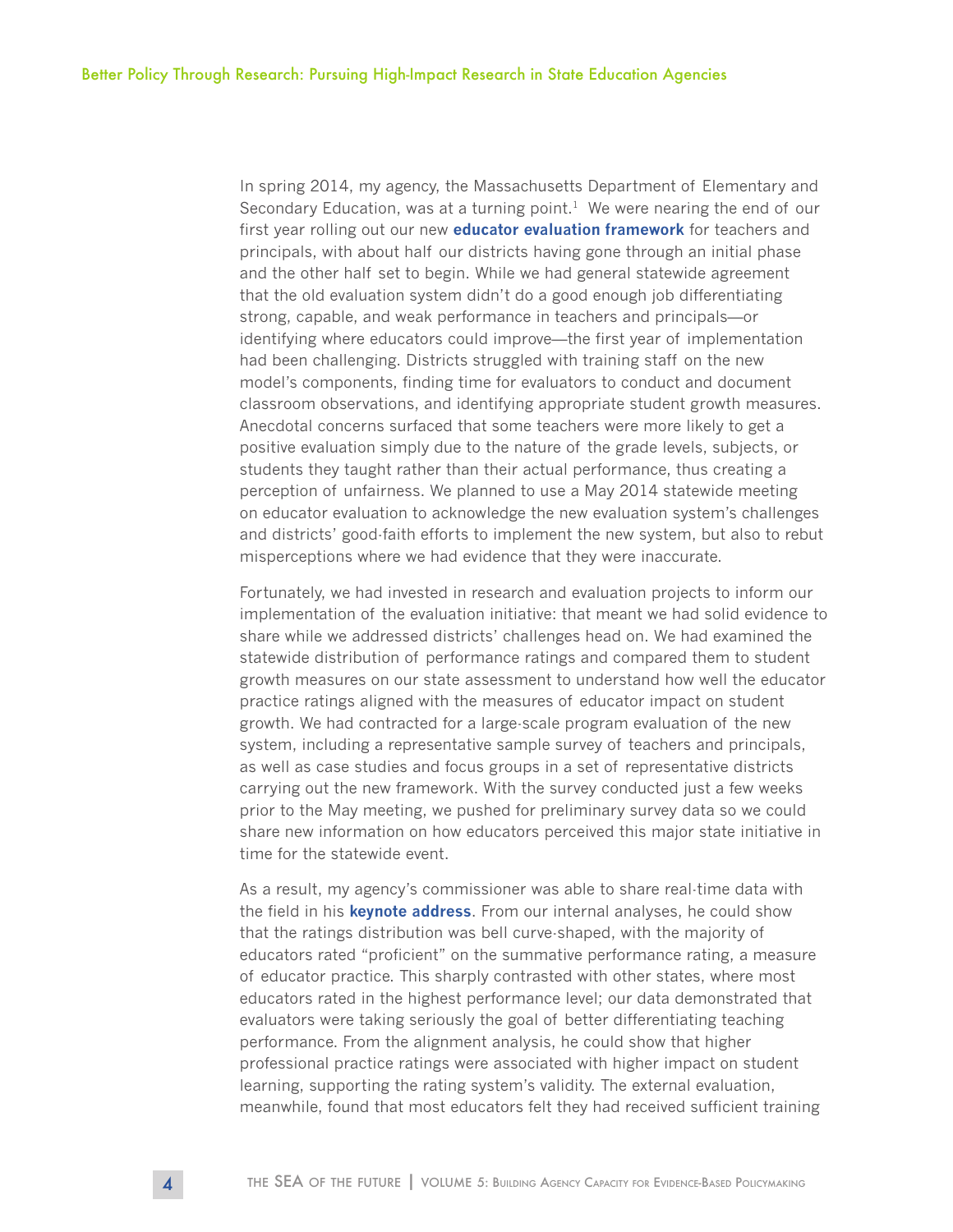on the system as well as timely and helpful feedback from their evaluators. Importantly, it also showed that while many educators had concerns that the *system* overall was unfair, nearly 90 percent of those evaluated felt that *their own* evaluation had been fair. The commissioner used these research findings to acknowledge the work our districts had done to implement the system with fidelity, to show that the new evaluation system had a statewide impact, and to begin to alleviate educators' anxiety about the system. Our research investment in this key state initiative positioned us to start to shift the state dialogue about the new evaluation system and to better support our statewide implementation.

State education leaders face many choices about whether and how to invest in research and how to structure these inquiries to best support the state's policy strategy. This essay will focus on where to begin: why research is valuable, what types of research activities state agencies might focus on, how to ensure the research is high impact, and how much it might cost.

## WHY RESEARCH IS VALUABLE

Our story is just one example of how research has informed our state's implementation of educator evaluation. We also relied heavily on research to develop our initiative in the first place. We combined the best evidence from existing research literature with stakeholder feedback to establish the program's broad framework. Educators receive a professional practice rating of "exemplary," "proficient," "needs improvement," or "unsatisfactory," undergirded by a five-step cycle of self-reflection and goal setting. They also receive a separate rating that gauges their impact on student learning, which involves multiple measures of student achievement and growth over at least two years of data. Research also informed many decisions on the detailed regulatory requirements. The inclusion of staff and student feedback as a required data source for the professional practice rating was influenced by the Measures of Effective Teaching study, which showed these data provide insight on an important dimension of educators' practice that other data sources fail to fully capture.<sup>2</sup> And our decision not to require a set percentage of an educator's rating to come from their impact on student learning was based in part on researchers' cautions that these estimates are often imprecise at the teacher level.3 Findings from our commissioned program evaluation have shaped our technical assistance to districts: the state's 2014–15 school year priorities on district-determined measures of student growth, ratings calibration across educators, and human resources practices all stemmed from **[evaluation findings](http://www.sri.com/sites/default/files/publications/educator-evaluation-research-brief-jan-2014.pdf)** indicating that these were areas where educators felt they needed more support.<sup>4</sup> We have also deployed our internal analytical staff to monitor implementation, identify problem areas early, and redirect resources and assistance as needed.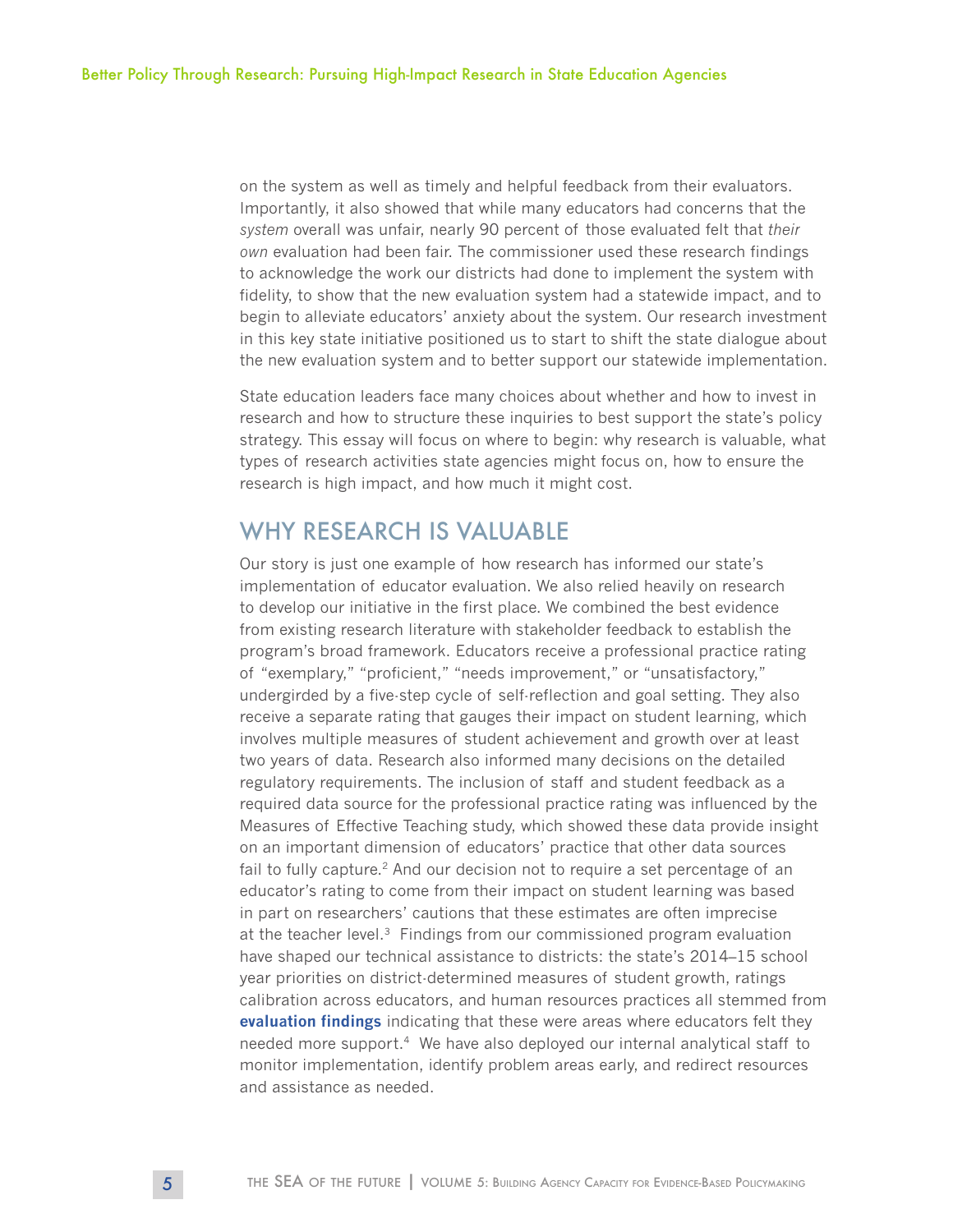But our agency's research investment goes well beyond educator evaluation. Other recent projects have examined implementation of our 2010 curriculum frameworks in English language arts and mathematics, our school and district turnaround programming and supports, placement patterns of low-income students into special-education programs, the impact of the state's college merit scholarship program, and the impact of career and technical education on students' academic outcomes. Some of our research has been done internally, some by university researchers, and some by professional research and evaluation organizations. In all cases, findings are shared with the field and incorporated into the lifeblood of the agency's decision-making processes.

Why have we spent so much time and effort on research? Because it makes our work better. It demonstrates to the field our commitment to gather and weigh their input and perspective as we implement major initiatives—and it does so in a systematic and democratic way so we do not hear only from those with the influence and power to communicate directly with state leaders. As our opening example demonstrates, research allows us to reframe public discourse about our initiatives and understand where the field faces challenges and needs more support. It helps us stay abreast of implementation challenges as they arise so we can adjust course as needed. It informs our strategic planning, both early on to help identify priorities and later to monitor rollout and outcomes. And it allows us to prioritize our financial and staff resources, determining what technical assistance is most valuable to the field and what resources can shift over time to programs with the greatest evidence of impact. Through all these mechanisms, research helps us continuously improve our program implementation to maximize results for our state's educators and students.

### WHAT RESEARCH CAN DO

Research encompasses a broad range of activities and inquiries that state education agencies can pursue. $5$  But all of them help support continuous improvement of policy implementation using various lenses, methodological approaches, and levels of sophistication.

#### Among the options are:

• **Literature reviews.** Particularly valuable in the early phases of policy development or at key decision points in a program's implementation strategy, literature reviews let us examine what is already known about a particular policy approach's likely impact. This can help narrow policy options to those most likely to succeed and can flag potential blind spots or opportunities to expand or refine the program. The federal government offers several useful resources: the **[What Works Clearinghouse](http://ies.ed.gov/ncee/wwc/)** reviews recent research on effective educational practices, the **[Regional Education](http://ies.ed.gov/ncee/edlabs/)  [Laboratory](http://ies.ed.gov/ncee/edlabs/)** program has a reference desk service to provide literature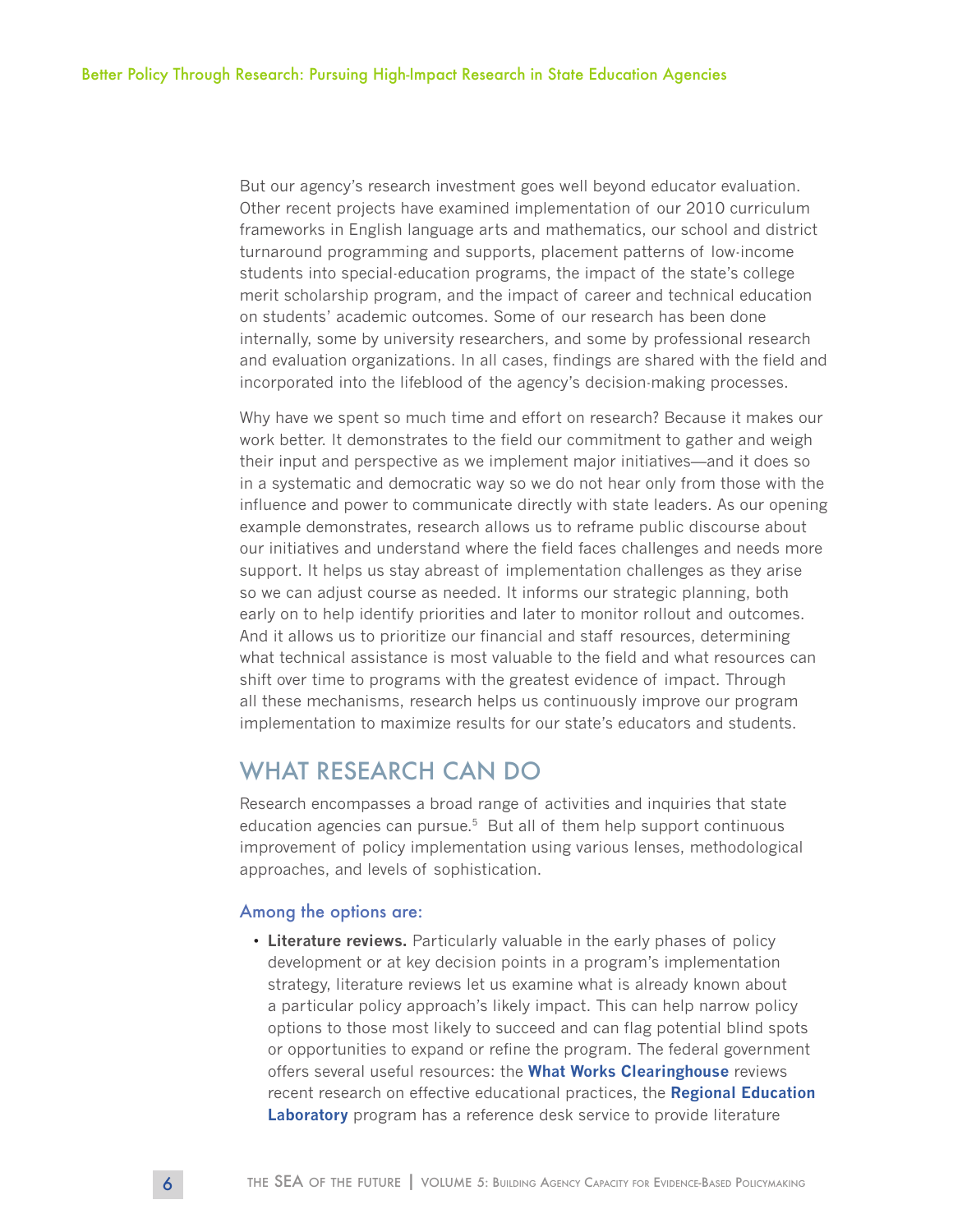reviews to education stakeholders, including state education agency staff, and the **[Comprehensive Center](http://www2.ed.gov/programs/newccp/index.html)** program provides technical assistance to states focused both regionally and on key education policy topics.

- **Descriptive analyses.** Simple descriptive analyses—percentages, averages, medians, and the like—are the bread and butter of many policy analyses, with good reason. They are straightforward to calculate and widely understood by stakeholders. For years in Massachusetts, there was widespread knowledge of and concern over our public colleges' high remediation rates. But in 2008, we established for the first time that 37 percent of our state's public high school graduates who enrolled in our public colleges were taking at least one remedial course in their first semester.<sup>6</sup> This specific, concrete link between students moving from the public K–12 system to the public college system garnered far greater attention to and concern about our students' college and career readiness than the general statewide data previously available. It ultimately resulted in changes to the state's four-year college admissions requirements and a greater focus on the rigor of the high school curriculum. And it gave us a yardstick against which to measure our progress toward reducing remediation needs.
- **Comparative analyses.** Analyses that allow states, districts, and schools to compare themselves to one another and identify their strengths and areas for improvement are even more powerful. The Massachusetts research office produces a set of **[District Analysis and Review Tools \(DARTs\)](http://www.doe.mass.edu/apa/dart/)** that use enrollment and demographic data to identify the ten most similar districts for each district statewide, then display a range of simple charts and tables on student performance and other outcomes for these comparison districts. Identifying relevant comparison groups at the state level is particularly important, as it is hard for districts to know which others are most like themselves; the most similar district demographically might be on the other side of the state, far beyond the local district's radar. Analyzing at the state level rather than the district level allows local educators to focus on their most important work: spotting opportunities to strengthen their practice.
- **Longitudinal analyses.** The last decade's expansion of state longitudinal data systems has facilitated much greater access to data on trends over time. The DART tools generally display the five most recent years of data on most indicators, and many Massachusetts data series go back ten years or more. The simplest version of a longitudinal analysis compares across cohorts: for example, last year's 4th graders versus this year's. More powerful analyses link the same individual students over time and follow their educational trajectories. Massachusetts has used these linked data to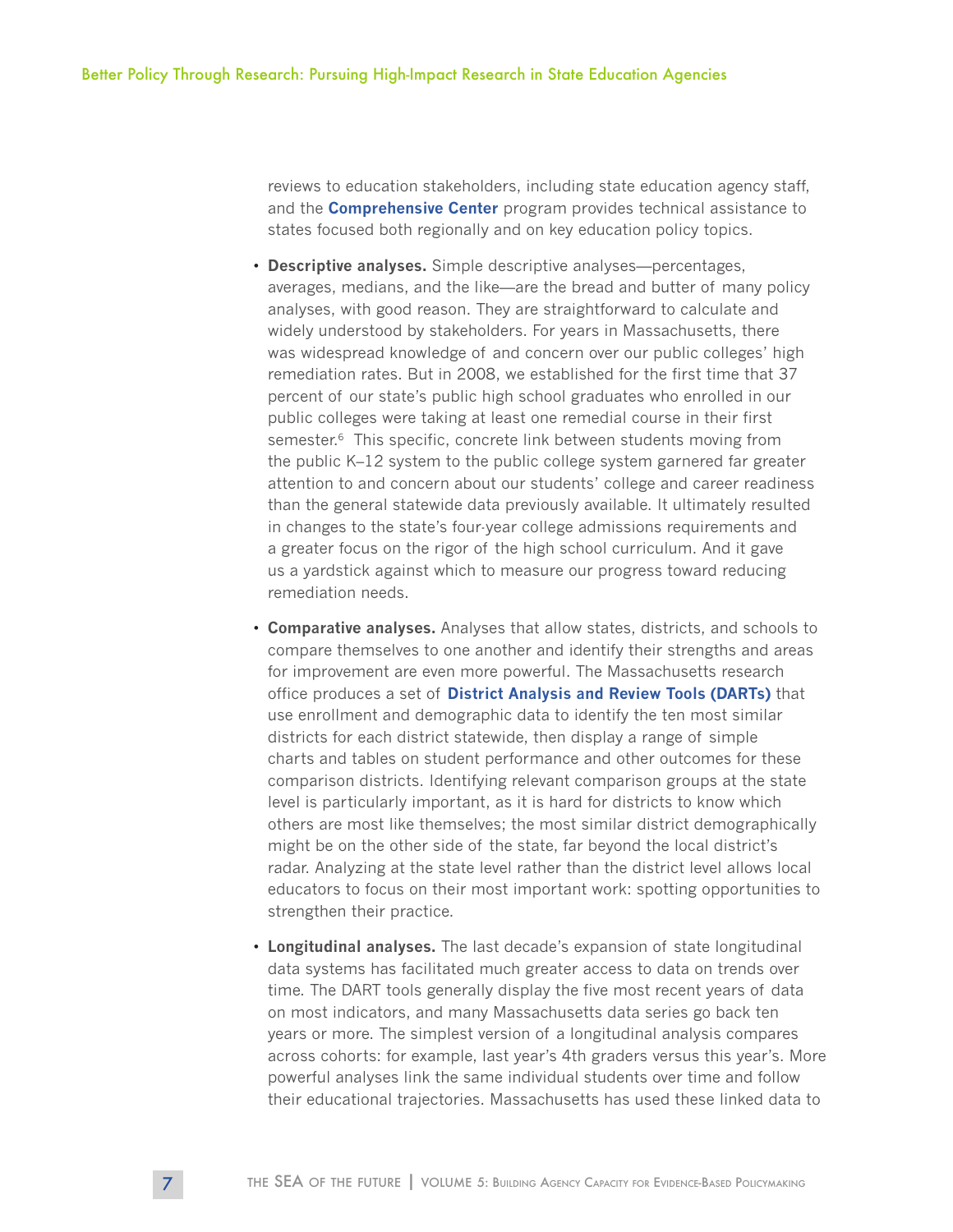create college enrollment "waterfalls," starting with the 9th grade cohort and measuring what percentage of them reach key college milestones: graduating from high school on time, enrolling in college, and persisting in college (see Figure 1.) These are published in the DART Detail: Success After High School tool.

#### Figure 1. Student Progression from High School Through Second Year of Post-Secondary Education



- **Policy modeling.** Research can also be beneficial in policy modeling: testing the potential impact of various policy options to help guide decisions. As Massachusetts developed our request for flexibility on certain provisions of the Elementary and Secondary Education Act, we modeled how many districts and schools would likely be affected by our proposals so we could reduce unintended consequences of our proposed accountability system changes. For example, we considered including student attendance in our accountability model, but once we tested it, we realized it made little difference in the determinations for most schools and decided to err on the side of simplicity.
- **Predictive modeling.** Predictive modeling uses prior data on a student (or school or district) to predict their future outcomes. Massachusetts uses this approach extensively in its **[Early Warning Indicator System](http://www.doe.mass.edu/edwin/analytics/ewis.html)**, which predicts for each Massachusetts student in grades 1 through 12 his or her likelihood of missing key academic milestones: proficiency on grade 3 reading, proficiency on grade 6 English language arts and mathematics, successful completion of all grade 9 courses, and on-time high school graduation.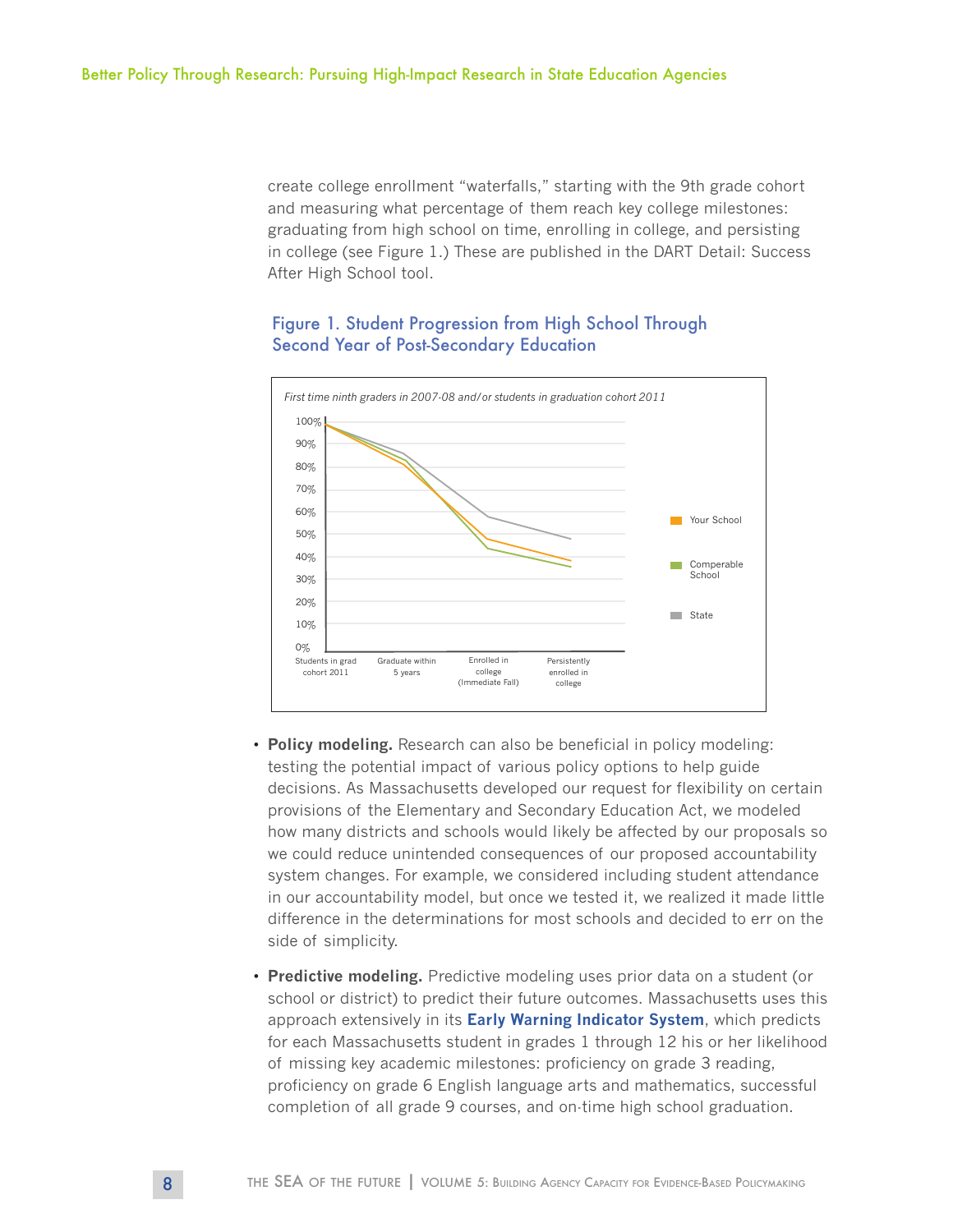Each student is assigned a "low," "moderate," or "high" risk of missing the milestone based on patterns of similar students in prior years. We produce both individual student-level and aggregate reports of these data and make them available to the educators serving each student through our secure online data system. These data allow district staff to better prioritize their resources and focus on students at greatest risk. The reports are among the most popular in our district data reporting tool.

- **Qualitative data collection.** Quantitative analyses like those above are often fairly straightforward to run, particularly when they involve existing state data. But the nuance of the story—and the anecdotes that can prove so powerful when talking about policy to general audiences—typically comes from qualitative data collections such as interviews, focus groups, and observations. When done systematically, qualitative data collection can also shed light on implementation challenges. Our statewide educator evaluation implementation study included interviews and focus groups of educators in 12 case study districts. This qualitative data indicated that teachers of and staff in non-core academic subjects tended to look the least positively on the new evaluation system. When this finding became clear, our agency worked with four state associations representing these educator groups to develop additional resources to make sure the evaluation system was effectively applied to these roles.
- **Stakeholder perceptions.** Collecting systematic, representative data on stakeholders' perceptions on policy implementation—whether qualitative or quantitative—can reap enormous benefits for the state. It is a tangible way the state can demonstrate that it is listening and actively responding to criticisms and concerns. And it wards against paying too much attention to squeaky wheels when their perceptions are at odds with the majority opinion. Massachusetts collects these data through satisfaction surveys for superintendents and principals, statewide surveys of stakeholder perceptions on key initiatives, commissioned research, and other sources.
- **Causal analysis.** We are often limited by available data to measuring only whether a particular policy is correlated with an outcome: for example, whether student achievement appears to increase along with implementation of a new policy. But some types of policies and programs lend themselves to what academic researchers call causal analyses: analytical approaches that can credibly claim that a particular intervention actually *caused* the observed outcome.

Of these, the simplest analytically—but often hardest to implement—is a randomized controlled trial, in which participants are randomly assigned to either receive an intervention or to serve as a control. Because assignment is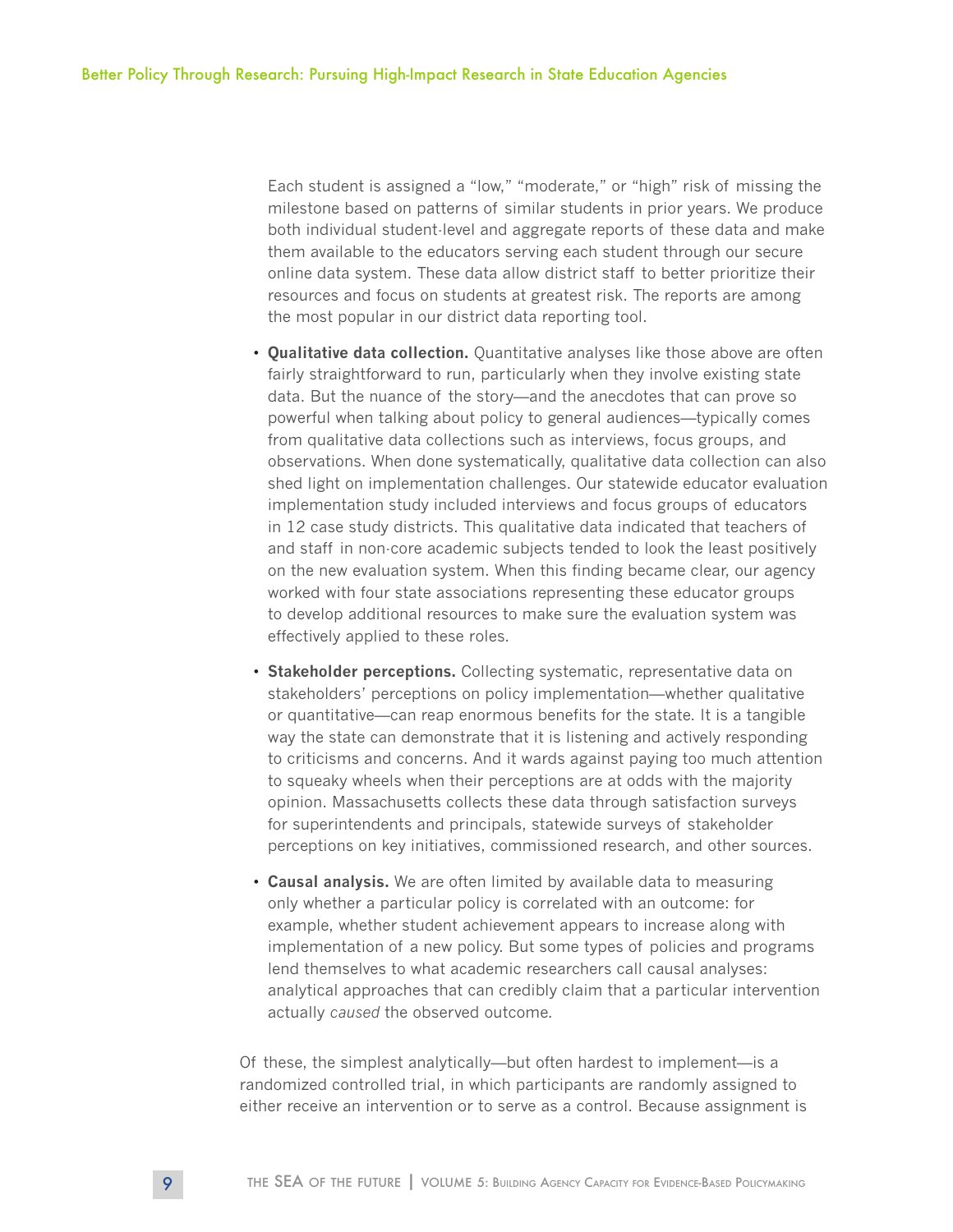random, program participants and non-participants are on average statistically the same before the intervention begins—so therefore any difference between treatment and control groups after the intervention must be due to the treatment (intervention or program) itself. But random assignment is often difficult in real-world policy settings, so researchers have invented other analytical approaches that approximate random assignment. These approaches include comparing outcomes for students who fell just above and below a qualification for eligibility in a program (for instance, a minimum GPA or an income threshold), comparing the trajectory of student outcomes before and after a policy was implemented, comparing outcomes for "treated" students versus other students with similar measurable characteristics, and so forth.

When executed well, all these approaches allow us to be more confident that any difference we see between the treatment and control or comparison group is due to the intervention itself, not other factors that might have changed simultaneously. This can make for convincing evidence to share with legislators and funders. But these studies can also be complex and difficult to explain and can sometimes limit the generalizability of the findings. They are particularly worthwhile when a policy area is highly politicized and a definitive study is needed to address rebuttals, or when a program is new so it is easier to set up a random-assignment mechanism to study its impact.

In Massachusetts, probably the most influential research of this kind has been the work of the School Effectiveness and Inequality Initiative based at the Massachusetts Institute for Technology, which has conducted a series of studies examining the impact of the state's charter schools on student outcomes by using the school lottery process as a type of random assignment.7 This work has convincingly demonstrated that students enrolled in charter schools in our state's urban areas are achieving remarkable performance gains relative to similar students who applied to charter schools but did not gain admittance—and that those gains are greatest among the most disadvantaged students.

• **Cost analysis.** It is valuable but often quite challenging to determine the actual cost of running a program, particularly when much of the cost comes from reallocating existing staff to the new work. Research can shed light on this through resource cost analyses that tie individual salaries and other expenditures back to the programs they support. My agency has used resource cost analysis to examine the cost of implementing Expanded Learning Time, a state grant program that provides \$1,300 per pupil to about 20 schools per year to implement a longer school day. We learned that the per-pupil program cost varied from approximately \$1,500 to \$4,300 depending on how districts chose to pay for the additional time required for staff and external partners to cover the longer day.<sup>8</sup> We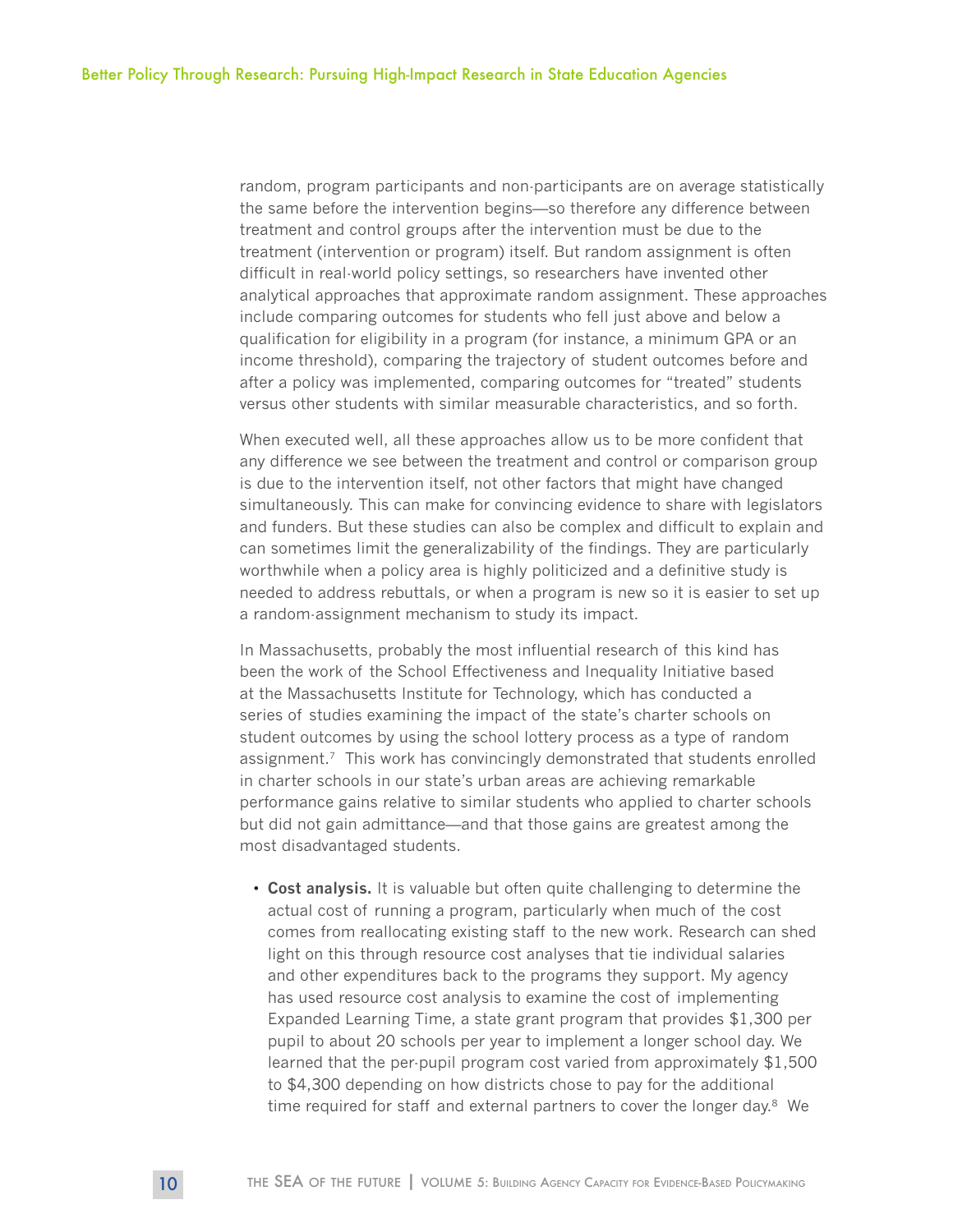have used this insight to develop guidance for new schools entering the program. In cases where it is possible to measure a program's impact, we may be able to go a step further and analyze the program cost relative to its impact. Such cost-benefit analyses are infrequently done but are increasingly important as state and district leaders look to maximize their K–12 education investments.<sup>9</sup> Several research and technical assistance organizations are leading the way in this area by developing new methodologies and tools for districts and states to analyze how effectively they are using their resources.

### CONDUCTING HIGH-IMPACT RESEARCH

With myriad options for analyses, it is crucial that states make smart choices about the research they choose to support. The most important consideration is selecting the right program for study. Principally, the program should be visible and sit squarely on the agency's strategic agenda so that learning more about its implementation and impact will help drive agency priorities forward. Further, strong candidates for research are policies or programs that are malleable (potentially adjustable on the basis of findings) and durable (likely to be sustained for at least a few years), because this creates conditions where change is possible. If more information about a program's implementation or impact will not affect decisions about its course—for example, if it has strong support from funders or stakeholders in its current form—or if the program is likely to be short-lived, then further study is likely not worthwhile. That said, if the state could conduct a causal analysis, that methodological rigor might counterbalance the voices supporting the program. But this is as much a political consideration as a technical one.

Almost as important as selecting the right program for study is designing the right set of products from the research. Too often when state education agencies commission research, they require researchers to produce a lengthy document describing the program in great detail and including every imaginable analysis of its impact.This research often comes at the end of an implementation timeline—well past the time when the program is malleable or when its durability can be secured. Massachusetts made this mistake with its five-year evaluation of Expanded Learning Time. We hired an external evaluation firm Abt Associates, to conduct a study of both program implementation and impact.10 The firm interviewed stakeholders, conducted student and staff surveys, and analyzed state data to measure program outcomes, taking a comprehensive look at the program statewide each year. But we requested just a single deliverable: an annual report covering all findings. Each year the researchers had to wait until well into the fall for our state assessment data from the prior year to become available so they could measure student outcomes from the program. They then needed time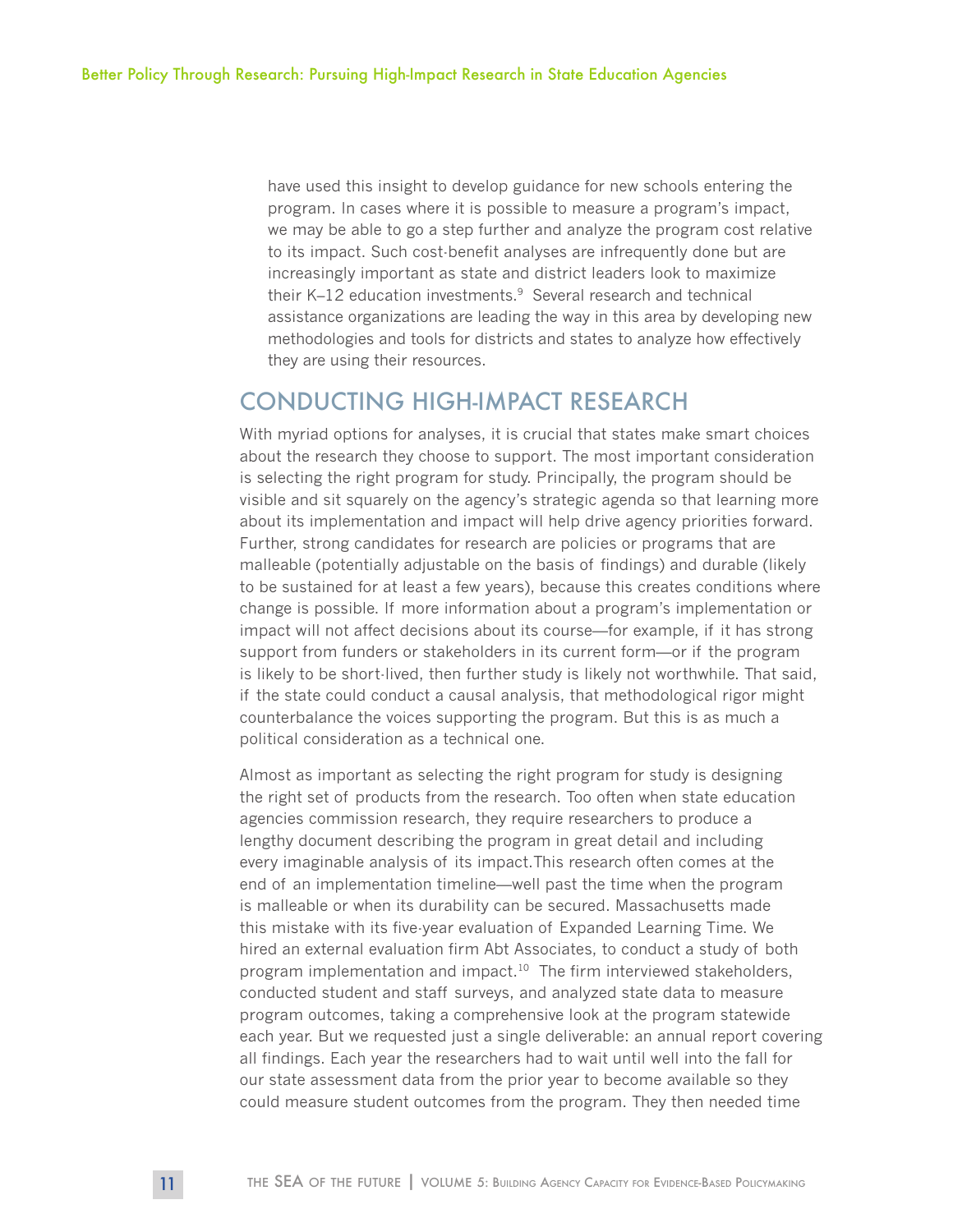to analyze and write up their findings. As a result, we typically didn't have a report on the preceding school year until around February of the following year—far too late to influence program design decisions. Further, the 200 page document put off all but the most dedicated program staff from reading it, further diminishing its usefulness. And though the researchers spent considerable time thinking about how to fairly and accurately measure the extent and variability of program implementation, those ideas rarely crossed over to inform our agency's program monitoring work, let alone into tools districts or schools could use to assess their own implementation. Abt Associates did just what we asked them to do. Unfortunately, the report we explicitly asked for wound up not being useful.

Having learned our lesson the hard way, we now require shorter, differentiated products to more quickly get research findings into the agency's discourse. We rarely commission the classic end-of-year tome unless the legislature or a grant funder requires it. We only "do the tome" when a program is ending or substantially changing course and we want definitive documentation of the program's history to date. We now ask the researchers we hire to produce smaller, quick turnaround reports immediately after pieces of data collection are completed so that we can learn from their work in near real time. These might be internal memos, briefings for program leadership, or short summaries of findings intended for district audiences. Even when we are simply sharing data with academic researchers, rather than explicitly commission their work (see box), we require them to produce **[short, field](http://www.doe.mass.edu/research/reports/category.aspx?section=education)[oriented summaries](http://www.doe.mass.edu/research/reports/category.aspx?section=education)** of their research papers that we then share with agency staff, superintendents, and principals.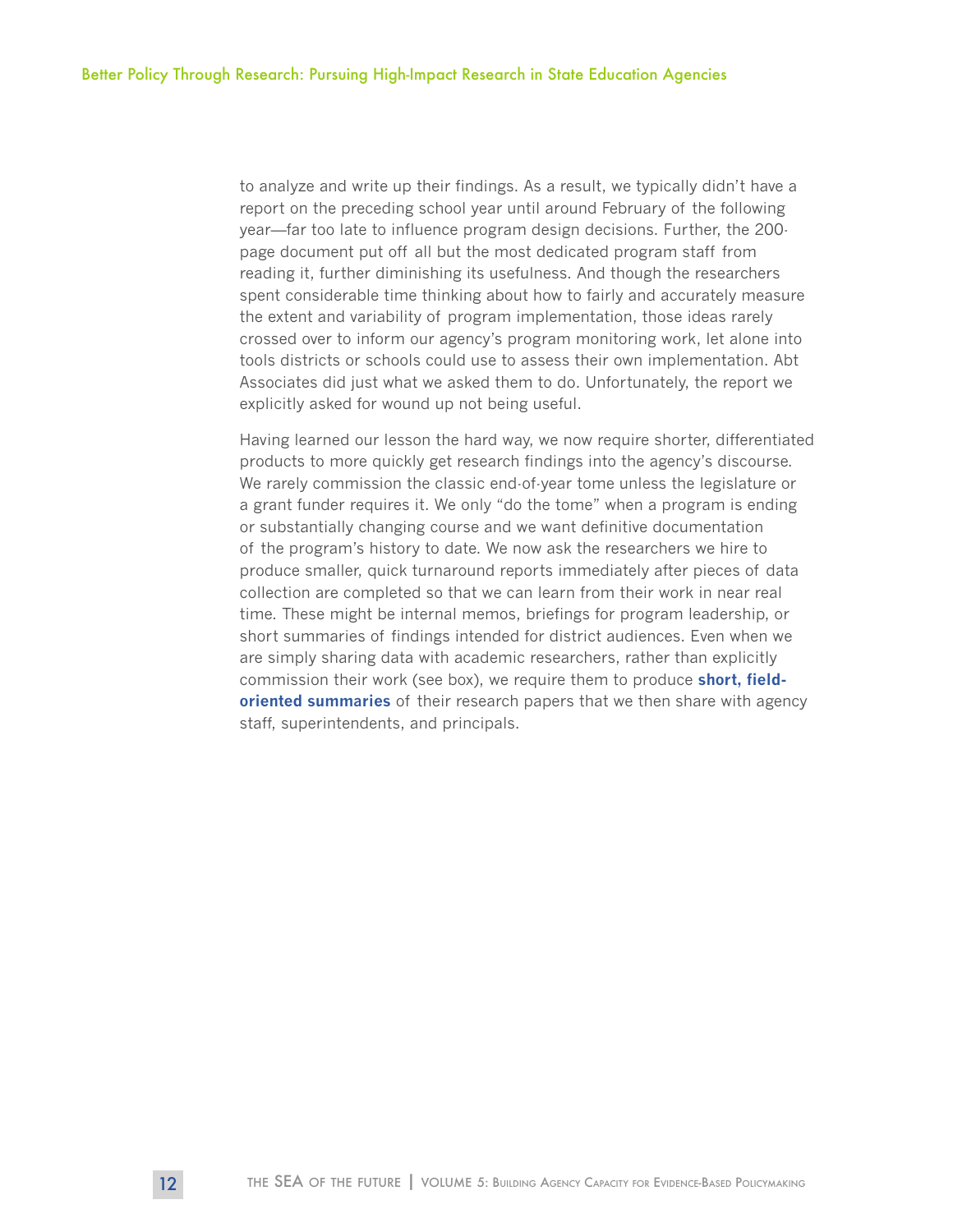## Working With Academic Researchers

University-based researchers are a great resource for conducting highquality research. Academics interested in education policy want their research to be used and are often eager to contribute to state agency work. They can identify clever ways to answer research questions with existing data or new questions you had not thought to ask. They often can develop a more rigorous research design than your own staff. They can be particularly valuable in politically charged waters, for their work will often be viewed as more independent and even-handed. And if graduate students are involved in a project, investing time in them can pay off in a stream of work for years to come as they become familiar with the state's data and policy context.

Working with academics, however, also comes with some challenges. The academy values a different skill set than the policy sector. Academics are expected to narrow their focus to a very small question and expend as much time and resources as needed to answer it; policymakers must view each question in a broader context and likely face trade-offs in how much time and effort to expend across different program areas in a dynamic, relatively fast-moving environment. Similarly, complaints about academic writing are legendary; sometimes it seems the academy's *lingua franca* is the Greek equation. But most challenging is the subset of researchers who view their interaction with a state agency as an opportunistic request for data with no real spirit of collaboration or partnership to answer questions of mutual interest.

State agencies seeking to work with university-based researchers would be wise to clearly set expectations: What is the expected timeline for the work? Does the state want briefings on preliminary results along the way or an opportunity for agency staff to work alongside the university-based researchers? Should the researchers plan to present their findings at state board meetings or other public forums? An up-front investment in clarifying roles and responsibilities goes a long way toward establishing productive, enduring partnerships.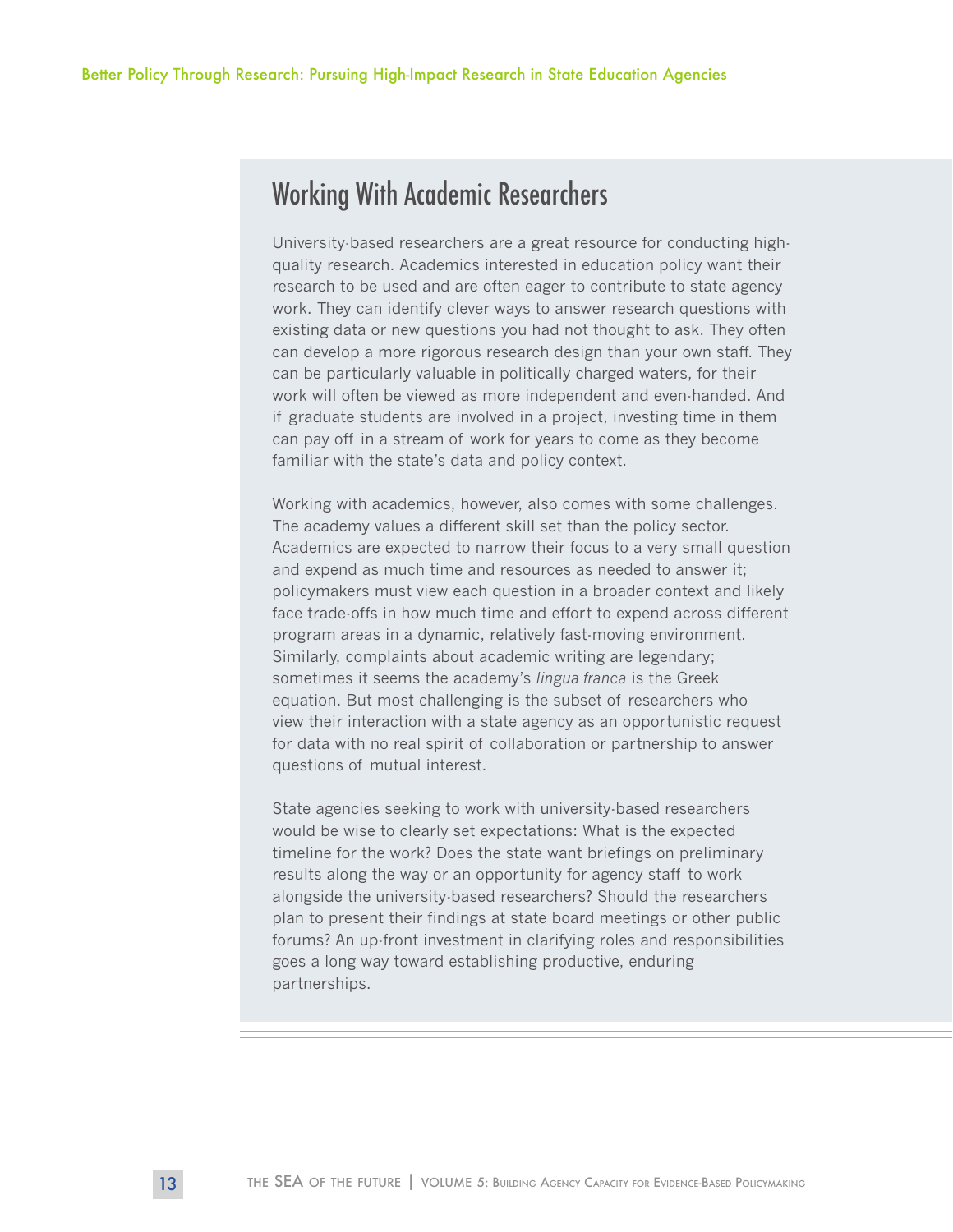We also carefully examine variation in program implementation to gain insight into the conditions under which programs work best.<sup>11</sup> To this end, we generally require that researchers produce school- and district-level results, not just statewide aggregations, with the specific schools and districts named whenever confidentiality is not a concern. We also break down results for key subgroups, such as student demographic groups or types of educators. This gives us much better insight into the context of the findings and informs our technical assistance plans.

Finally, we increasingly look for opportunities to turn researchers' data collection methods into concrete tools for districts. For example, the research team analyzing our educator evaluation implementation came up with a methodology for assessing whether educators' evaluations met various criteria of our statewide evaluation system; for example, establishing goals, providing effective feedback, and so forth. We are turning this into a toolkit for districts to do their own self-assessments, more efficiently leveraging the dollars invested in that research work. Similarly, we have shared with districts the **[questionnaires](http://www.doe.mass.edu/edeval/resources/)** we used for our statewide analyses so they can gauge their own educators' perceptions of the evaluation system.

### RESOURCES NEEDED

To successfully build a central role for research in policy making, sufficient agency resources must be dedicated to the work. A key resource of any state education agency is its longitudinal data system. This can be used both by internal staff and external researchers to answer key policy questions. For internal staff, access to these data and training on how to properly analyze them may be needed to make the most of the data set. (See the "Getting Started" section regarding building an internal research team.) Since external researchers need timely access to these data to conduct most studies, setting up systems to facilitate appropriate researcher access is an important investment in promoting research. The Federal Education Rights and Privacy Act allows state agencies to provide personally identifiable student information to researchers under certain conditions. State agencies should develop memoranda of understanding with researchers that detail those conditions and any additional requirements they may want. For example, states might want to require researchers to provide them with an advance copy of findings before public release or require them to use industry-standard encryption to secure data files.

Another resource, of course, is staff time. Internal staff will need to carve out time away from other priorities to make time for conducting actionable policy analysis. Making sufficient space for this work in your analysts' portfolios is probably the single most important thing a state leader can do to increase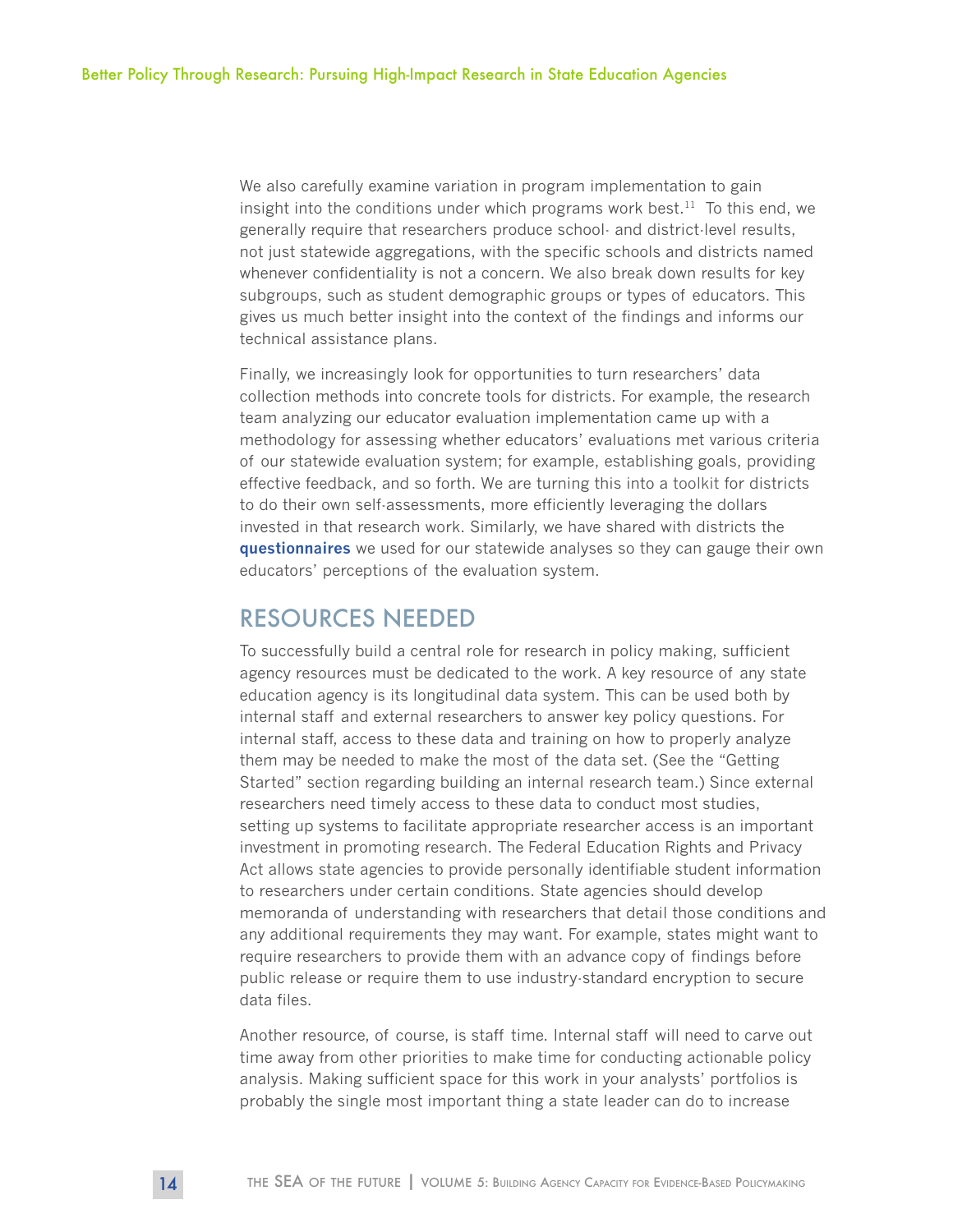the use of data and research in policy making. This might be made possible by automating or simplifying some required data collection or reporting activities or by growing the number of staff with analysis skills by retraining existing staff or hiring new staff. Your analysts will also need time to assist external researchers to ensure that these external parties are using state data accurately. A simple first step is to create a researcher's guide to your state data, to save staff from repeatedly answering the same basic questions. This guide should include an overview of what data are available to researchers and under what conditions, links to data codebooks with details of how variables are coded and formatted, and any key business rules researchers may need to know to use the data correctly.

It is helpful to have a designated research and evaluation coordinator or at least to have a staff person with those duties as part of a broader work portfolio. This person can help define and execute the agency's research agenda and serve as a liaison for researchers to help them use state data effectively. But, equally importantly, they can also work with senior leadership and program staff to ensure that the agency gets the most possible out of the research work, whether conducted internally or externally. Because our research coordinator in Massachusetts has a background in both research and program implementation, she can speak credibly to both sides and serves as a valued connector and translator between the two. When we hire external researchers, she ensures our procurement documents include the right information for bidders to be able to design appropriate research projects, getting us more for our money. She also manages most of our evaluation projects to ensure that vendors produce high-quality deliverables and answer our program staff's research questions.

A common rule of thumb in hiring an external research firm or academic researcher is for an evaluation to cost about 5 to 10 percent of the program budget (lower budgets may be feasible depending on circumstances.) In most cases, the data collection strategy is the key factor driving costs, with three main considerations:

• **The nature of the research questions.** Research questions that can be answered with quantitative analysis of existing data are least expensive; questions that require extensive interviewing, focus groups or other qualitative data collections cost substantially more. Questions that require classroom observations to answer are often the most expensive, since researchers typically need to visit a large number of classrooms to ensure a representative snapshot. That said, classroom observations can also offer the most valuable data since they give evidence of whether your policy or program is affecting classroom instruction—the ultimate aim of most education interventions.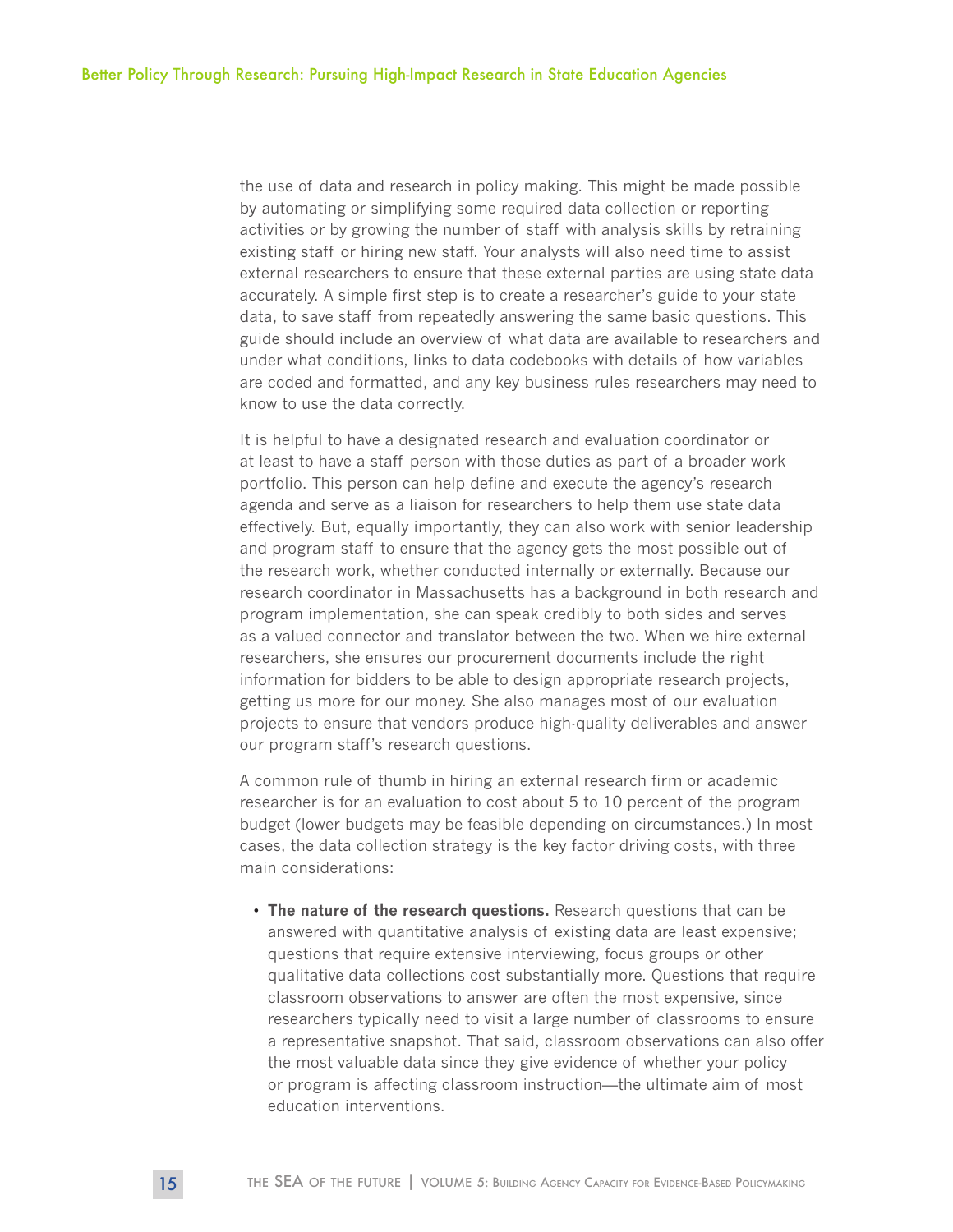- **The structure of the program.** Programs carried out similarly across all program sites are least expensive to study, since fewer sites need to be contacted to get a representative look. If program sites have flexibility about what or how to implement, the sample selection will need to be more complex and, therefore, more costly.
- **The desired representativeness of the sample.** If all you want is a rough statewide picture on a particular research question, researchers may only need to collect data from a few districts or schools. But if for political or practical reasons you want to ensure that all districts can participate in the study, or you want the researchers to stratify their sample to ensure that different types of districts are included (e.g., rural vs. suburban vs. urban, high- and low-performing, regions within the state), costs may increase.

Another cost factor besides the data collection strategy is embodied in the classic trade-off: "Cheap, quick, and good: pick two." You can always make a project cheaper if you are willing to sacrifice quality or speed. But if you need an answer quickly, or if the results need to be unassailable, costs will likely be higher.

To give some specific cost examples, in Massachusetts we dedicated about 5 percent of the state's Race to the Top grant to external program evaluation and hired two additional analysts to support our reporting, analysis, and evaluation work. This gave us sufficient funds to do in-depth implementation analyses of our major Race to the Top initiatives, as well as run specialized studies on other select initiatives. Project budgets ranged from \$40,000 for a one-time, smallscale analysis of how districts were using results from a statewide educator survey to a multi-year \$625,000 study on educator evaluation, which included substantial qualitative components and a statewide representative sample survey of principals and teachers. A from-scratch, moderate-length statewide survey of all superintendents and principals we developed cost about \$40,000 including survey development, deployment, and results reporting for respondents overall and broken down by several district types. When we re-administered a similar survey the next year and requested similar reports, the cost was about half that. We have generally found that a case study done well costs \$20,000 to \$30,000 per site to look at implementation and outcomes from a single program. Those costs can quickly add up if you want case studies representing the range of districts or schools in the program, in terms of either district characteristics (e.g., urban/rural, size, etc.) or quality of implementation.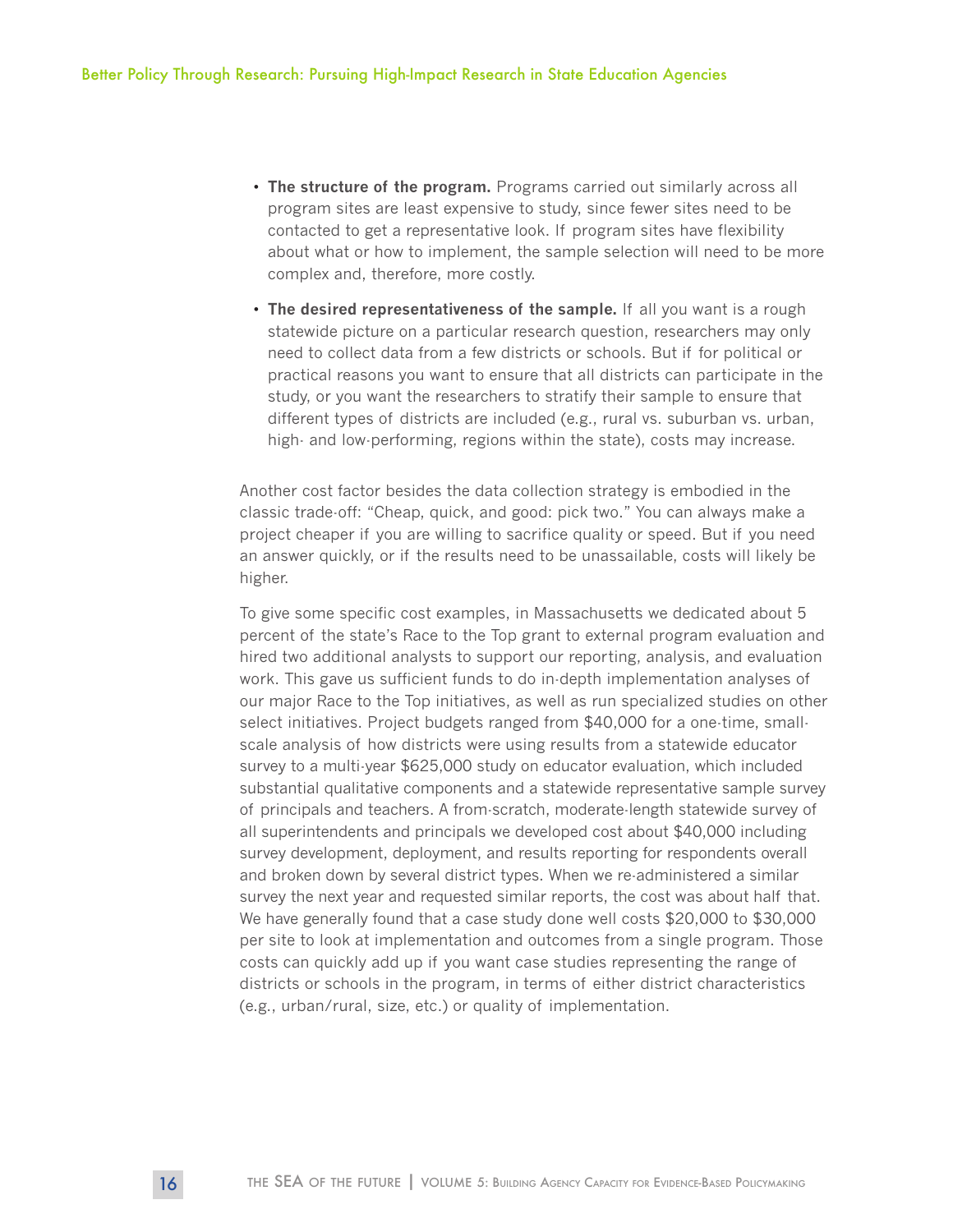Apart from cost, another key resource that supports research in state agencies is agency leadership. Leadership's role is to consistently signal that research is high-priority work that you want staff to undertake, and that you expect staff to use evaluation results and data analyses as part of your continuous improvement strategy. With competing demands for staff time, research can easily be relegated to the back burner and ultimately never completed. And all too frequently, after the research is completed, the results are left to gather dust. Leadership can drive a culture of interest in both the research findings and in using findings to drive agency and system improvement. Clear direction from the top is critical to ensure a state agency research program's success.

## GETTING STARTED

If you are ready to start boosting your state's research capacity, below are steps to get started.

#### **1. Build the Team**

You probably already have staff analysts who prepare your state's federal reporting and other special data analyses. These staff may be helpful in conducting research, but do not assume the required skills are identical. Ideally, your research staff should be more than just number crunchers (see box for sample job description and Figure 2 for an organizational chart). They should substantively understand both research methodology and education policy, as well as data analysis. That said, staff do not need doctoral degrees; often master's students are well qualified for state analyst roles. Look for candidates who have taken beyond the minimumrequired graduate coursework in statistics or research methodology and who have worked previously as a research assistant or analyst (not just class research projects.) Demonstrated skill in writing about technical topics for a general audience is key; you don't want your staff to produce work that you yourself (let alone stakeholders) can't understand. In Massachusetts we require a writing sample that demonstrates analyst candidates' skill in writing about data. Second-round interviewees do an exercise in which they analyze state data and produce a short report similar to what they might do on the job. The exercise requires that they make judgments about which data to highlight and clearly explain the results.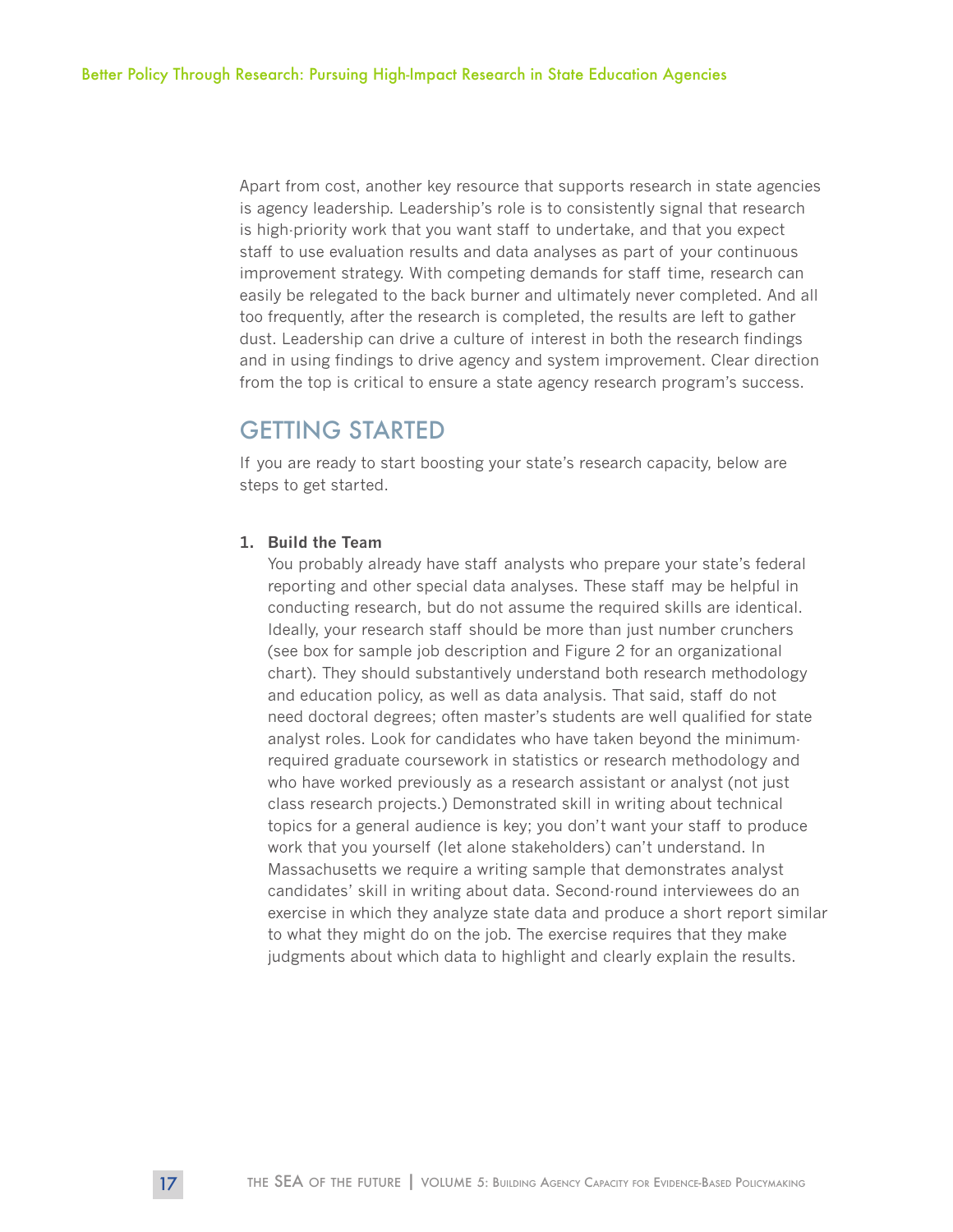## Sample Policy Analyst Job Description

#### **Job duties:**

- Analyze qualitative and quantitative data on the implementation and impact of the state's education initiatives
- Develop comparative, longitudinal analyses of state, district, and school performance
- Conduct analyses to model the potential impact of proposed policy changes
- Prepare reviews of recent research literature on key topics
- Work with program staff to identify program goals, implementation benchmarks, and outcome measures to help evaluate their programs
- Write memoranda, presentations, briefing materials, and other reports summarizing findings for program managers and senior executives

#### **Qualifications:**

- Strong quantitative analysis skills, preferably including prior work experience in statistical analysis and reporting
- Successful completion of substantial coursework in statistics or econometrics, with coursework in multivariate statistical models and/or research methodology (preferred)
- Ability to use information gathered from research and key stakeholders to identify effective policy levers and promote improved outcomes
- Strong ability to write effectively for general audiences
- Strong project management skills
- Excellent interpersonal skills and collaborative and consultative approach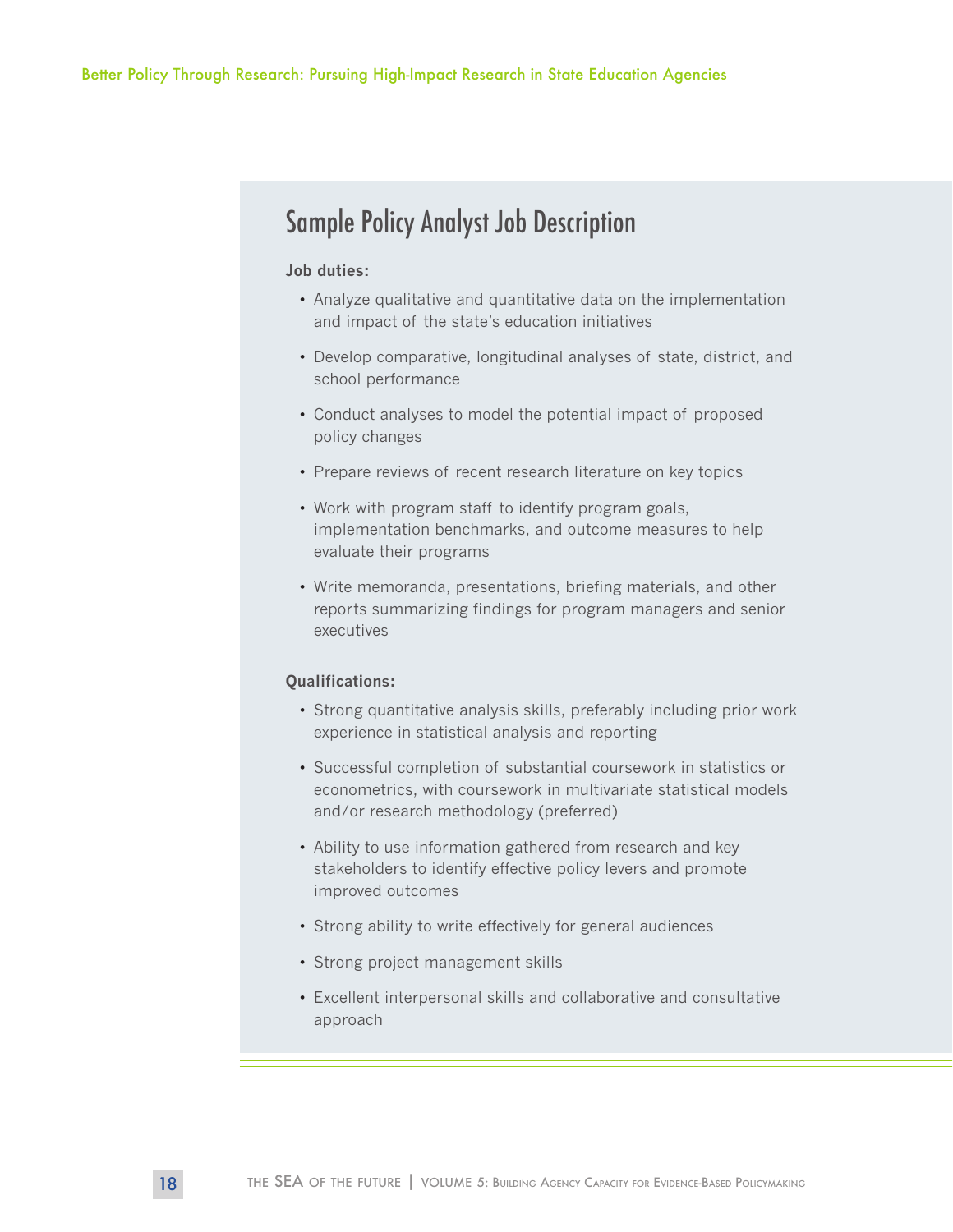



You may opt to invest in improving existing staff's research skills in addition to (or in lieu of) hiring outside. Most analysts who completed graduate work more than five years ago will not have had much exposure to today's more sophisticated analytical techniques. My agency bridged this gap by hiring an advanced graduate student from a local university to teach seminars for the agency's analysts on those techniques. Our goal was for our analysts to at least understand when such techniques could be appropriately used, even if the analysts were not employing the techniques themselves. Other options for strengthening your existing staff's research skills are having them participate in national programs such as Harvard University's Strategic Data Project, sending them to research conferences by organizations such as the Association for Education Finance and Policy or the American Education Research Association, or providing them with training offered by local universities or national centers like the Interuniversity Consortium for Political and Social Research. Staff might also develop formal partnerships with any external researchers the agency is working with to build their skills as they are embedded in their job. All these opportunities will expose them to and connect them with the broader education policy research world.

#### **2. Build the Agenda**

If you are just beginning your research work, start small. Pick just one program or policy to study, ideally one that meets the criteria described above: visible, malleable, and durable. Your analyst staff may help you further narrow options by determining which programs have existing data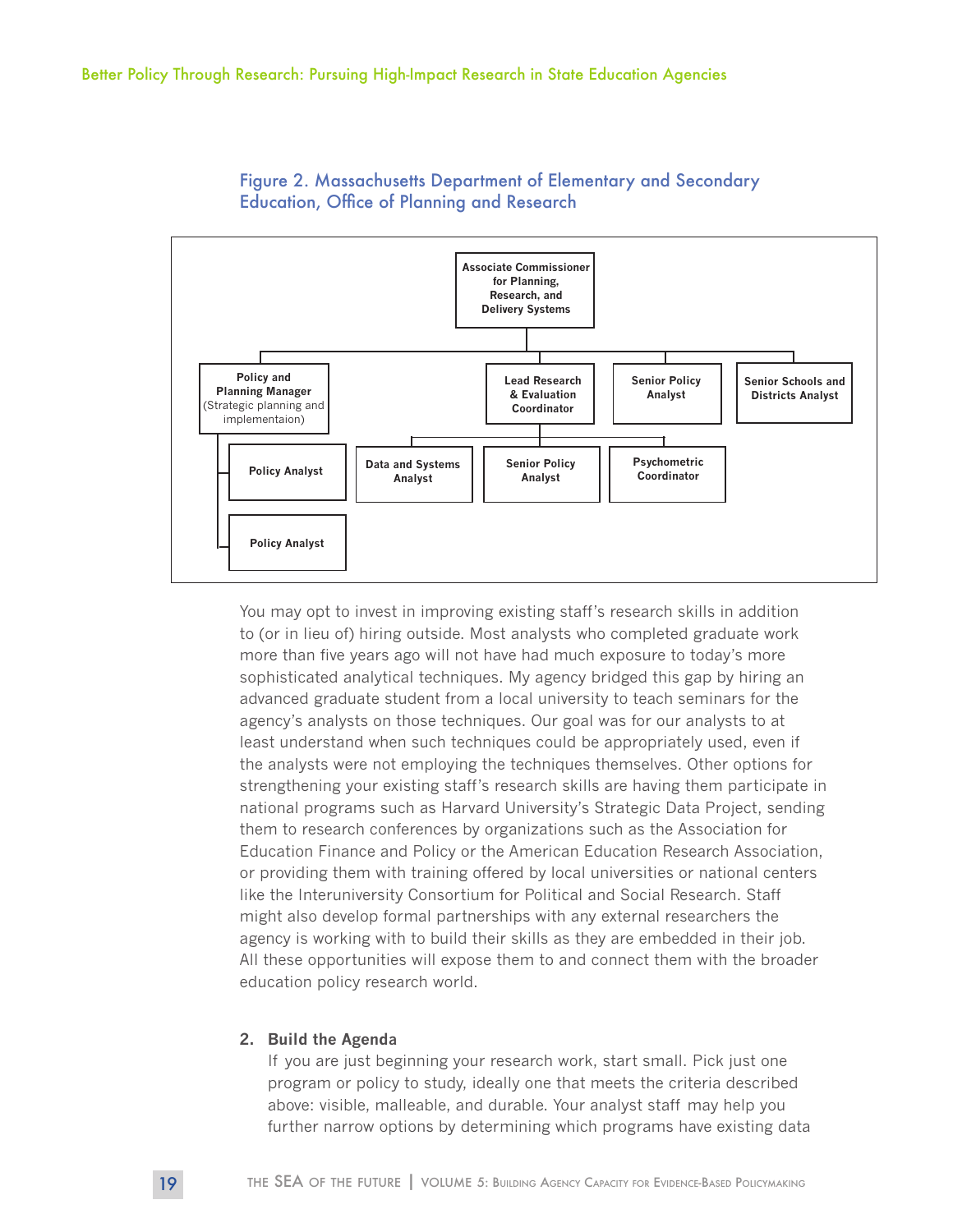or program information (therefore making them easier to study). Consider launching a pilot project; this allows you to embed an evaluation design from the program's inception, ensuring a knowledge base is built on the program implementation and impact throughout the pilot period. As your agency knowledge and capacity grow to manage the work, more projects become feasible. Ultimately, you should build an agency **[research agenda](http://www.doe.mass.edu/research/agenda.html)** that tightly aligns with your agency's strategic plan, with each goal in your plan carrying a set of attached research questions and planned deliverables to answer them. This will help strategically guide your agency to improve program implementation and heighten impact.

#### **3. Organize the Data**

Your state longitudinal data system is a great research resource, but it may take effort to organize it in a way that allows researchers to easily use it for analysis. The first step is to document the available data and business rules, as noted earlier, to save time answering basic questions. Creating special research files that integrate data across sources and removing some identifying student data (such as name and date of birth) may be helpful. That way, as researchers request data or as internal research requests arise, your staff will have everything at hand rather than having to make special files each time. Finally, you should establish a standard data-use agreement or memorandum of understanding that all external researchers must sign to gain access to your agency data.

#### **4. Mobilize Resources**

Since your internal staff will be major contributors to your agency's research, they should play a key role from the get-go in producing analyses to support your agency's research agenda. That said, some research is best done by external partners, whether local universities, for-hire research firms, or the federal Regional Education Laboratory program (which offers research and data analysis to state education agencies). Nate Schwartz's essay in this volume provides more details on how to make the "build or buy" choice and how to manage work most effectively.

Consider applying for grant funding to support your research. The Institute for Education Sciences, part of the U.S. Department of Education, recently created several grant programs that can help launch or sustain collaborations between state education agencies and research organizations. In fiscal year 2015, available grants to support emerging partnerships topped out at \$400,000 over two years; grants to support major research and evaluation projects hit \$5 million over five years. Other local and national funders are increasingly interested in supporting research partnerships as well.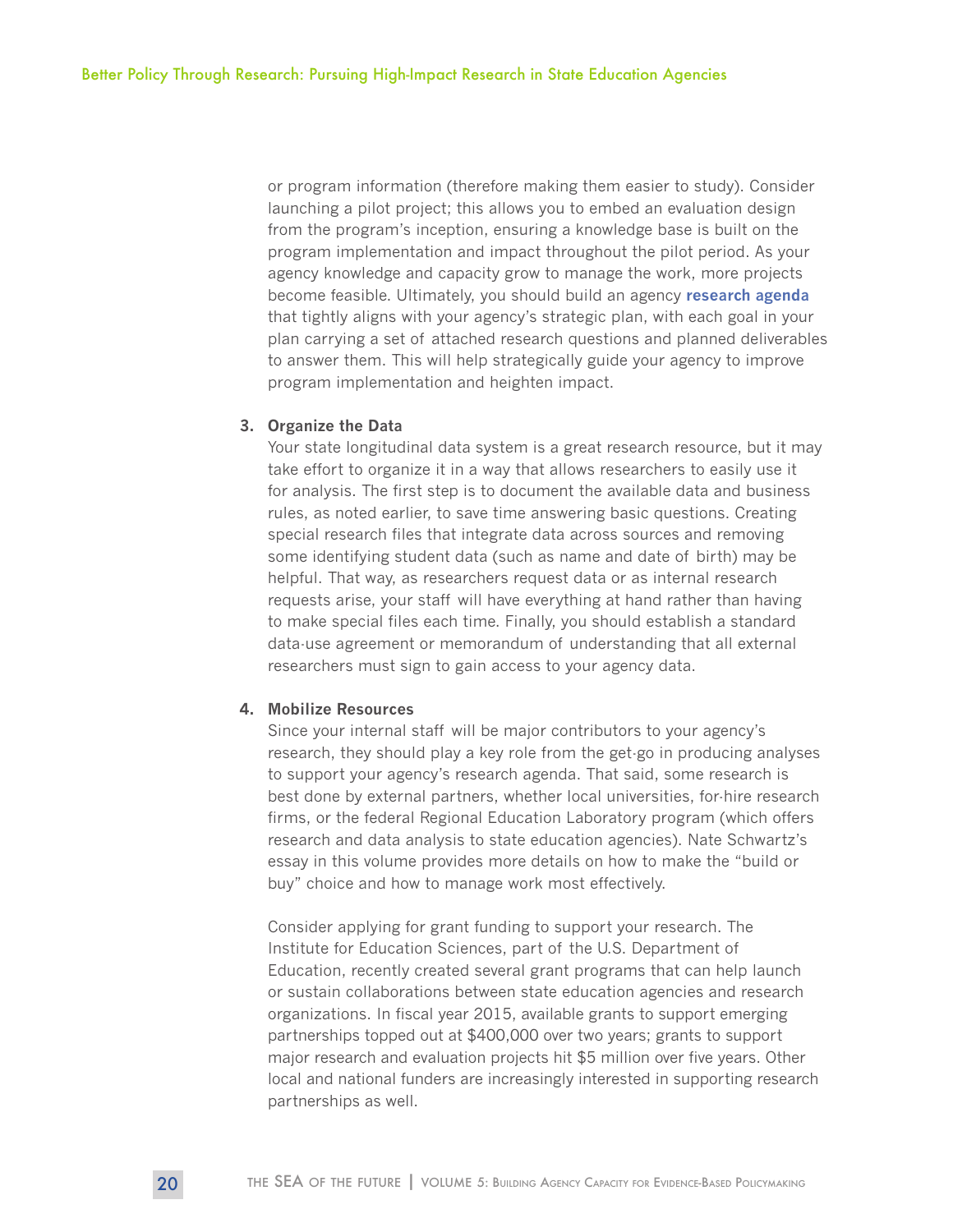#### **5. Formalize Feedback Loops**

All this research effort is for naught if it does not improve your agency's work. In Massachusetts, we use the **[U.S. Education Delivery Institute](http://www.deliveryinstitute.org/)** strategic planning and implementation systems, which provide us with routines and structures for sharing research with agency staff and leadership. Even without this degree of formality, simple steps such as asking analysts or external researchers to write short summaries of their findings and provide timely briefings to leadership and program staff can go a long way to infusing research into the agency's work. The key is consistently making clear to staff that you expect to have data and information available as you make decisions and that you expect them to use those same data to improve their own work. Having program staff help build the research agenda and questions for their work establishes continuous improvement as an agency goal and creates a way for it to actually happen.

## **CONCLUSION**

State education agencies have much to gain from investing in their research capacity. Developing a research agenda that dovetails with the agency's strategic direction and making thoughtful choices about how to carry out that research agenda gives agencies a better chance of having the right information at hand when they need to shift course or make major decisions. State agencies can also more credibly demonstrate to the field that their input makes a difference in how the agency operates. These factors make research critical to advancing productivity in K–12 education as decision makers become better equipped to make informed decisions and to shift resources to maximize impact. Ultimately, research supports a cycle of continuous improvement that yields better programs and smarter investments.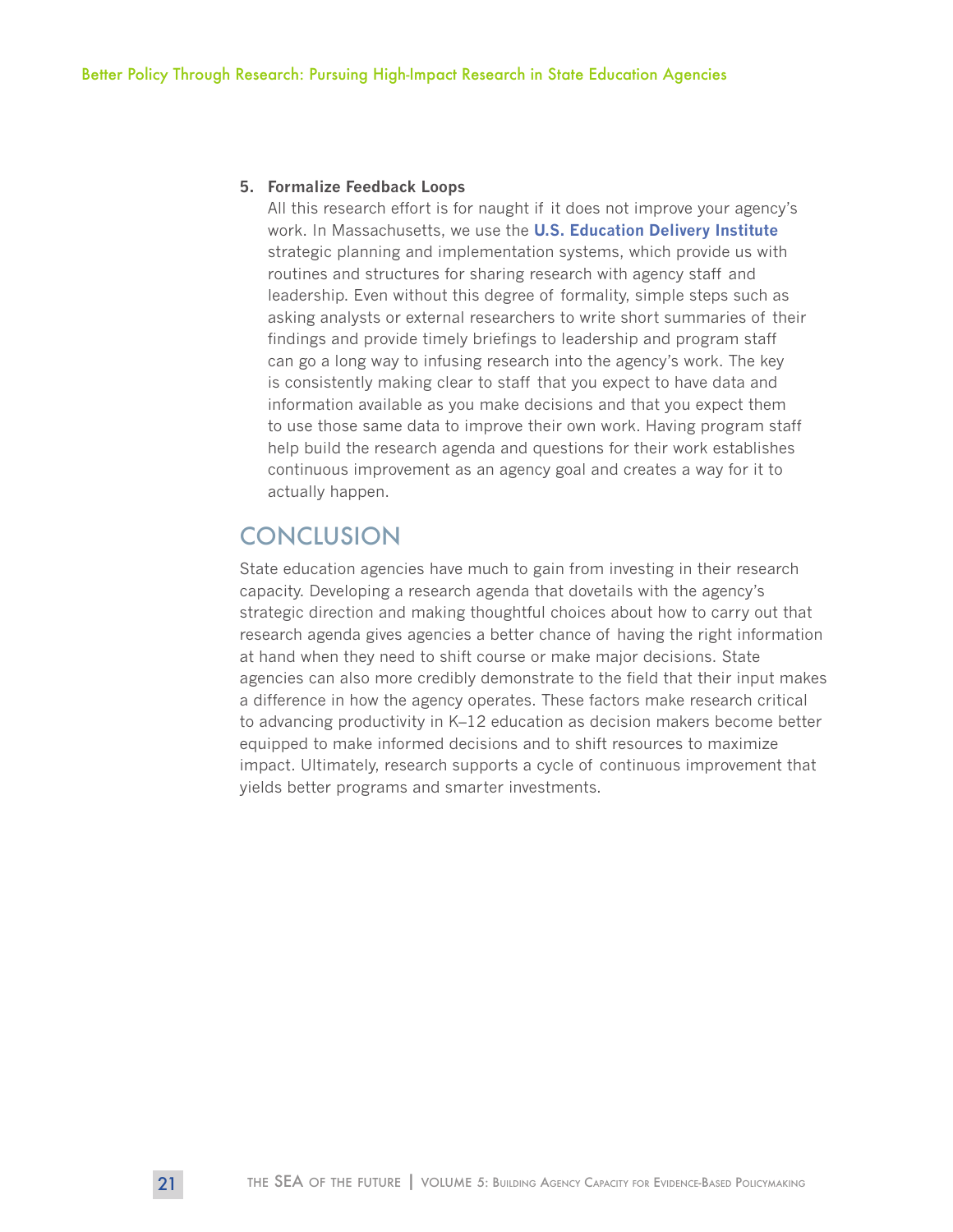## ENDNOTES

- **1.** I would like to thank Heather Peske of the Massachusetts Department of Elementary and Secondary Education and the CRPE staff, along with two external reviewers, for helpful comments on previous drafts of this essay.
- **2.** See Thomas Kane and Douglas Staiger, **[Gathering Feedback for Teaching:](http://www.metproject.org/downloads/MET_Gathering_Feedback_Research_Paper.pdf)  [Combining High-Quality Observations With Student Surveys and Achievement](http://www.metproject.org/downloads/MET_Gathering_Feedback_Research_Paper.pdf)  [Gains](http://www.metproject.org/downloads/MET_Gathering_Feedback_Research_Paper.pdf)** (Seattle, WA: The Bill & Melinda Gates Foundation, 2012).
- **3.** See Douglas Harris, *Value-Added Measures: What Every Educator Needs to Know* (Cambridge, MA: Harvard Education Press, 2011).
- **4.** SRI International, **[Research Brief: Early Implementation of the](https://www.sri.com/work/publications/research-brief-early-implementation-massachusetts-educator-evaluation-framework)  [Massachusetts Educator Evaluation Framework](https://www.sri.com/work/publications/research-brief-early-implementation-massachusetts-educator-evaluation-framework)** (Menlo Park, CA: SRI International, 2014).
- **5.** Many in this line of work distinguish between research and program evaluation. As with any academic distinction, perspectives abound as to whether a difference between the two exists and, if so, where precisely the line between them is. In the end, the techniques used to conduct studies—the ones I list in this section—are largely the same, irrespective of whether the study is called research or an evaluation. My view is that, from the perspective of a state education agency leader, the distinction is not important.
- **6.** Massachusetts Board of Higher Education and Massachusetts Department of Elementary and Secondary Education, **[Massachusetts School to College](http://www.mass.edu/bhe/lib/reports/2005SchoolToCollegeStateReport.pdf)  [Report: High School Class of 2005](http://www.mass.edu/bhe/lib/reports/2005SchoolToCollegeStateReport.pdf)** (Boston, MA: 2008).
- **7.** See Atila Abdulkadiroglu et al., "Accountability and Flexibility in Public Schools: Evidence from Boston's Charters and Pilots," *Quarterly Journal of Economics* 126, no. 2 (2011): 699-748; see also Joshua D. Angrist et al., **[Stand and Deliver: Effects of Boston's Charter High Schools on College](http://economics.mit.edu/files/8981)  Preparation, Entry, and Choice** (Cambridge, MA: National Bureau of Economic Research, 2013).
- **8.** Tammy Kolbe and Fran O'Reilly, *More Time in School: An Analysis of the Costs Associated with Schools Implementing the Massachusetts Expanded Learning Time Initiative. Prepared on behalf of the Massachusetts Department of Elementary and Secondary Education.* (Malden, MA: Massachusetts Department of Elementary and Secondary Education, 2012).
- **9.** See Matthew M. Chingos and Grover J. Whitehurst, **[Class Size: What](http://www.brookings.edu/research/papers/2011/05/11-class-size-whitehurst-chingos)  [Research Says and What it Means for State Policy](http://www.brookings.edu/research/papers/2011/05/11-class-size-whitehurst-chingos)** (Washington, DC: Brookings Institution, 2011); see also Douglas Harris, "Toward Policy-Relevant Benchmarks for Interpreting Effect Sizes: Combining Effects With Costs," *Educational Evaluation and Policy Analysis* 31, no. 1 (2009): 3-29.
- **10.** See Amy Checkoway et al., **[Evaluation of the Massachusetts Expanded](http://abtassociates.com/Reports/2012/-ELT-Year-5-Final-Report.aspx)  [Learning Time \(ELT\) Initiative Year Five Final Report: 2010–2011](http://abtassociates.com/Reports/2012/-ELT-Year-5-Final-Report.aspx)** (Cambridge, MA: Abt Associates, 2012).
- **11.** See Anthony S. Bryk et al., *Learning to Improve: How America's Schools Can Get Better at Getting Better* (Cambridge, MA: Harvard Education Publishing, 2015).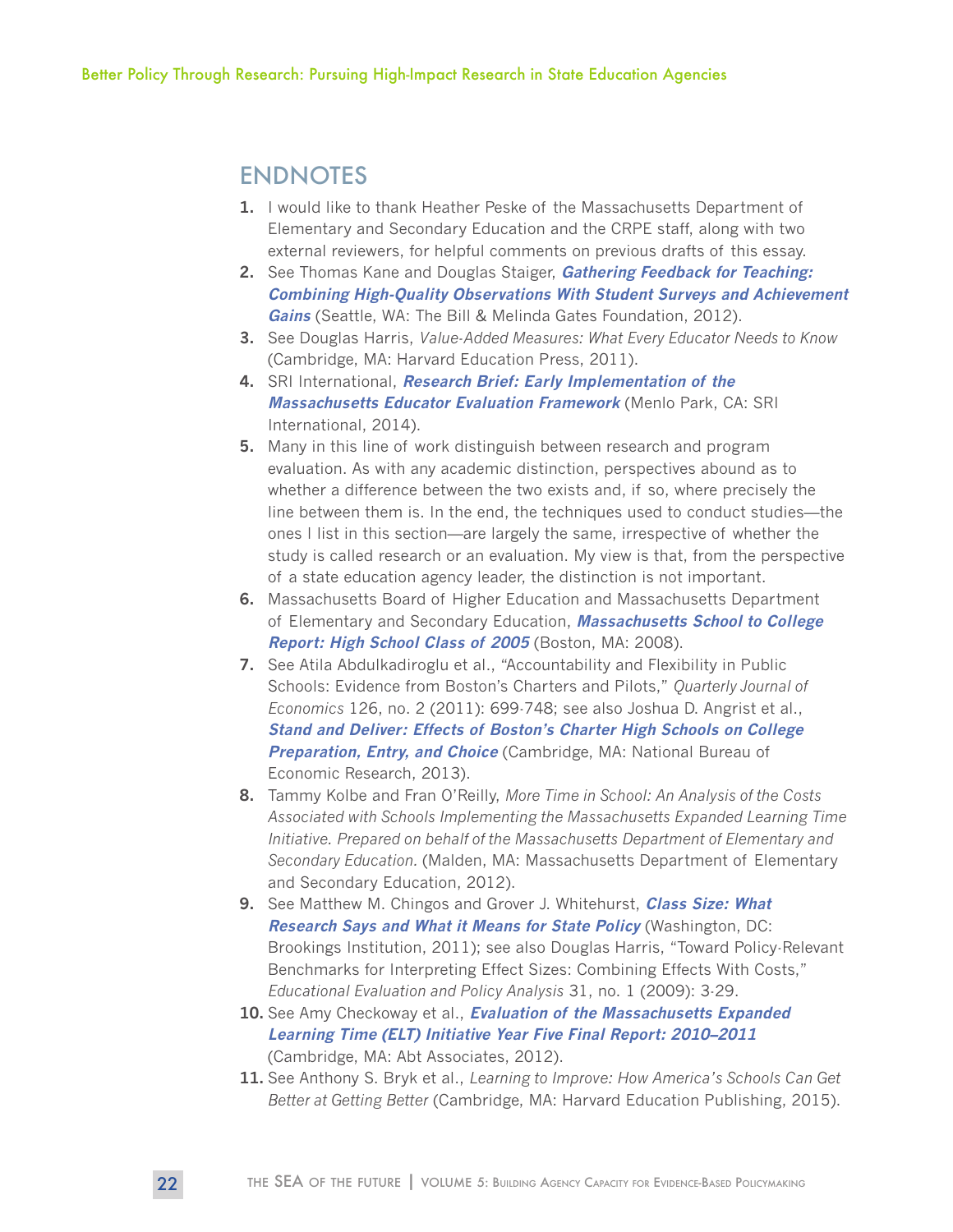

# Making Research Matter for the SEA

Nathaniel Schwartz Tennessee Department of Education

November 2015

© 2015 Edvance Research, Inc.

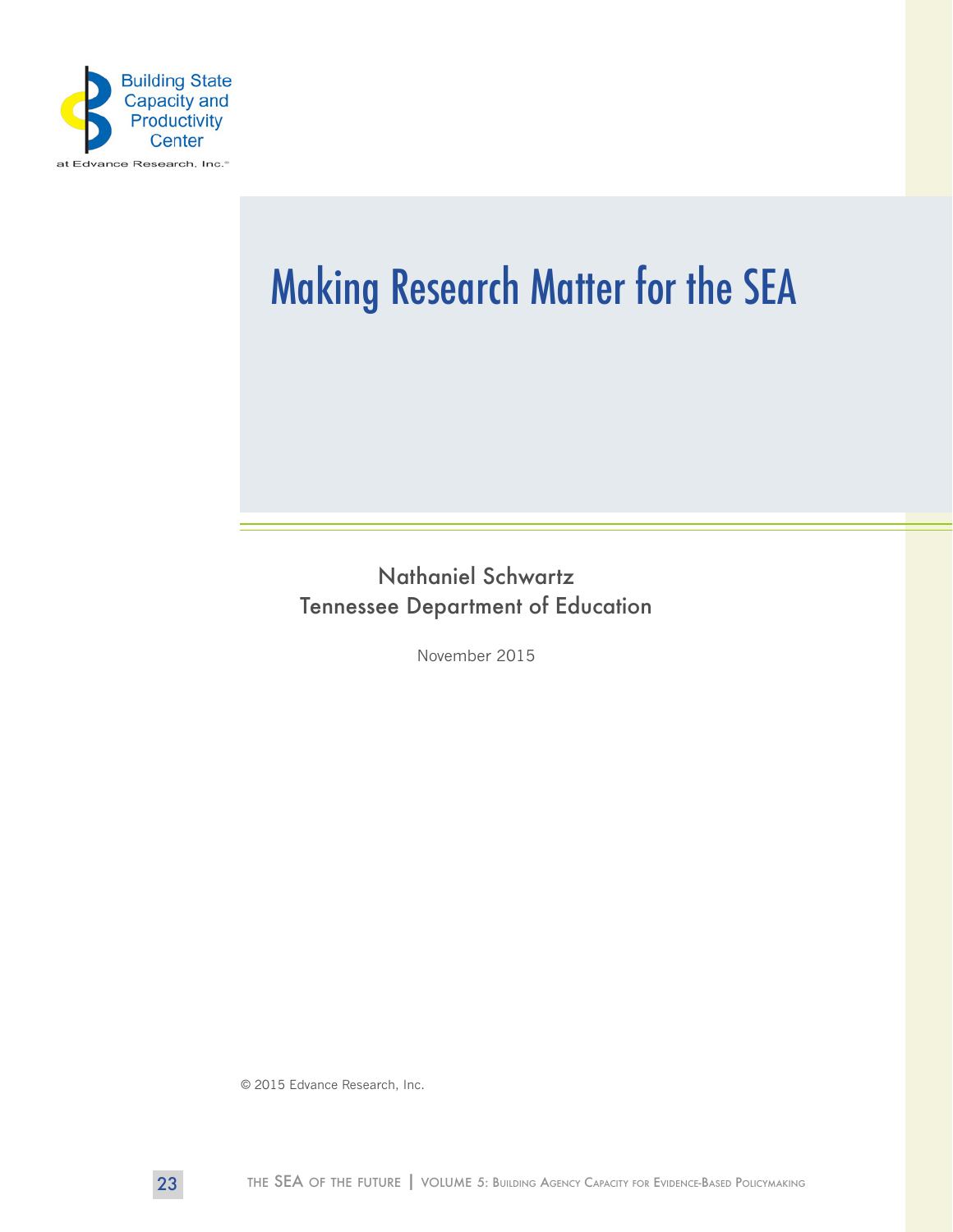State education agencies (SEAs) have significantly expanded their reach in the past few decades, driven partly by standards-based reforms that make states the primary actor in school accountability and partly by educator evaluation initiatives that grant states new authority to define and measure instructional quality.

This broader state role means that the decisions of today's SEAs are more consequential and demand more thoughtful analysis than ever before. Yet few SEAs are meaningfully poised to respond to these demands. To date, 21 states have no defined research or analysis office; those that do vary widely in their capacity to take on strategic analysis.

This creates a difficult dynamic. The call for evidence is only growing, as is the recognition that data matters for strategic decision-making. But because state agencies often have little capacity for such work, research and evaluation tends to get outsourced or avoided altogether.

In 2012, the Tennessee Department of Education established an office of research and policy to coordinate internal and external research across the agency. Before this office was created, analytic capacity was scattered throughout the organization; no team had clear ownership over the work. The office's establishment heralded our state's intent to have outcome-focused research help drive organizational policy. But it also forced us to rethink how to conduct research and analysis within a state education agency.

Many state departments often view rigorous research as a nice-to-have supplement, but in the meantime, decisions must get made with or without definite evidence. To change this, agency officials must be able to expect in-time analyses that offer clear direction in decisions where the path is not already determined. Success cannot be defined by the research alone but also by the extent to which the research office changes the agency's trajectory in measurable and meaningful ways.

As we have moved down this path in Tennessee, we have faced choices about how to take on the work most effectively. This essay aims to make these decision points explicit. What defines the research agenda? What are the products? And what structures make it possible to achieve measurable results? The decisions we have made are not necessarily right for every agency, but the questions are ones that each SEA will likely face in prioritizing research-driven practice.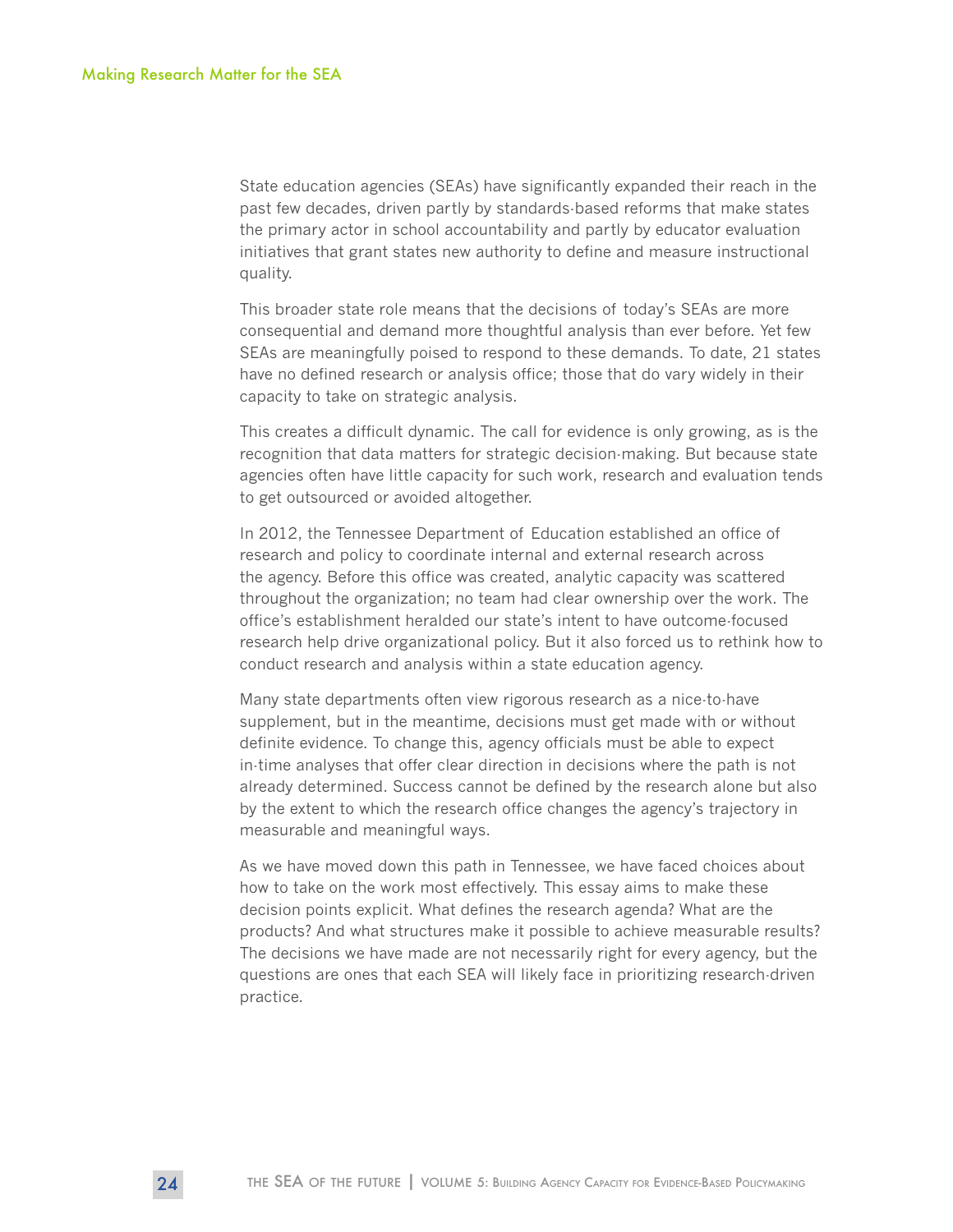## RESEARCH THAT COUNTS: CRAFTING AN AGENDA TO INFORM THE POLICY CYCLE

Researchers within the SEA confront an extravagance of data riches. Where most researchers struggle to gain access to a data set that might allow meaningful analysis, those of us in state departments stand at the base of a waterfall with data rushing past us from every angle.

Ever-expanding data and a broad array of state initiatives make for more research questions than even the most heavily staffed research office could hope to answer. This creates a continual dilemma about how to identify the highest priority topic areas and how to decide where we can get the greatest payoff for our research investment.

Policymakers and observers commonly call for ever-more program evaluation. Although we in Tennessee field internal requests for impact evaluations more frequently than any other demand, we do not think research can focus only on program evaluation if we want the research to drive policy. Such a single-minded focus severely limits research's influence over practice, as explained further below.

Figure 1 represents a typical policy cycle within an education department. The cycle begins with policy design and moves through implementation and evaluation. But for most policies, the starting point is fairly irrelevant since the cycle constantly iterates among all three components.



#### Figure 1. How Research Fits in the Policy Cycle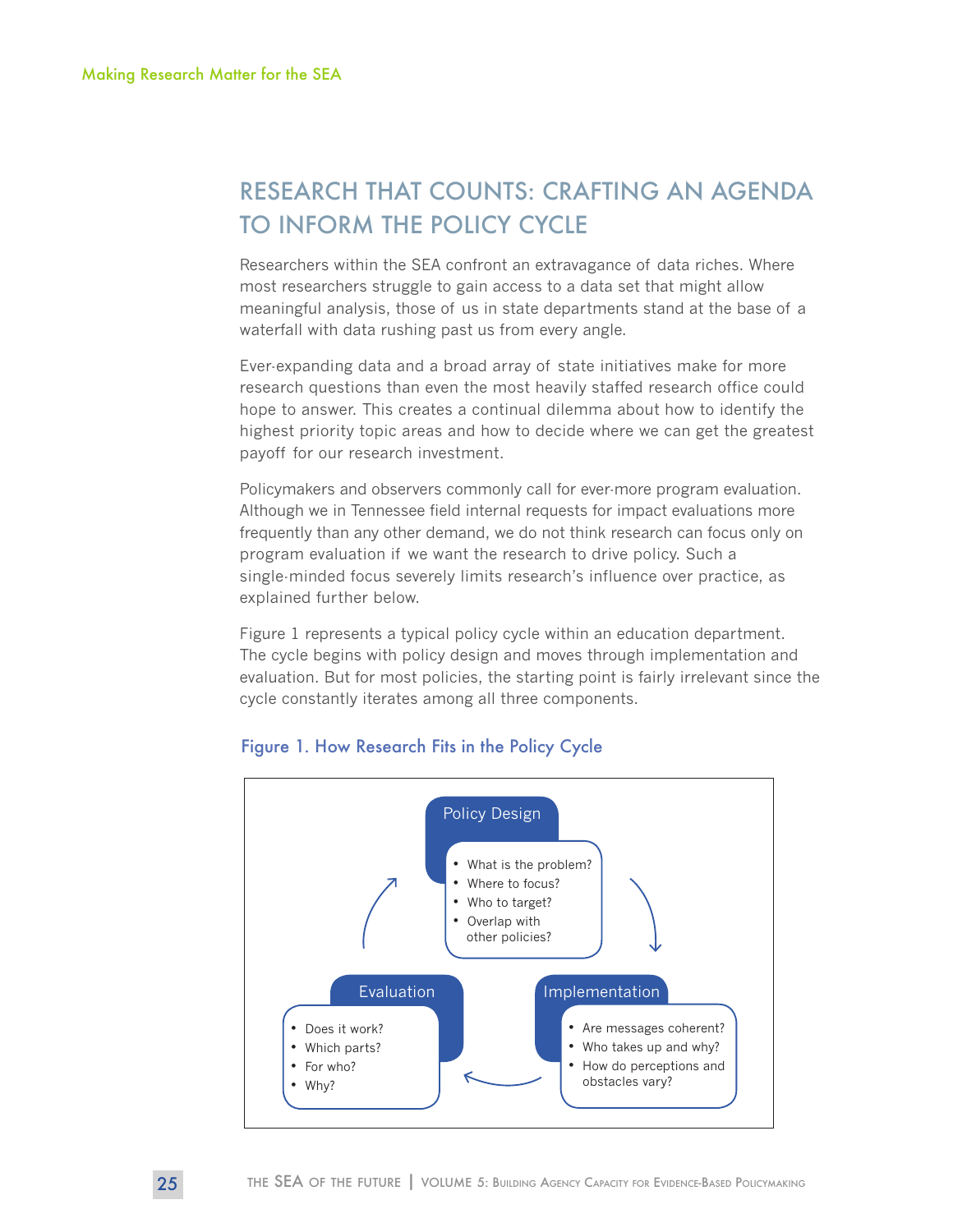When our research and policy team meets with department members about possible analyses, the discussion often jumps almost immediately to questions about program impact (represented by the "evaluation" box in Figure 1 above). This is understandable since these meetings are usually with officials who have launched a series of policy initiatives and want to know whether these initiatives have made a difference. But confining the research office's work to the back end of a policy means research cannot inform policy and practice at other key junctures, such as policy design and implementation.

Impact analyses are necessarily backward-looking and often must take place considerably after the fact to be able to draw on outcomes such as state test scores and/or teacher observations. By the time an evaluation can be completed, a policy has often already been in place for several years and state officials are already thinking about an entirely new set of initiatives. Moreover, without careful setup on the front end of the policy roll-out, it can be difficult or impossible to determine the extent to which a change in outcomes represents a true causal effect of the policy.

In order to influence policy on the front end, research within a state department must focus equally—if not primarily—on the other two boxes in Figure 1: policy design and implementation (see Figures 2 and 3 for concrete examples of projects and outcomes aligned with each type of question). The sections below expand on this and offer concrete examples of some of our most successful projects at each stage of the policy cycle.

#### Forward-Looking Policy Design Analysis

Within our Tennessee office, we often refer to work on the design end as "landscape analysis." By this, we mean analysis aimed at giving department personnel a clearer picture of a particular issue in order to drive initial policy efforts and pilot strategies.

For example, after the Tennessee legislature set aside a relatively small grant to fund pilot strategies aimed at increasing student success on Advanced Placement (AP) exams, we did a landscape analysis of AP testing across the state, focused on understanding the factors that had kept low the numbers of students who actually earned college credit through AP exams. We **[identified](https://tn.gov/assets/entities/education/attachments/rpt_AP_report.pdf)  [trends in the type of obstacles students faced in different schools](https://tn.gov/assets/entities/education/attachments/rpt_AP_report.pdf)**; in some schools, AP-ready students were rarely placed into AP courses in the first place, while other schools did better at placement but had few students who chose to pay for and sit the AP exams. By analyzing the landscape, we could offer a framework for classifying schools that prompted a series of differentiated, small-scale pilots aimed at helping remove obstacles we identified. We are now evaluating these pilots and choosing which to expand in coming years.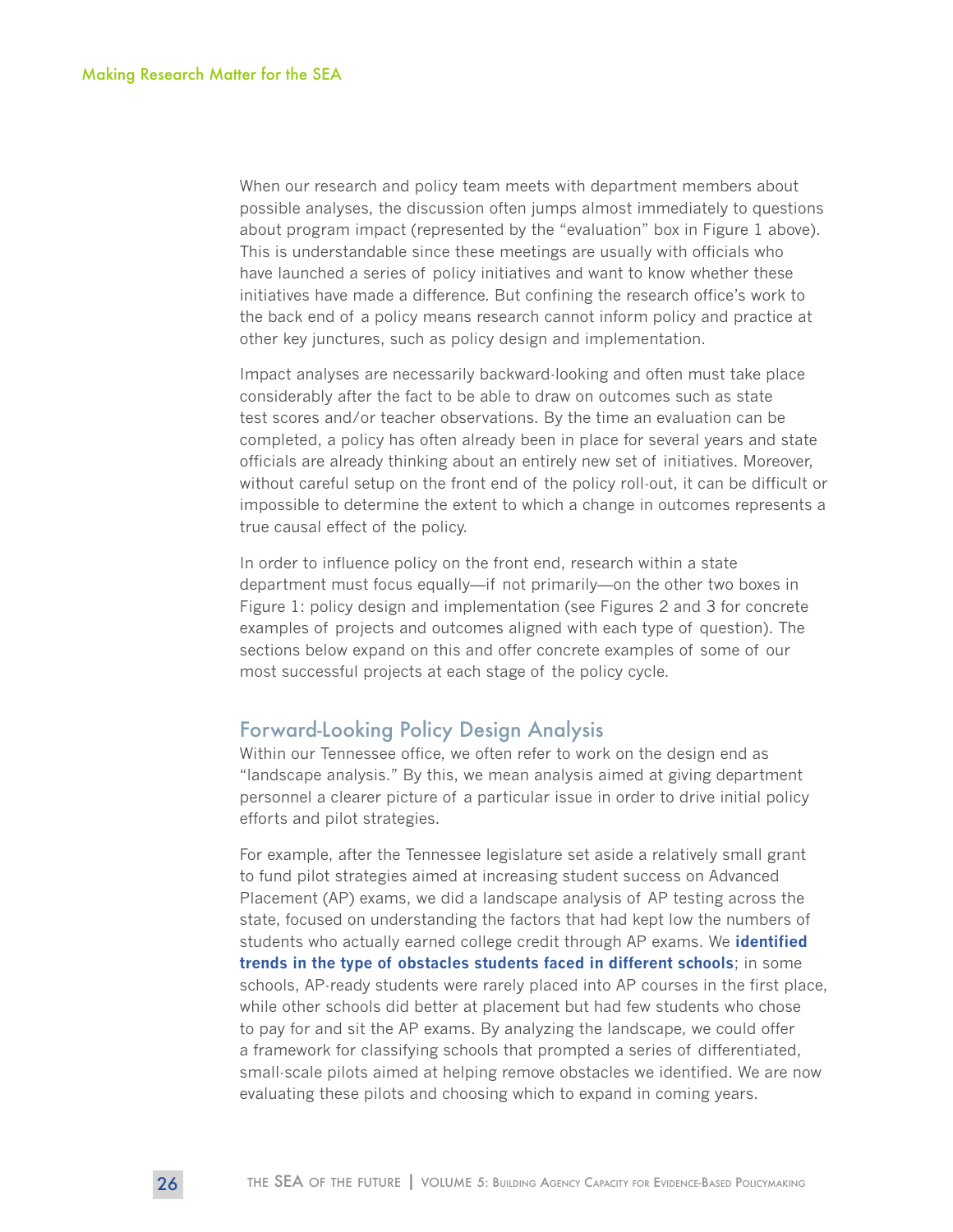Similarly, **[a simple investigation into the typical math course progressions](https://tn.gov/assets/entities/education/attachments/rpt_Course_Placement_8th_grade_algebra.pdf)  [that students followed in different areas of the state](https://tn.gov/assets/entities/education/attachments/rpt_Course_Placement_8th_grade_algebra.pdf)** yielded the surprising fact that enrollment in 8th grade algebra I (versus 9th grade algebra I) had fallen over several years from nearly a third of the cohort to less than one-sixth, severely limiting the number of students reaching advanced math by 12th grade.

This study started as a design-focused analysis to inform curriculum decisions for our division of curriculum and instruction, but its results triggered an immediate shift in school and district accountability policies. And it prompted prolonged discussion with districts about how to ensure schools make courseplacement decisions that push qualified students forward rather than hold them back.

Such design analyses primarily aim to better define the problem our SEA seeks to resolve. Done well, these analyses can sufficiently narrow the scale of the issue and make it concrete so the agency can ultimately make a real difference in the field. If students are not completing the prerequisites for advanced coursework, a statewide program aimed at training new calculus teachers will have little payoff. If schools are not counseling enough qualified students into AP classes, covering the cost of AP tests is unlikely to yield major benefits.

The best landscape analyses also create the conditions for further research on the effectiveness of department programs. A well-defined problem coupled with deep knowledge about the range of challenges and outcomes across the state makes it far easier to propose defined initiatives to solve the problem. These can then be rolled out and rigorously tested in comparison to other proposed alternatives. In our agency, our initial forays into data landscapes often wind up driving the creation of future programs. These data landscapes then serve as necessary precursors to most of the research that follows.

#### Ongoing Implementation Analysis

In the same way landscape analyses provide the foundation for policy design, implementation analyses serve as a crucial benchmark of progress on the path toward program effectiveness. Yet implementation research is the SEA's most difficult kind of research. State administrative data tends to offer little in the way of meaningful implementation feedback. And few state departments have the personnel to undertake prolonged, qualitative research.

While our research office is constrained in assessing implementation, we have found that we can offer valuable program development feedback through several relatively limited efforts that do not require the time and travel costs typically associated with deep, qualitative implementation studies.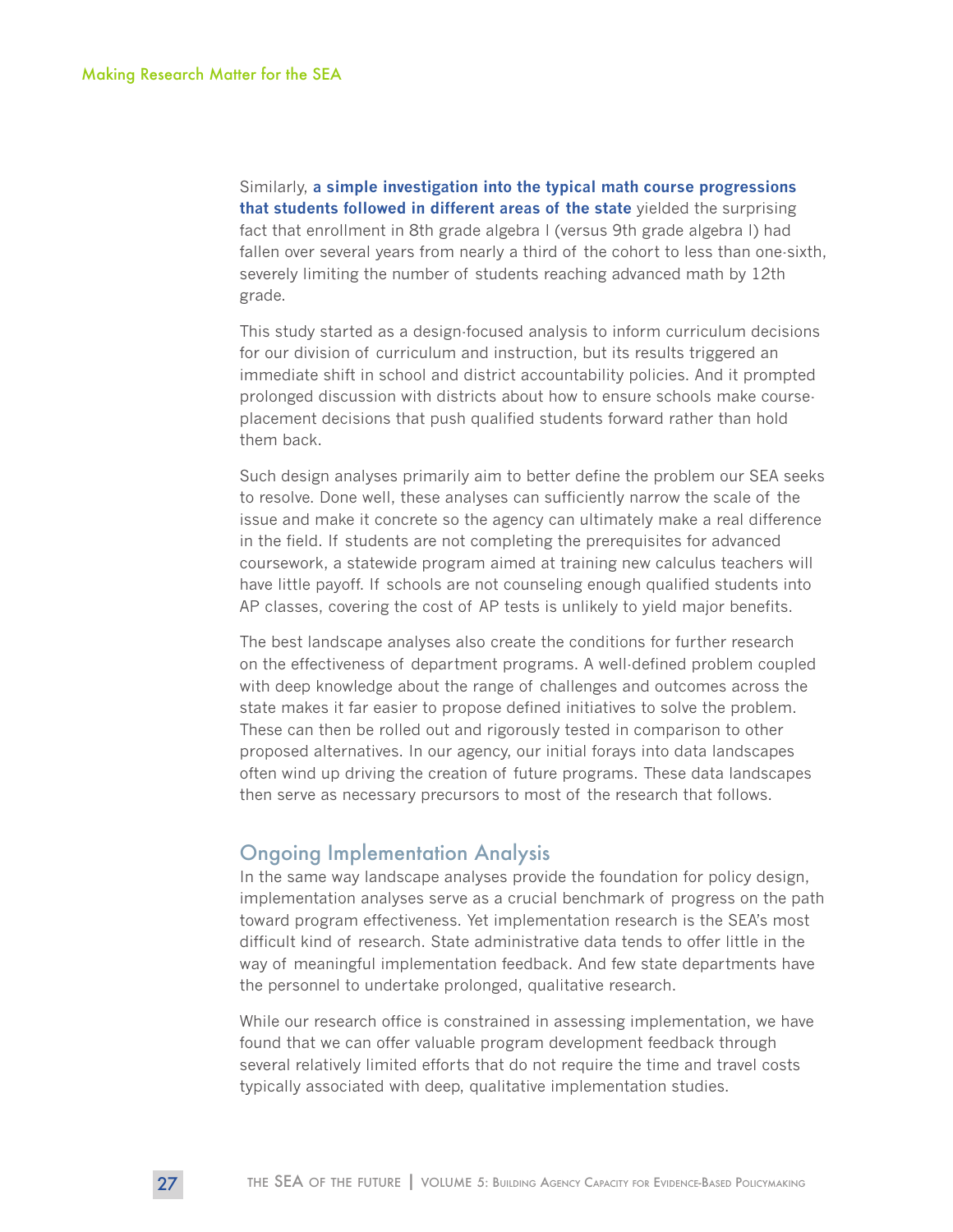Most importantly, we have benefitted from an effort launched several years ago with the Tennessee Consortium on Research, Evaluation and Development at Vanderbilt University to **[annually survey all teachers and administrators in the](http://www.tnconsortium.org/projects-publications/first-to-top-survey/index.aspx)  [state](http://www.tnconsortium.org/projects-publications/first-to-top-survey/index.aspx)**. Reliable survey data allows us to monitor crucial changes in educator perceptions over time, as well as determine the extent to which the field is aware of and acting on state guidance around key initiatives. For example, the survey has tracked both the extent to which Tennessee's teacher evaluation system is being faithfully implemented according to department guidelines, as well as how often teachers feel they receive feedback that helps them improve their practice. Data demonstrating success in the first realm and challenges in the second has helped push the department toward initiatives aimed at helping districts use evaluation as an improvement tool. Several efforts around teacher evaluation have been launched in ways that allow rigorous research on their effectiveness.

We have also reaped payoff from "take-up" studies. These simple, descriptive analyses map the extent to which department initiatives reach their desired audience. For instance, when Tennessee offered leadership trainings through its regional offices, department officials noted considerable statewide interest, but few realized these trainings wound up reaching principals or assistant principals in 80 percent of Tennessee schools. Coupled with stats on the take-up of teacher trainings as part of the Common Core transition, as well as teacher subscription rates to regional reading instruction courses, this data allowed our office to map the extent to which state messages had penetrated the school level.

Such studies (which we supplement, when possible, with the work of external researchers who have greater capacity for qualitative work) offer low-cost options to understand the ways state programs develop over time. Like the design-focused research described previously, these studies aim to bring research to bear on department policy long before program evaluation could provide results.

#### Backward-Looking Impact Analysis

Under the right circumstances, impact evaluations can be a smart use of department resources. But circumstances help dictate how helpful these evaluations can actually be. Below, we outline some considerations to keep in mind.

**Impact evaluations are much more likely to yield valid measures of a program's effect if they are planned as part of a policy roll-out rather than after the fact.** Pilot programs can often provide ready-made opportunities for meaningful evaluation, assuming that someone is thinking about these opportunities during the pilot set up. For instance, in Tennessee the law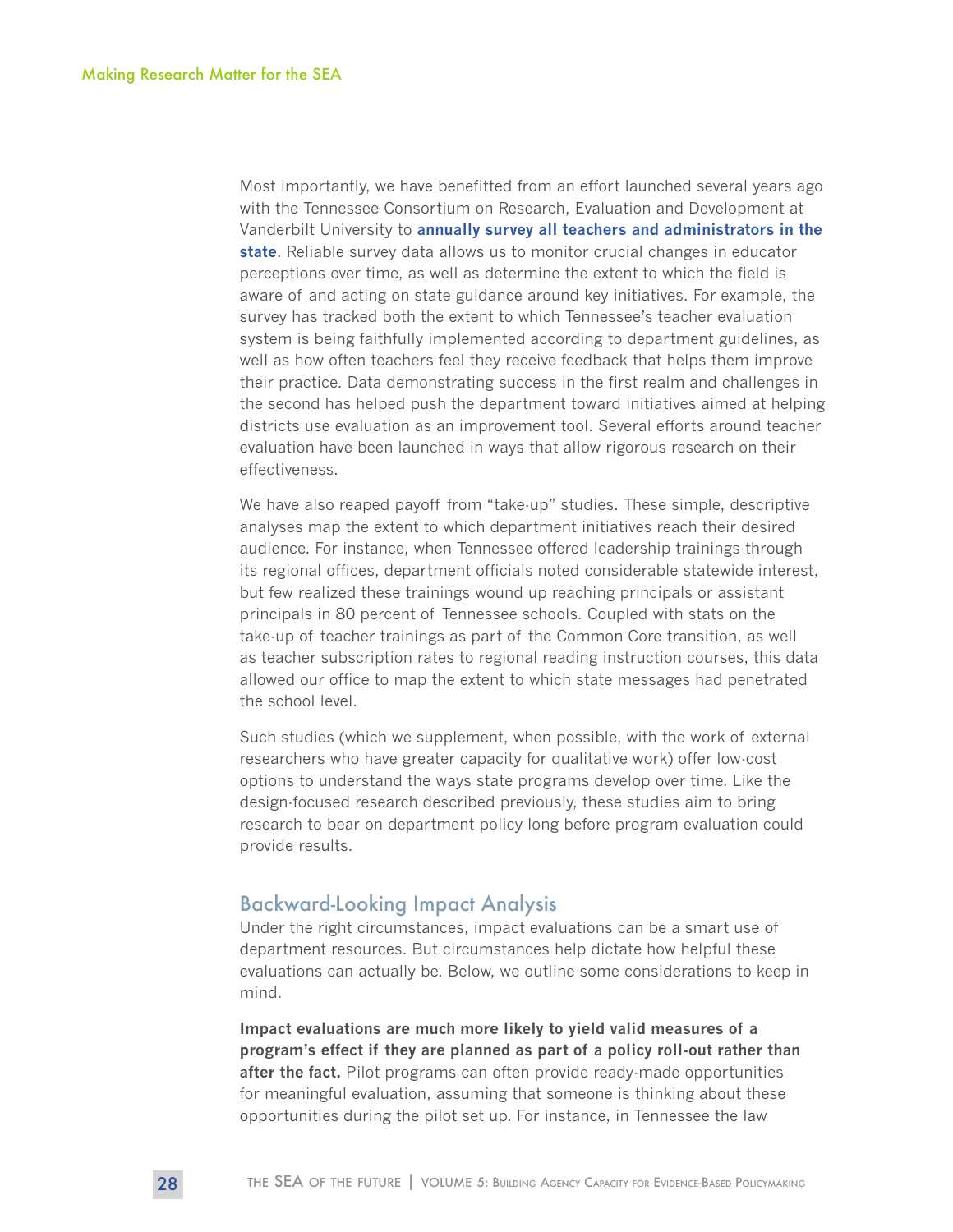required us to create dual-credit courses, offering high school students the chance to receive college credit by passing statewide end-of-course exams. Early on, it made sense to limit some of these courses to a select set of schools. We gathered a pool of interested schools and randomly selected some from each region to create our initial pilot sample. This kept the initial pilot a manageable size and created a gold-standard research design that would allow us to directly measure the effects of the program on student outcomes (as we would have some schools with the program and some schools without, as a control). Recognizing the research design's strength, **[the Institute of Education](http://ies.ed.gov/funding/grantsearch/details.asp?ID=1473)  [Sciences \(IES\) awarded \\$2 million in 2014](http://ies.ed.gov/funding/grantsearch/details.asp?ID=1473)** to the project partners, including the Tennessee Department of Education, to support ongoing research.

**When stakes are high, we recommend passing impact studies to trusted, independent researchers to ensure results are buffered from organizational politics.** Evaluations are judgments of program effectiveness, and therefore have winners and losers. Even the most research-driven organization will struggle at times to come to terms with negative evaluations of popular programs. In the case of the dual-credit courses study described above, we enlisted the help of nationally known researchers at the University of Michigan and the University of North Carolina, whose work in this area ensures the final findings will receive serious consideration from both practitioners and academic researchers.

**Although state departments administer many programs, usually only a handful are positioned for evaluation results to have an immediate impact on departmental strategy. In these cases, we advocate doing whatever it takes to allow rigorous research to weigh in on the strategy.** For example, as part of its Race to the Top grant, Tennessee offered statewide summer teacher trainings through an innovative peer coaching system. As the grant wound down, department staff questioned whether the trainings—though popular were worth future investment. Our team's **[rigorous impact evaluation](https://tn.gov/assets/entities/education/attachments/rpt_impact_of_TNCore_Training.pdf)** found that teachers who attended the state trainings both received higher classroom observation scores and saw better student results on state tests. While the effects were not huge, they were enough to deliver a clear cost-benefit payoff, and they helped drive the decision to continue training teachers beyond the federal grant.

Choosing the right program evaluations to undertake means choosing only those questions for which the department has:

- **A.** the right set of decision points;
- **B.** the opportunity to apply appropriately rigorous methods, and;
- **C.** access to data on meaningfully aligned outcomes.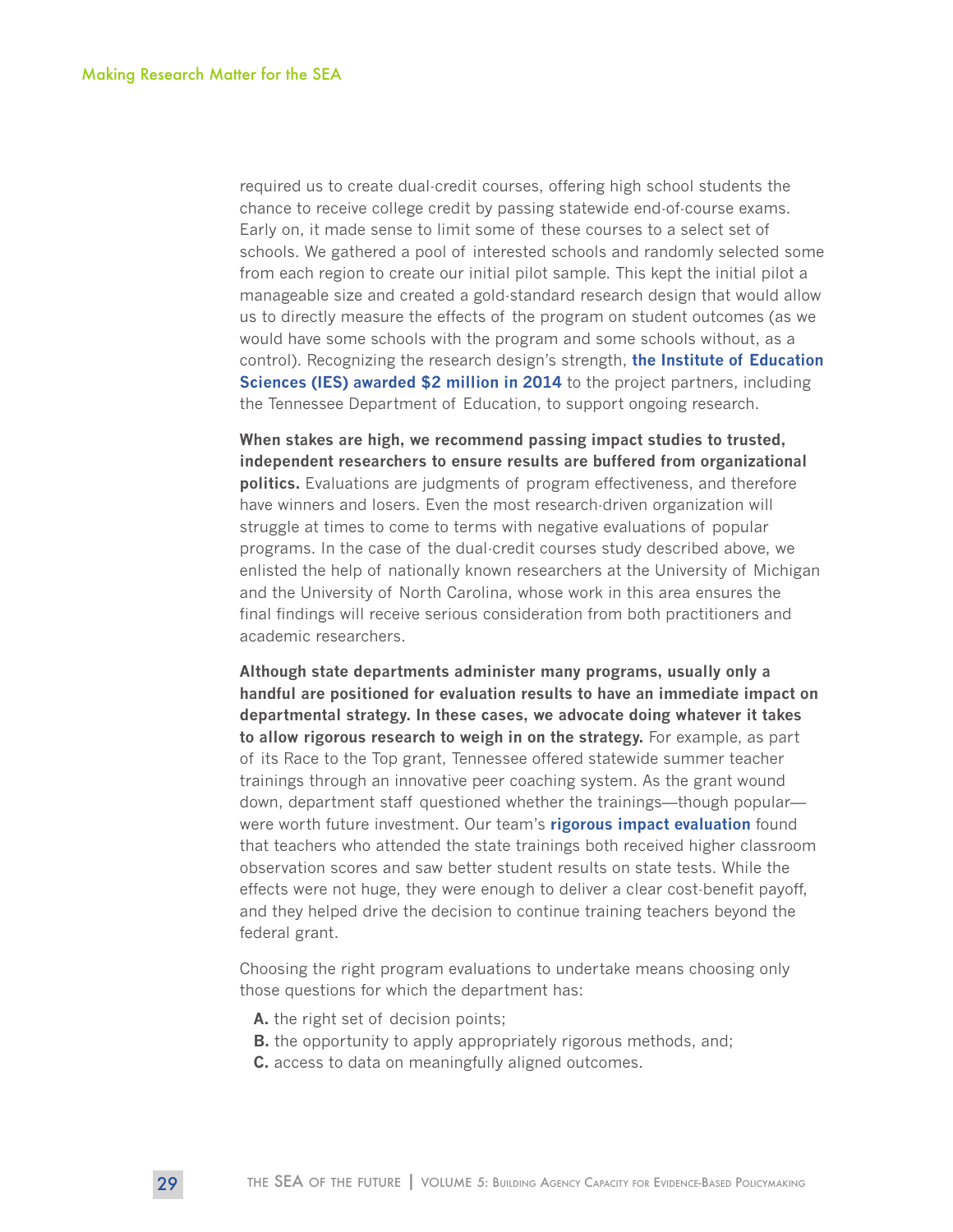Meeting this criteria demands constant communication between research staff and department leadership, which in turn requires explicit attention to the relationship between the department's research and operational divisions.

## RESEARCH THAT MAKES A MARK: DRAWING ACTION FROM RESULTS

Just as the agency's research agenda needs to speak to the agency's needs, so do research results. Asking the right questions and conducting the right analysis is only a piece of the puzzle. Too often, researchers see the analysis as the endpoint rather than the beginning.

What does it take to make findings meaningful for department leadership?

First, analyses must be done within the right time frame. This does not preclude a lag between project conception and results. Certain questions are likely to be meaningful for long-term department strategy; investing in longterm research on these topics can be worthwhile. Others will only catch the department's attention if they are linked to particular decision points. The key is to fit the research to the time-frame rather than the other way around. We have seen projects our researchers thought fairly uninteresting take on outsize influence simply because they appeared at a time when people were hungry for our answers. Similarly, we have done other projects that our office saw as hugely important and watched the work languish because we developed the findings at a time when no one was ready to take ownership over the results.

Second, research must be framed to speak to department policymakers. In other words, department personnel must be convinced that the findings relate directly to what they do.

One cannot assume that the questions will speak for themselves. From the outset, the research must be framed to explicitly suggest the kinds of "takeaways" that various department groups might draw from it. In other words, researchers bear the responsibility to explain why findings in one direction or another matter for department policy.

As findings develop, team leads within the department must be given time to process the findings and integrate them into their worldviews.<sup>1</sup> This can only happen through discussion and engagement. Again, it becomes incumbent on the research team to ensure that these department discussions are taking place—to ensure that they not just pass on findings but also launch a reflection on the results that will culminate in department action.

Third, presentation matters. Often, this gets reduced to a discussion about a report's length and the attractiveness of its graphics. In my job, I am frequently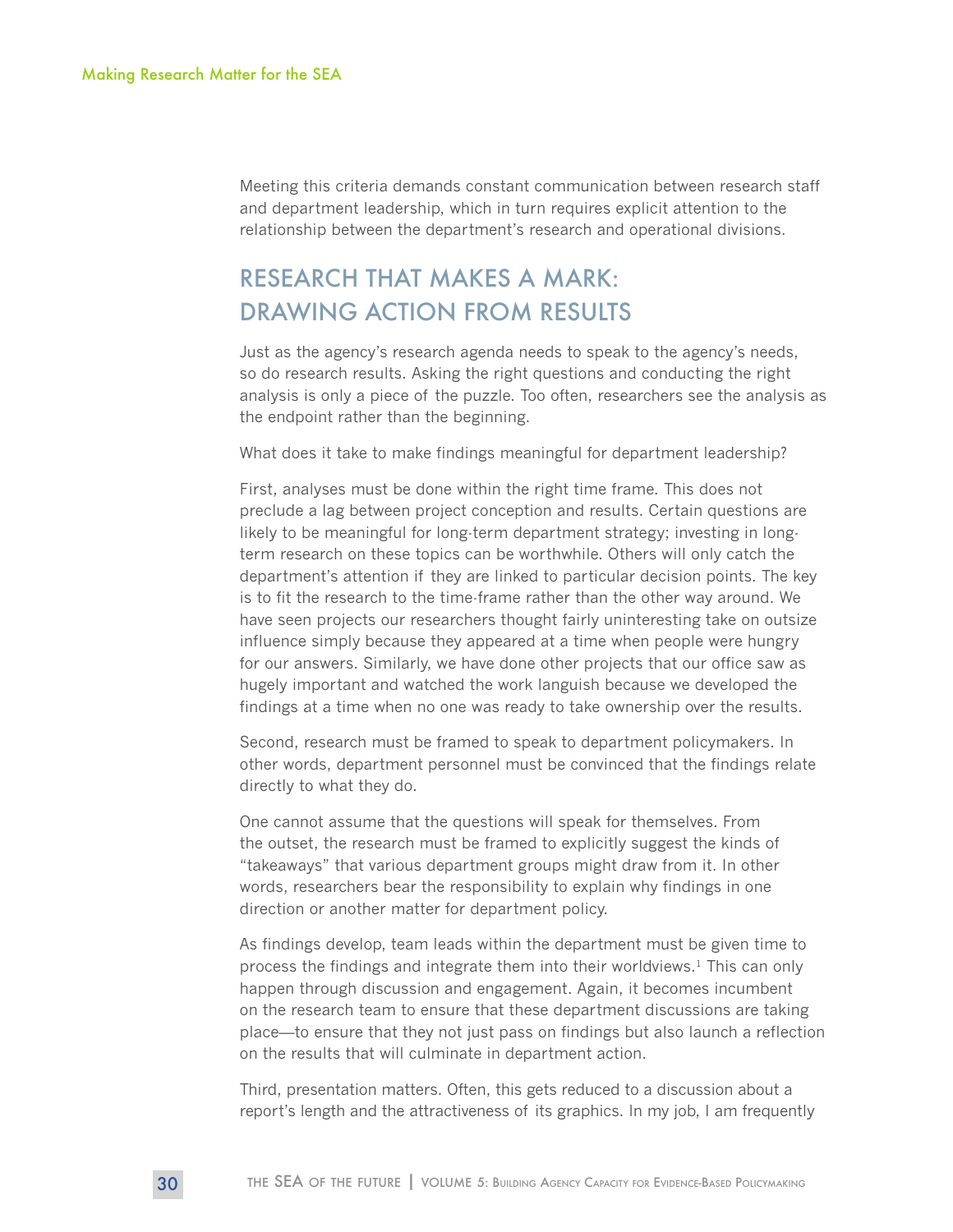reminded that department personnel have so much on their plates that they won't bother to read anything that is more than a few pages long. Though often true, the simplification around report length sidesteps a lot of other important considerations that help make research influential within a state education department.

After much trial and error, our office of research and policy has adopted several informal principles that guide the translation of initial research and analysis into a product that can drive policy. These are by no means revolutionary; they represent much of what people have said for years about actionable research. However, consciously abiding by the principles has pushed us to make our work both more digestible and more immediately impactful.

In our view, **presenting research to drive policy means constructing an actionable narrative, illustrated with meaningful figures, in order to build lasting frameworks that organize departmental thinking and policymaking within a particular area.** In the space below, I describe these principles in more detail.

**A Clear Storyline:** Policies often get driven by small-scale, anecdotal evidence. This can be frustrating, particularly for researchers, but it is not surprising when we consider that policymakers are necessarily in the business of communication and communication thrives on stories.

We have come to believe that making the findings deliver the same communication power as individual anecdotes is key. Research results must function as stories that lead to a clear conclusion. If it is impossible to put together a list of bulleted takeaways that elucidate a series of potential project implications, the researcher has failed to take the final crucial step to make the research relevant.

During our weekly research team meetings in Tennessee, we listen to research analysts present the studies they are working on and press them with pointed questions to succinctly convey what they are trying to say and what makes it meaningful. Through this process, we work to distill each project to the storyline that offers a clear reflection on department policy. Each eventual product comes with a clear set of driving ideas and implications. The point is not to force every product to only a single page of results, but rather to force every product to make clear takeaway points that convince both researchers and practitioners that the project has offered something concrete to facilitate department decision-making.

**Meaningful Figures:** This is not a call for sophisticated infographics. Every moment spent deciphering a graph's intricacies is a moment lost to understanding the graph's implications for the department's work. If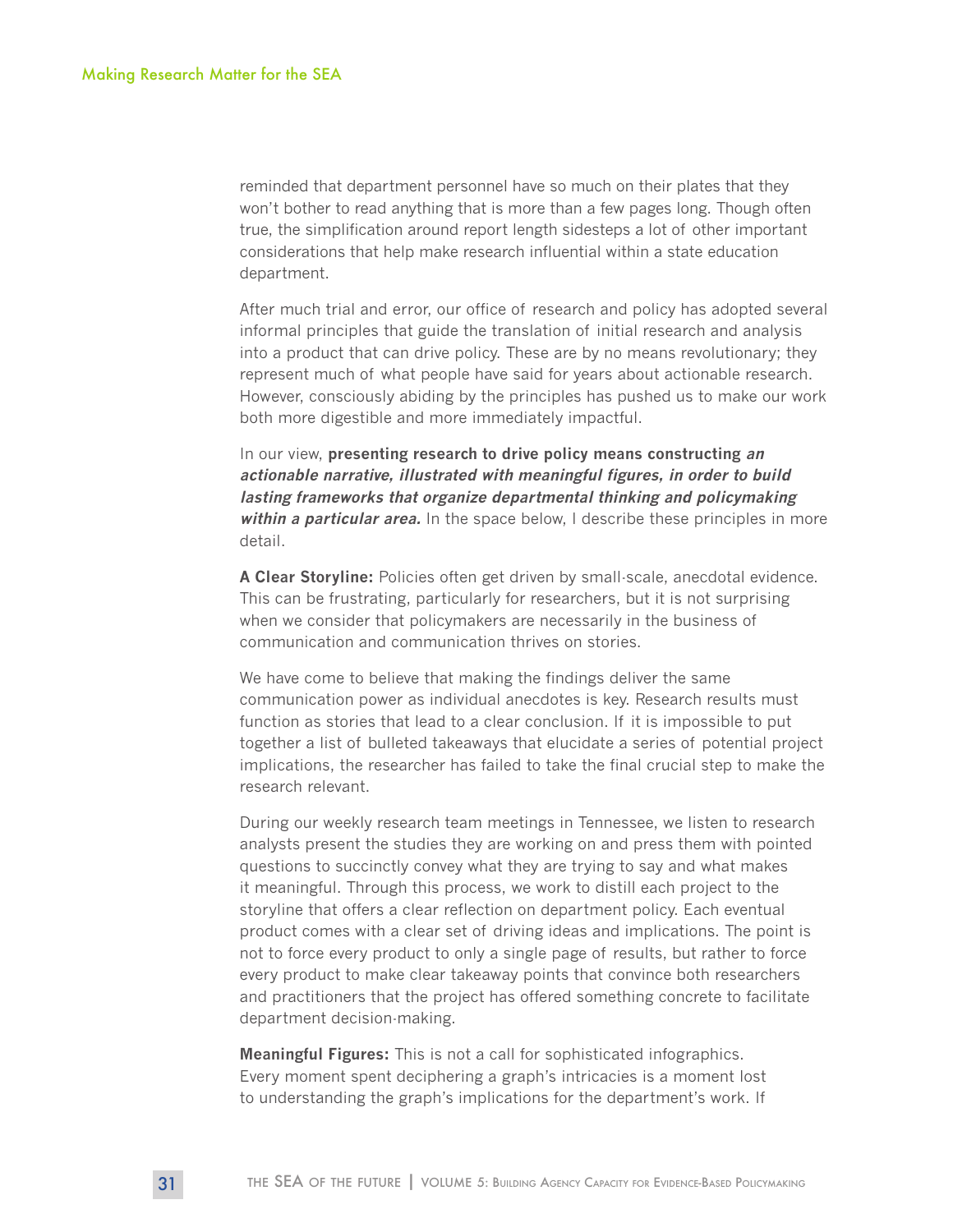department staff are accustomed to stacked bar graphs created in Excel, there is no need for anything more. Eventually, as the audience expands, more complex graphic design is worth considering. But we have found that the initial pass should come in a language familiar to the audience.

An exception to the rule of sticking with what people initially know is when certain types of difficult-to-understand graphs or figures can add value to multiple projects. In these cases, it can be worth investing the time to help decipher them for the given audience and regularly include these types of graphs across presentations, allowing department personnel to become accustomed to their look and feel. One example from our work in Tennessee comes from the common observation—that is not specific to Tennessee—that statewide averages tend to mask considerable variation at the district and school levels. To make this picture visible, we present bar graphs, such as Figure 2, where each bar represents a single district (or school). The example figure shows variation in district-level teacher retention. This kind of figure allows easy comparison between individual districts and the state average, it raises a series of questions about the districts (or schools) that fall at the extreme ends of the x-axis—and it can easily be altered to include more information, as in Figure 3, which compares different districts' ability to retain their most versus least effective teachers. Simply because of the number of bars, such graphs can be initially confusing to a new audience, however, we have used them frequently enough across presentations to make them immediately comprehensible to our audience within the Tennessee Department of Education.



#### Figure 2. Overall Retention Rates by District (All Teachers)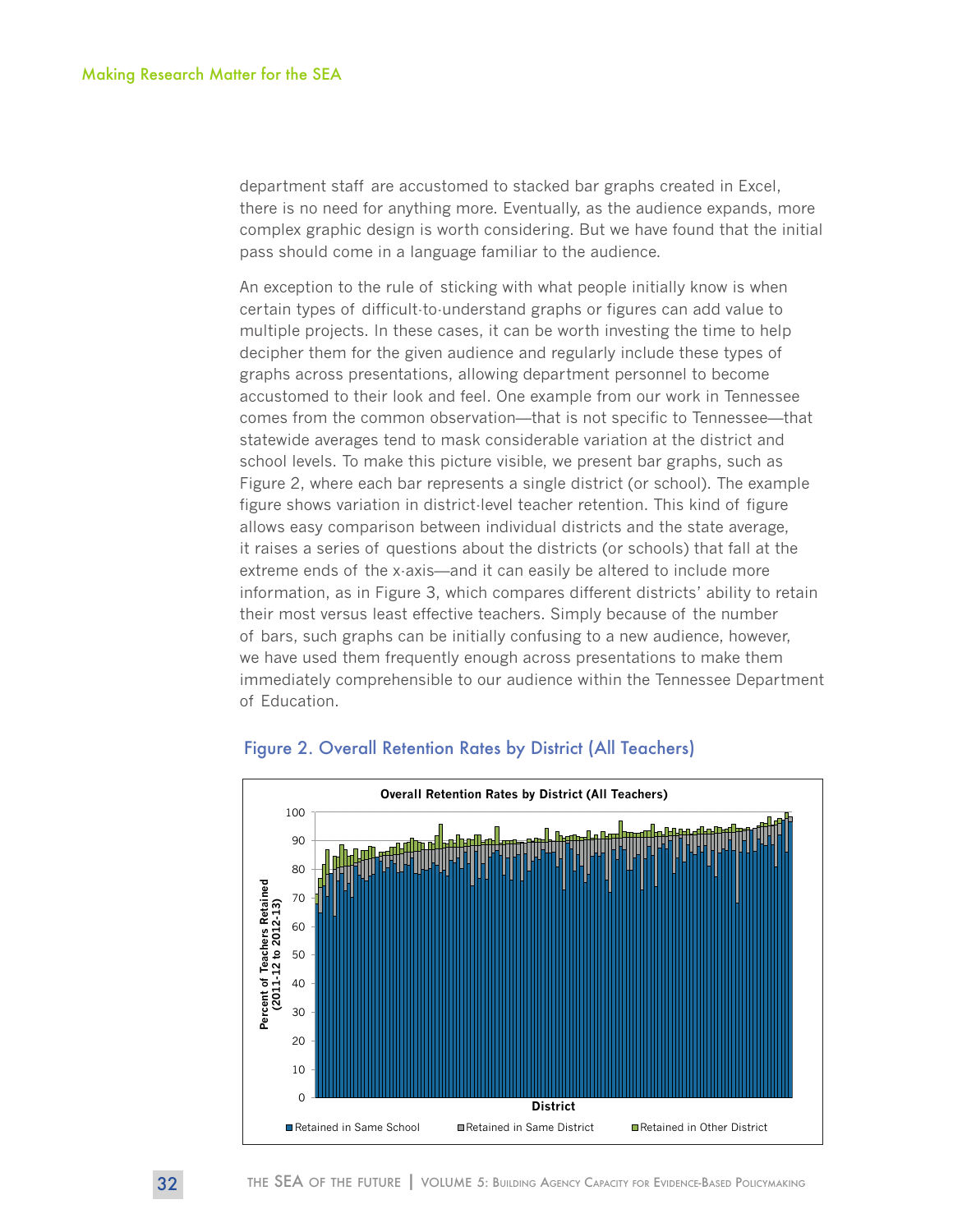

#### Figure 3. District Retention Rate Differences by Effectiveness

**Frameworks for Anchoring Main Ideas:** This principle has prompted considerable discussion across our research team, since the meaning of "framework" shifts from project to project. Yet increasingly we agree that the models and frameworks research can provide for approaching a policy dilemma often add as much value as the quantitative results that fit inside the research. In the best cases, the logic model offers organizing principles for defining an issue that can live on in people's minds long after they have forgotten the exact numbers that accompanied the principles.

For example, the earlier noted landscape study of Advanced Placement testing across our state developed the idea of an AP-ready student (identified by 8th grade test-score results) and classified schools into buckets based on the types of AP obstacles their students encountered. "Low preparation schools" were high schools whose feeder schools never produced enough AP-ready students to justify AP course offerings. "Low access schools" had AP-ready students but no AP course offerings. "Differential enrollment schools" had low-income, APready students enrolled in AP courses at far lower rates than non-low-income, AP-ready students.

The model included six buckets of schools in all, each of which defined an access problem in a particular way. What developed was both a concrete analysis—X percent of schools are low access schools, Y percent of schools are differential testing schools, etc.—and a broader way of thinking about targeted school supports. As we wrote in a sidebar to the AP report, "Too often, our policy solutions and interventions are crafted as one-size-fits-all policies that fail to differentiate based on the highly variable data coming from individual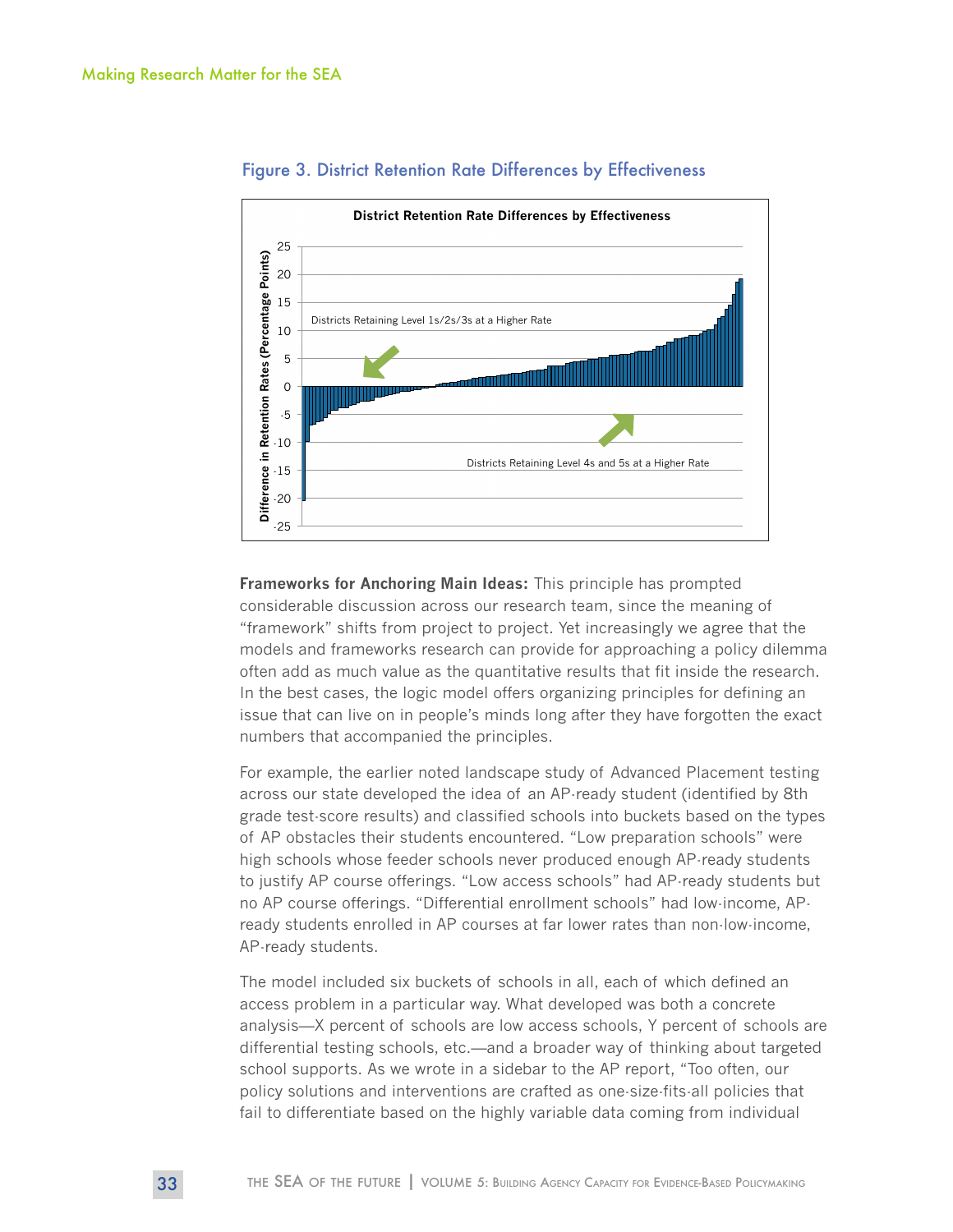schools and districts." By creating a data-based diagnosis tool for school problems in the AP realm, the research work prompted a discussion on how we could use similar techniques in other circumstances to more accurately identify intervention needs.

Our AP intervention organizing model, and others like it, have taken on a life of their own after initial presentation, recurring in a host of different discussions and prompting different department groups to consider their own work in new ways—even outside of the initial project arena. The right models make individual projects generalizable, providing new vocabulary and new guidelines for confronting recurring policy problems.

## STRUCTURING THE WORK

The agency has to commit to make research possible. And this requires supporting arrangements: personnel, resources, and management structures. What does this look like and what does it take to make such support available within an SEA bureaucracy?

#### Team Dynamics

It is entirely possible for a state department to prioritize research without consolidating its researchers into a single team, but the group structure impacts the type of work that can happen.

Before Tennessee moved to a single-office structure, department divisions carried out high-quality individual pieces of analysis, but no one was responsible for focusing on developing research to inform department-wide strategy. The old structure meant Tennessee lost the ability to deploy research as a surveying tool across programs and divisions. This in turn contributed to our department's already silo-like nature.

The lack of a unified research office also translated into little to no oversight of the external research partnerships formed during this time. Research partnerships tended to look more like one-sided transfers where Tennessee provided data and researchers carried out their own analyses for their own purposes. Giving a single team oversight over the research agenda has made it far easier to seek out partnerships that answer departmental needs rather than the other way around.

At the same time, a separate research team brings its own challenges, the biggest being a lack of predefined connection with the research's end-users. In Tennessee, we see building these connections as a discrete component of our work. Each research team member serves as a liaison to a department division, regularly meeting with division staff and seeking feedback on the direction of their research.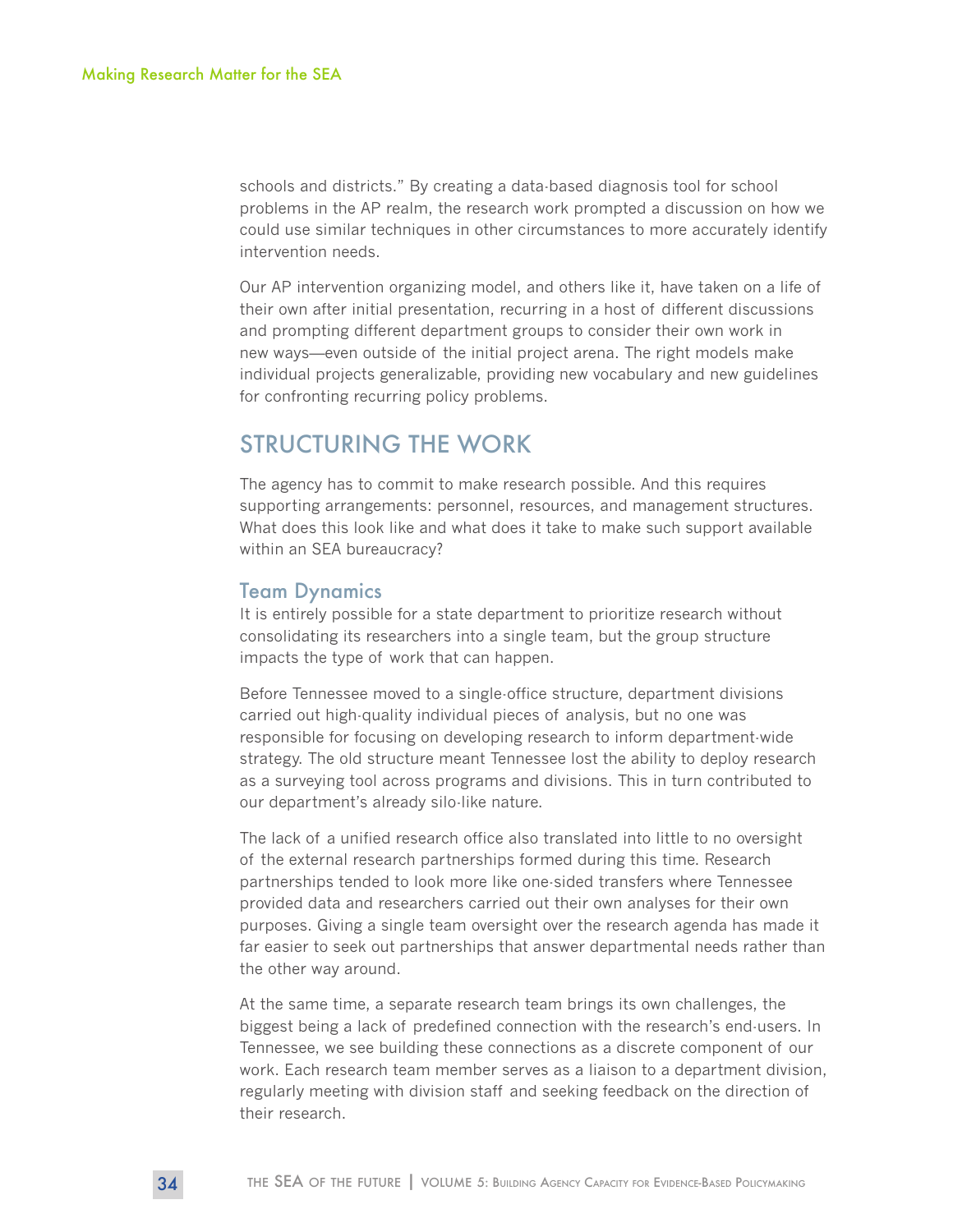Equally important, research team members look for opportunities to perform "technical assistance" for their given division. Technical assistance here refers to the many data tasks that always need doing in a state agency—tasks that would not necessarily classify as research but that require some skill in manipulating data. By pitching in on data-related tasks for different divisions, research team members build the relationships that allow them to meaningfully connect their research to the department's operational work. Without these personal relationships built on mutual benefit, our research team's influence would likely be much diminished.

One issue to note: It is easy for technical assistance requests to overwhelm the actual research and analysis work. In Tennessee we have found that the department has an insatiable need for people who can answer questions about data and combine files into new spreadsheets. The quantity of federal reporting always outstrips the quantity of individuals trained to create the necessary spreadsheets; demand for data to be sliced in new ways is constant. While it is important for the research group to provide immediate technical assistance benefit to different department divisions, it is equally important for the research office to be insulated from the department's many operational data tasks. Without some buffering, the research group will soon struggle to keep up with the day-to-day work of compliance and reporting and fail to serve the strategic purpose for which it was created.

#### Building and Financing the Team

Making research relevant is difficult work. In Tennessee we have benefitted greatly from ready access to well-trained researchers from institutions like Vanderbilt University. Yet the people we look for are not only those with strong methodological skills (or even with the ability to deal with large and messy data sets). Instead we look for people who are both ready to engage in rigorous analysis and who value the "everything else" described in the above sections that must accompany research to make it relevant.

Happily, the number of applicants who fit this description seems to be on the rise. Organizations like the Strategic Data Project have seen a steady increase in applications and their programs' cohort size. The Institute of Education Sciences encourages training through pre-doctoral fellowship programs that require focusing on applied research and practitioner collaboration. In Tennessee, we have received a steady stream of well-qualified applicants for every open position and have benefitted from a series of interns from area Master's in Public Policy programs who seek useful practicum experiences.

But even with a strong research team ready to do the work and an agency that prioritizes research, we in Tennessee still face the reality of limited funding and staffing. One way we have been able to combat this is to explicitly place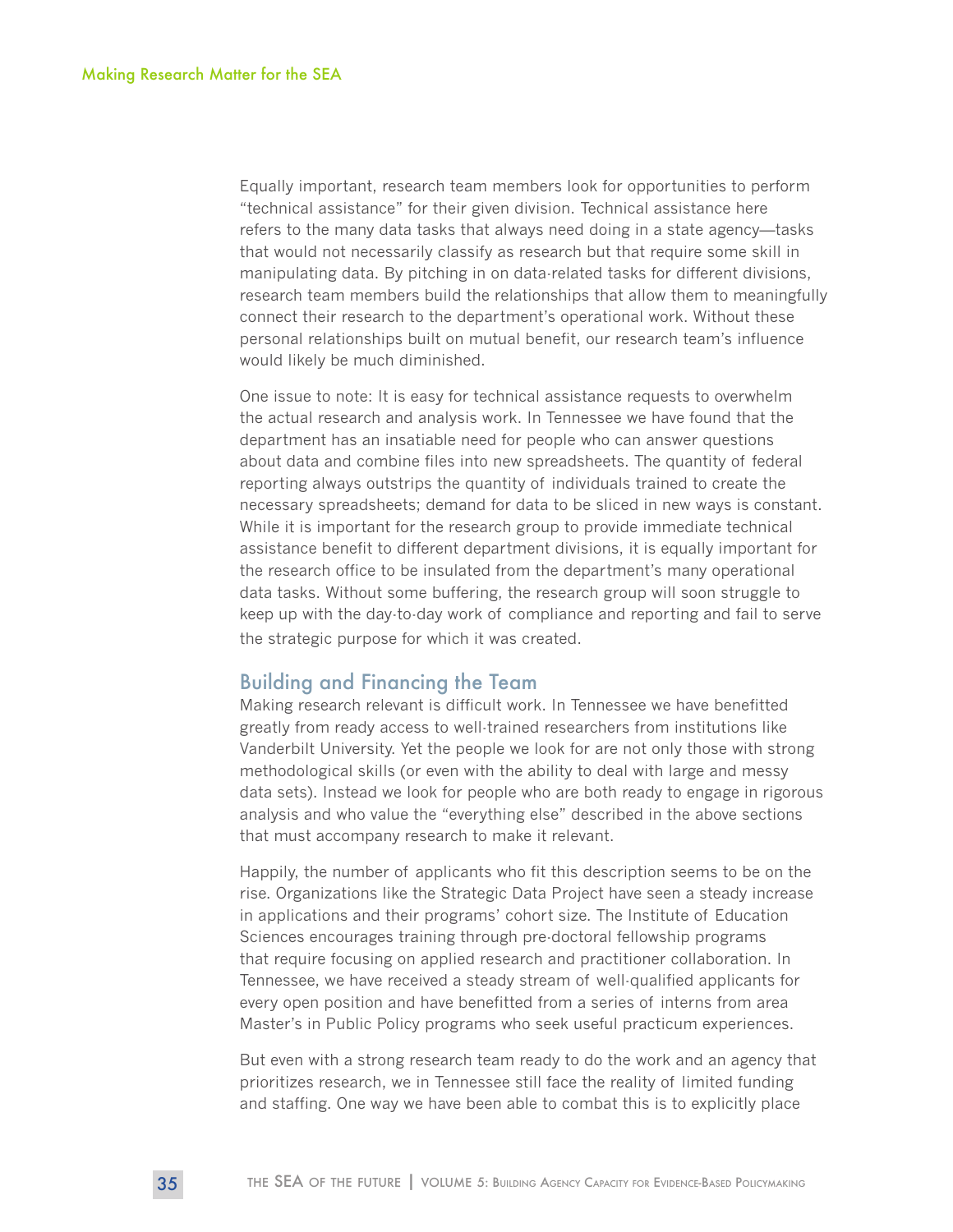our research in service of various federal cost objectives and thus parcel out federal dollars across individual researchers. Each member of our team logs hourly personnel activity reports noting the projects they have worked on and the program link. For example, at the end of the year, one team member may wind up having worked 20 percent of his or her time on Title II initiatives, 30 percent on ESEA Title I initiatives, 40 percent on IDEA initiatives, and another 10 percent on state activities.

Even where federal funding might not be a possibility, the strategy of splitting funding for a research team across the areas where the analysts actually add value remains an important principle for us in Tennessee. Among other advantages, it forces the research team to actually make good on its value proposition. Since research team members are getting paid from buckets of money that other department teams control, our researchers must constantly ensure agency members feel like they receive direct benefit for the dollars spent.

#### Balancing the Work Across Internal Personnel and External **Partners**

Even among SEAs with strong research offices, the approach to external partnerships is often quite different. Some SEAs choose to rely on their own analysts to complete most of the work; others farm all projects out to research firms and academic partners. The place where an SEA falls on this spectrum has considerable implications for the type of staff needed to staff the research team.

In Tennessee, we aim to place ourselves somewhere near the center point, claiming most of the quick turnaround and forward-looking analysis for our internal team, and then passing off longer-term evaluations to external researchers. Under this theory, external researchers serve a role that is meaningfully different than that of even the best internal staff members. Research partners offer an independent look at state initiatives, they bring new ideas into the department, and they often use more rigorous (and slower) methodologies than a rapid-response state team. The challenge that states face is finding ways to balance these gains with the additional challenges of taking research outside the agency.

While it is simple enough to define a set of products for research that is created by an internal team of researchers, it is far more difficult to communicate these expectations to a varied set of research partners that are drawn from a wide set of research firms and academic institutions.

Even the best of research partners do not operate within the agency, and so they will tend to be less adept at framing questions and findings in a way that feels relevant and influential than an internal team that communicates with its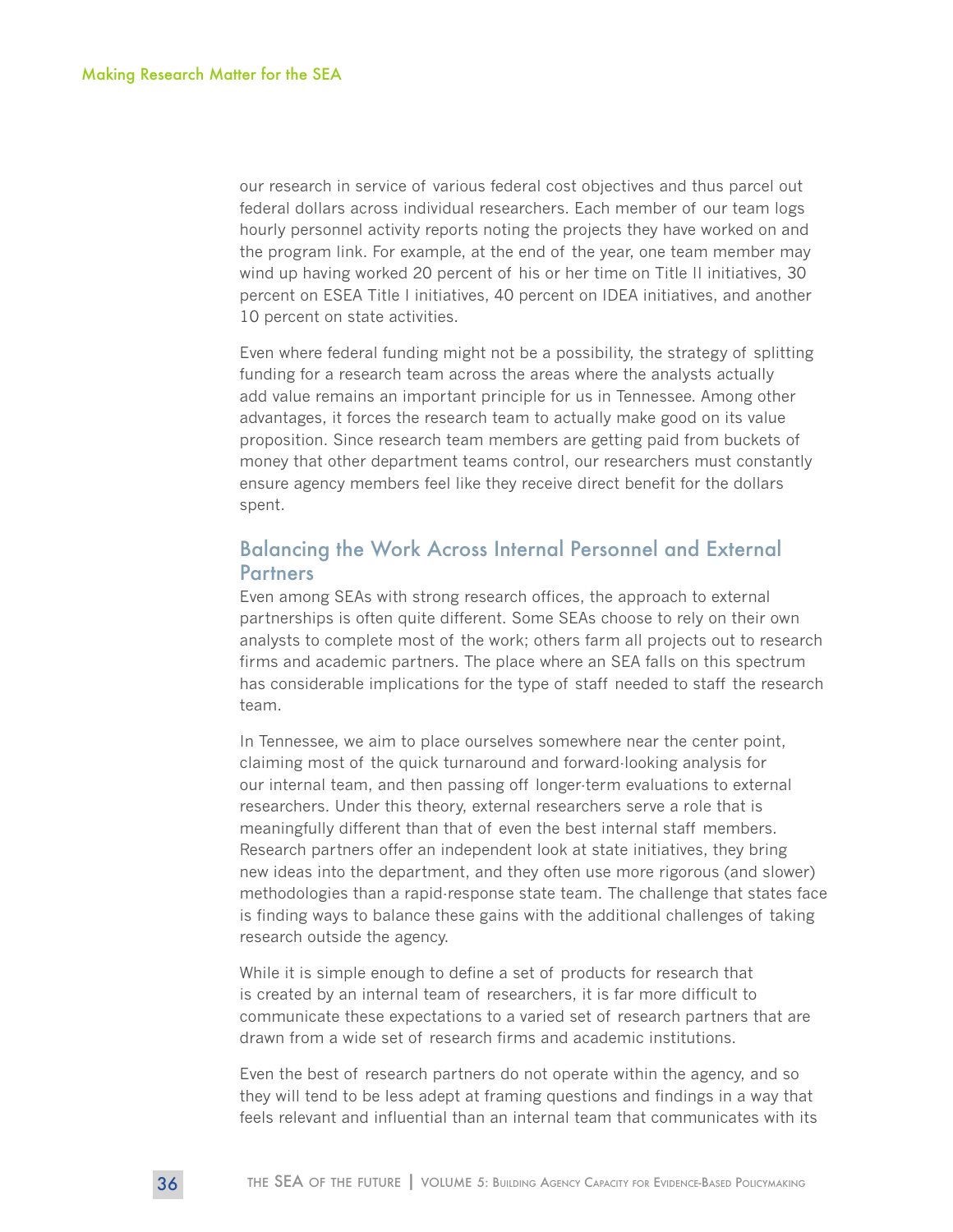constituents on a day-to-day basis. Moreover, research partners face different cost structures and incentives, all of which can interfere with demands of timeliness and/or presentation.

Managing this process while containing the amount of time spent on this management has proved to be a considerable challenge for our team in Tennessee, and we feel like it is an area where we have much to learn from other states. Notwithstanding some striking successes with individual researchers, we continue to struggle to reach a point where the process of partnership—and the considerable cost of time and effort—feels like it consistently pays off in terms of research and policy impact.

## DEVELOPING THE WORK

While we have logged several successes tying department practice to research in recent years, our team believes that our current structures fail to meet our agency's needs in two central areas. First, we are not set up to track recurring metrics over time and to support repeated analysis of these metrics, even as we increasingly produce data points that we would like to track longitudinally. Second, we struggle to connect the dots across research projects (internal and external) within the same areas, contributing to a sense that we are undertaking a series of disconnected studies rather than producing definitive work within a few high-priority focus areas. This final section details our diagnosis of these missing pieces and our strategy for moving from where we are to where we hope to be.

Our team often jokes that we only start new projects, never finish old ones. Successful work produces new metrics and new ways of looking at data that in turn generate further appetite for tracking these metrics over time. For example, analyses investigating the landscape of human capital management across the state (teacher retention, equity in student-teacher assignment, etc.) produced a series of data breakdowns within these areas that department personnel hope to keep tabs on over time, both at the state level to monitor progress on strategic priority areas, and at the district and school levels to target interventions and support district strategic planning. Yet if our group committed to producing yearly analyses or even yearly data reports following human capital metrics at the state, district, and school level—and if we were to meet similar demands in other areas such as discipline disparities, chronic absenteeism, and several others—we would quickly lose the ability to undertake new projects. Moreover, at some point, the work of tracking chosen metrics and analyzing these data starts to look less like research and analysis and more like progress monitoring—a different, though equally vital, organizational need.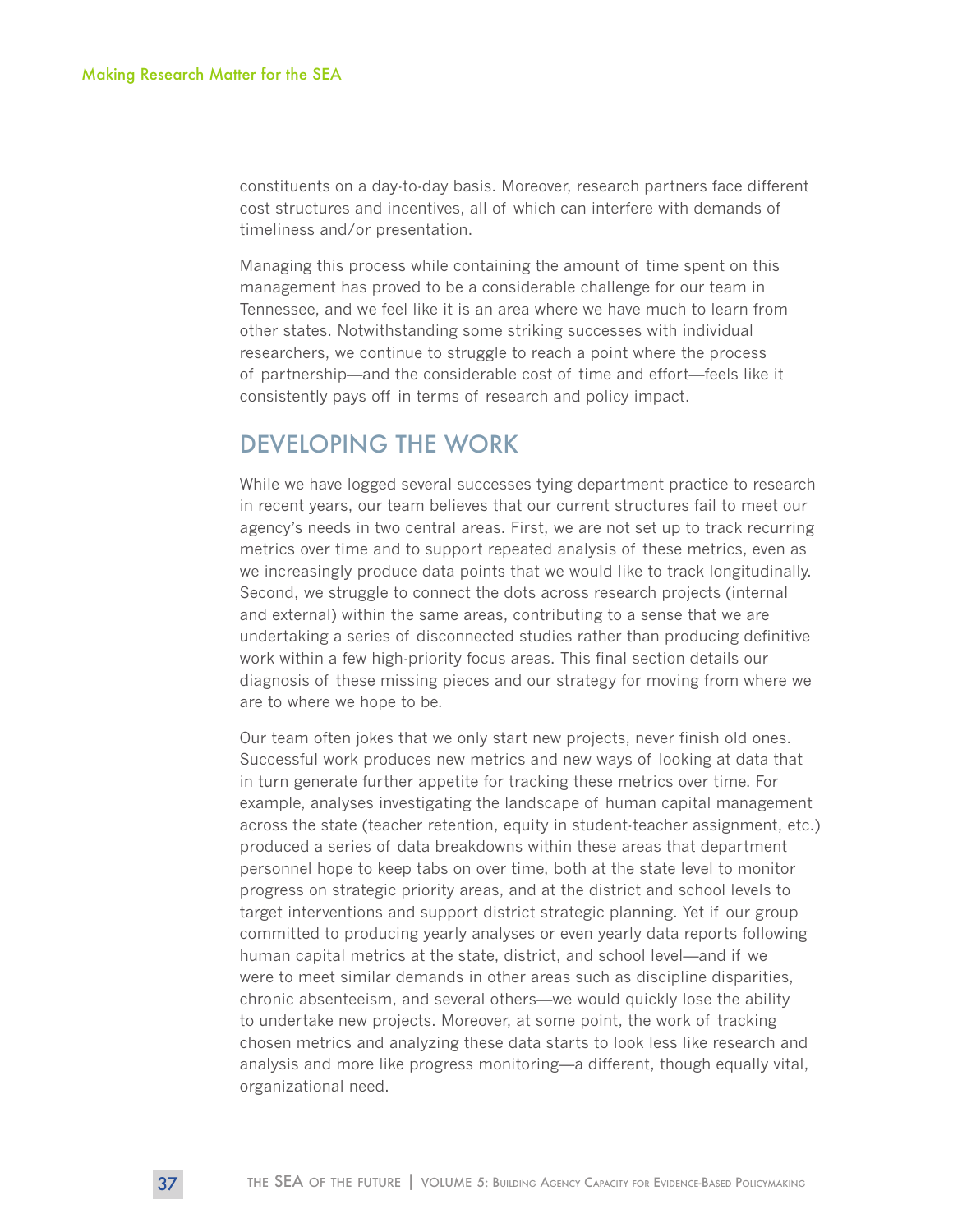To answer this need, we are investigating the possibility of creating a small offshoot group to help coordinate department-wide strategic progress monitoring. With assistance from each division, this team would help ensure that we follow the right metrics and use these as levers to drive our work. The goal would be to take the indicators and tools developed on the research side and put them into the hands of an expanding state audience. Over time, some metrics might develop into established ways of looking at state educational data, at which point they would migrate to our state's online report card. Others may serve a particular need at a moment in time and then eventually drop out of use. Importantly, the team's charge would not be to create platforms and structures just to monitor recurring strategic metrics over time (we expect that such data points on their own would be only marginally useful). Instead, the team would work closely within the department and with our regional offices to directly engage others in understanding these metrics and to draw on their expertise in order to surface new ideas for current state strategies.

Our second major challenge has been to connect the myriad research efforts going on simultaneously through our office and external research partnerships. We are in the midst of two internal projects that look at the connection between our state teacher evaluation system, teacher feedback, and instructional improvement. Two other external research projects take on the same topic from different angles.

Each of these studies is likely to produce interesting results and we hope each will drive agency action. But each project feels like an individual venture independent of the others, which we believe significantly lessens the total impact. We have not yet managed to create a system or process where we regularly look across current projects to ensure that each ongoing study takes advantage of the other researchers' information. And we have not developed a way to tell the broader story—to our department or the public—of what we have learned in Tennessee from all the research on teacher evaluation and instructional improvement.

## **CONCLUSION**

As our office continues to develop, we are looking for ways to make each research project contribute to a broader picture of educational practice and policy in Tennessee, potentially with help from outside research organizations. We aim to synthesize findings across our research portfolio to offer integrated recommendations about state and district action. But this work demands both a different skill set and a greater number of positions than our office can currently fund. We join other SEAs in struggling to balance priorities as we identify new project goals.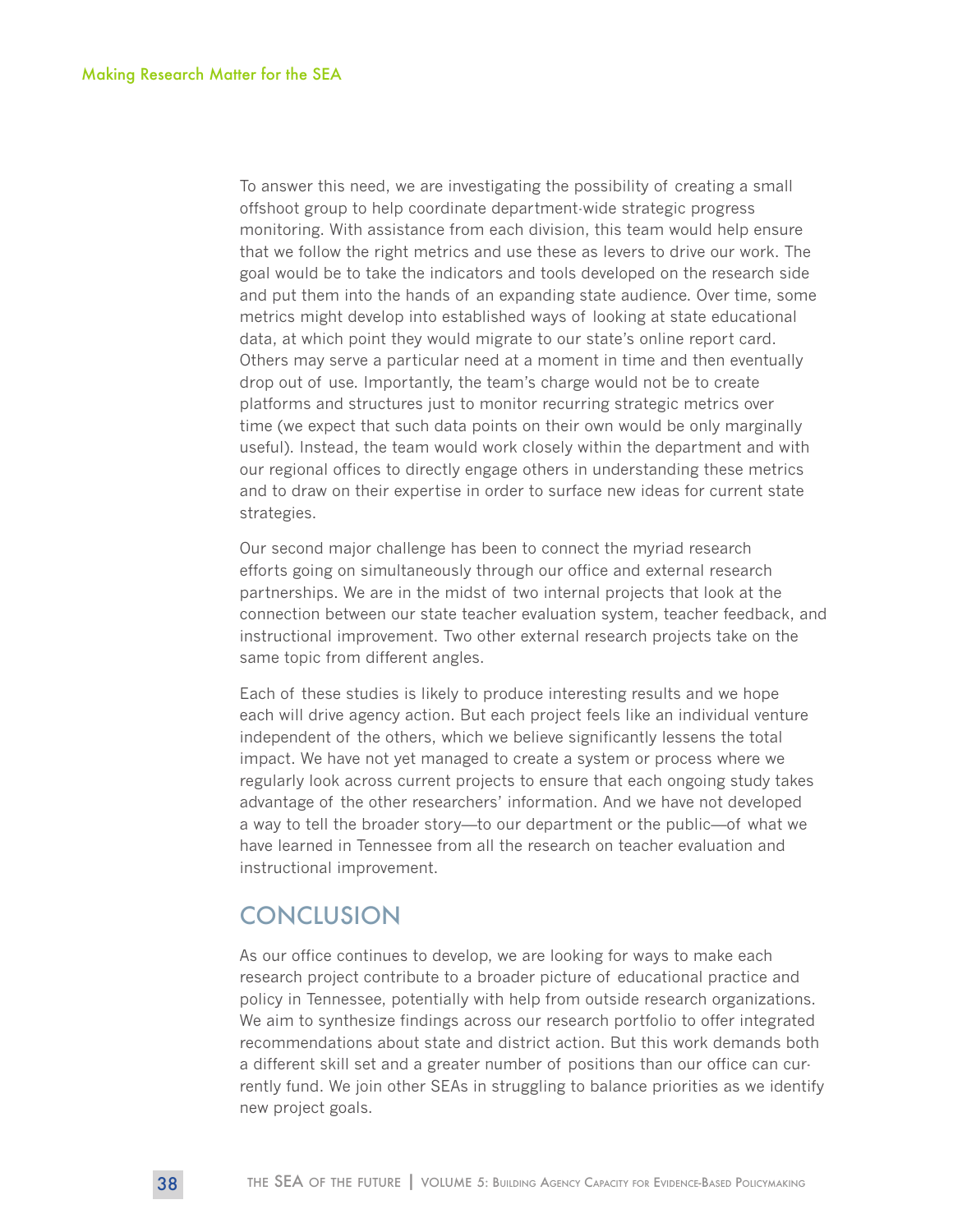## ENDNOTES

**1.** For a thoughtful discussion of the time and effort it takes to integrate research results into agency operations, see Melissa Roderick, John Easton, and Penny Bender Sebring, *The Consortium on Chicago School Research:* **[A](https://ccsr.uchicago.edu/publications/ccsr-new-model-role-research-supporting-urban-school-reform)  [New Model for the Role of Research in Supporting Urban School Reform](https://ccsr.uchicago.edu/publications/ccsr-new-model-role-research-supporting-urban-school-reform)** (Chicago: University of Chicago, 2009).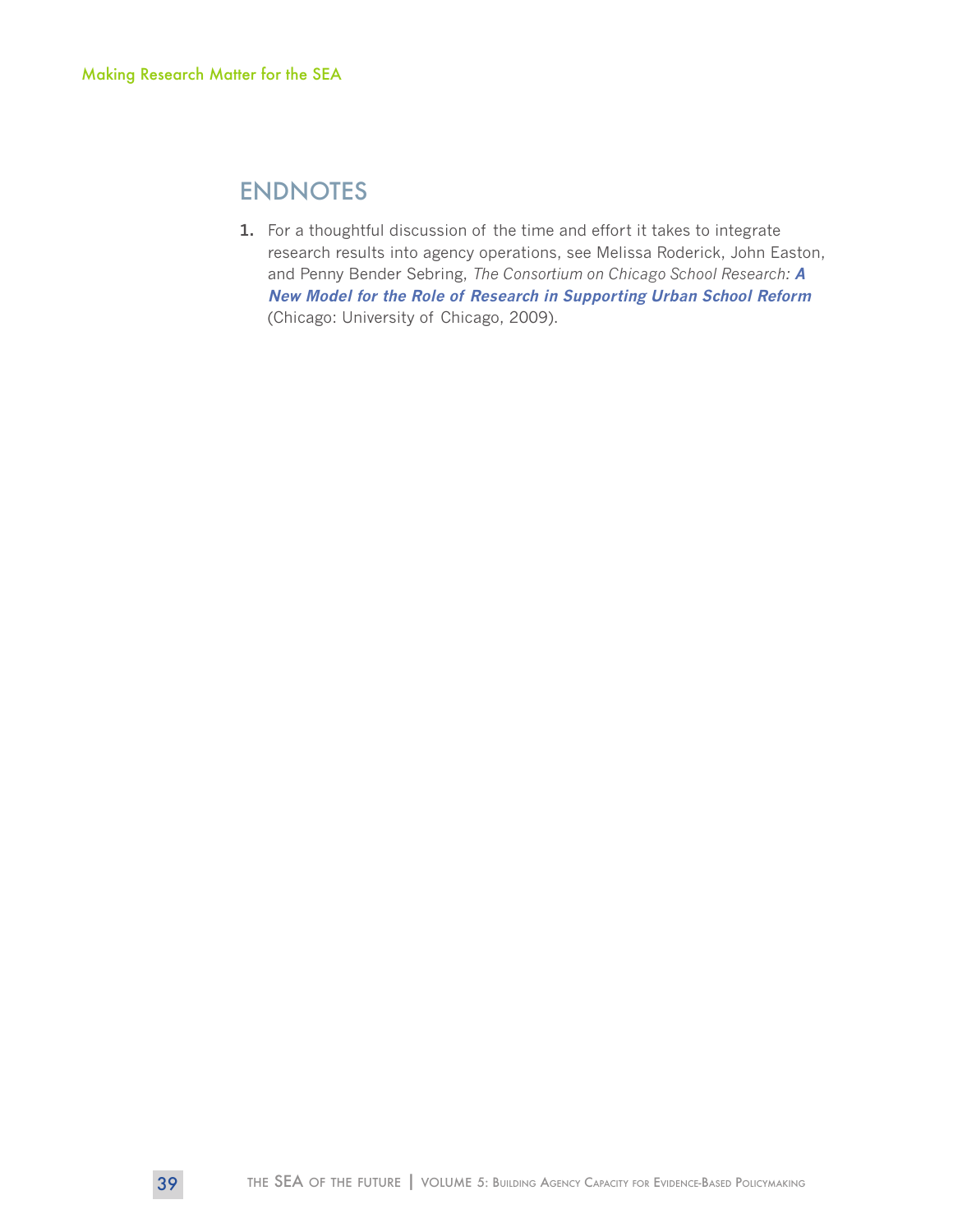

# Building Productive Research Partnerships

Venessa A. Keesler Michigan Department of Education

November 2015

© 2015 Edvance Research, Inc.

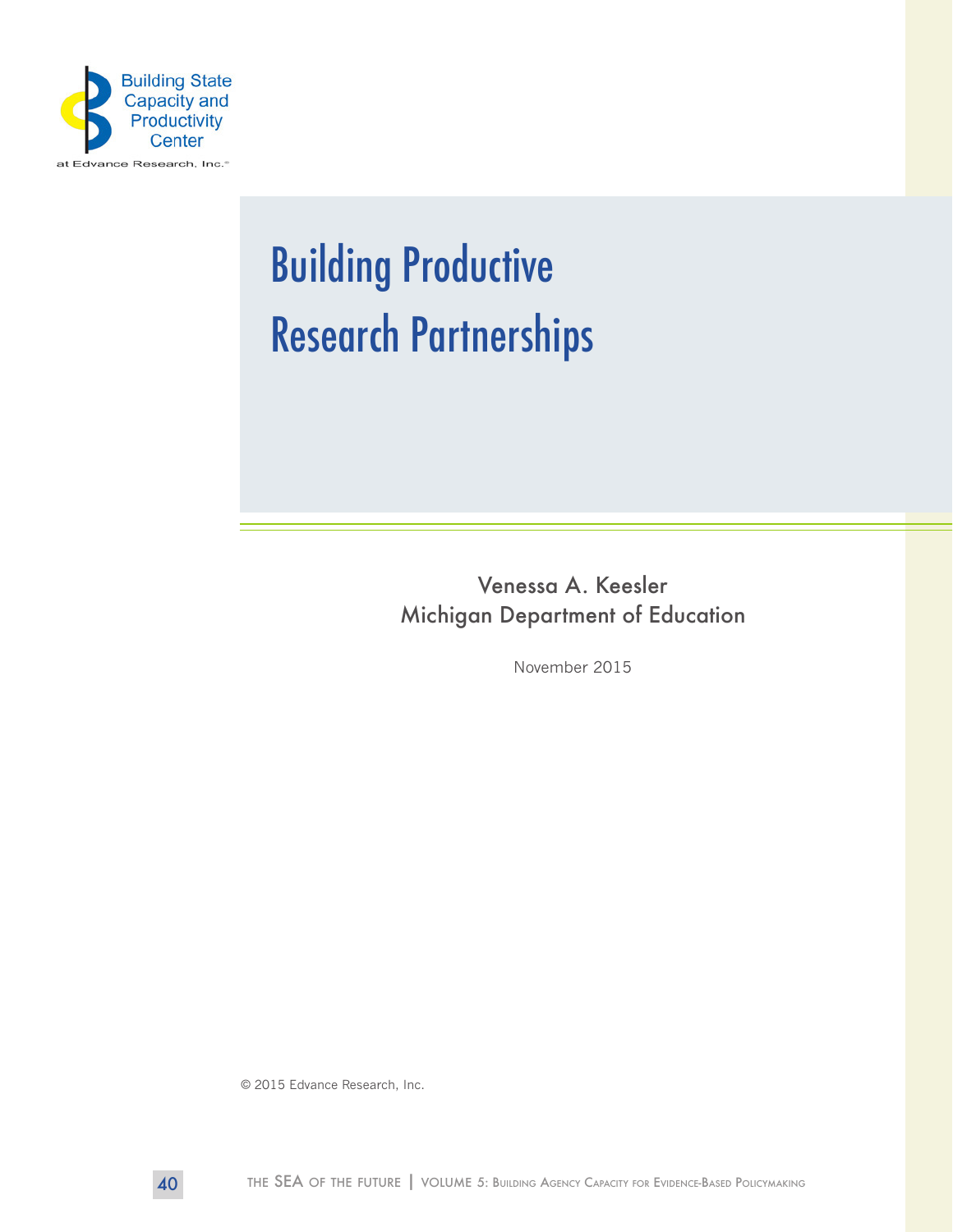## INTRODUCTION

State education agencies (SEAs) have increasingly shifted the focus of their work from compliance monitoring to performance management. Inherent in this shift is a need to use data and information on "what works" to drive decision-making. Leading states are not only investing in longitudinal student data systems that can help track key outcomes over time but also in research partnerships that allow states to make use of their data in sophisticated ways to advance state policy. This chapter focuses on these research partnerships why they are needed, what it takes to build and sustain them, and the common challenges involved.

## THE VALUE OF RESEARCH PARTNERS

As Nate Schwartz discusses in this volume, states can and should build their internal research capacity. But external research partners offer states unique benefits. By leveraging both internal and external resources, SEAs can more effectively and efficiently meet the demand for quality research.

External partners give states unbiased and politically neutral research results that are independent of the state's policy environment. They can add to (and complement existing) analytic capacity. They integrate both policy and academic approaches to analysis and problem solving. And they can provide needed specialized expertise to support state policy. Think of the SEA-external research partner relationship as a Venn diagram (Figure 1), with the overlap representing shared topics of interest.



#### Figure 1. External Researchers Can Complement the SEAs' Research Needs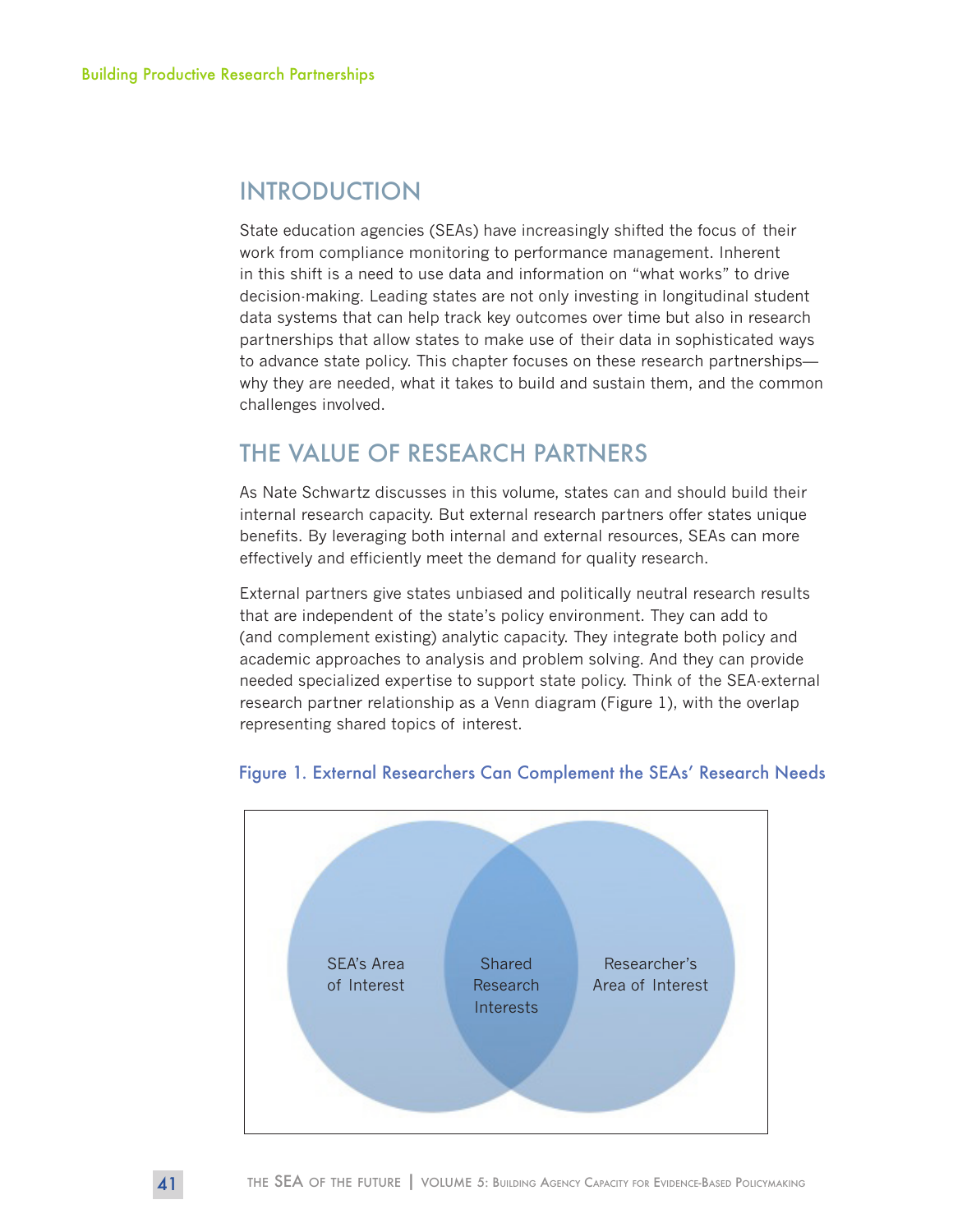#### Flexible Source of Expertise

Research is a specialty field: most researchers focus on just a few areas and become expert in them. Partnering with external researchers allows SEAs flexibility to get the "best of breed" in diverse expertise areas and skill sets. Depending on the question or task at hand, an SEA may need someone who is expert at randomized control trials, survey development, or quasi-experimental designs with longitudinal data. Alternatively, an SEA may want someone steeped in turnaround research, teacher induction practices, or school safety. Finding this breadth and depth from the limited number of in-house SEA researchers is impossible. When SEAs partner strategically with external researchers, they can match agency needs with the person (or organization) with the best mix of technical skills, content knowledge, and interest in policy work.

In our Michigan agency, we faced research questions about the impact of school choice policies on sending and receiving districts that our agency was not methodologically equipped or politically positioned to answer internally. We partnered with a local university researcher who brought the right skills, interest, and profile as an independent observer with no vested interest in what findings the research revealed. In other projects, we have been able to partner with researchers armed with expertise in longitudinal data analysis, methods of estimating "effects" over time while controlling for many factors, and specific econometric modeling skills.

Partnerships with external researchers also establish mutually beneficial connections between research, policy, and practice. An external research partner can serve an SEA as both a source of expertise and as a good critical friend. This can help both the SEA and the researcher cultivate a more nuanced, grounded, politically neutral, and long-range view of how to tackle a problem than might not be possible if each party worked alone. A prime example is the educator evaluation work going on in many states. States are tasked with building the educator evaluation system; researchers in many external institutions have been considering for decades the components of educator quality and how to measure those components. The conversation is enhanced when we have it together—SEAs need to know how to do this work and researchers need their theories to have real-world application.

In my Michigan agency, an initial partnership with an external researcher interested in the impact of mandatory college-entrance exams evolved into a much more elaborate intervention strategy to improve the college matriculation of at-risk students. As the researcher was working through his initial questions, we were developing a postsecondary transition plan. This gave us a chance to try some new strategies and study their effectiveness at the same time. We were also able to connect the researcher with the Michigan College Access Network, creating a three-way collaboration that benefited all involved. We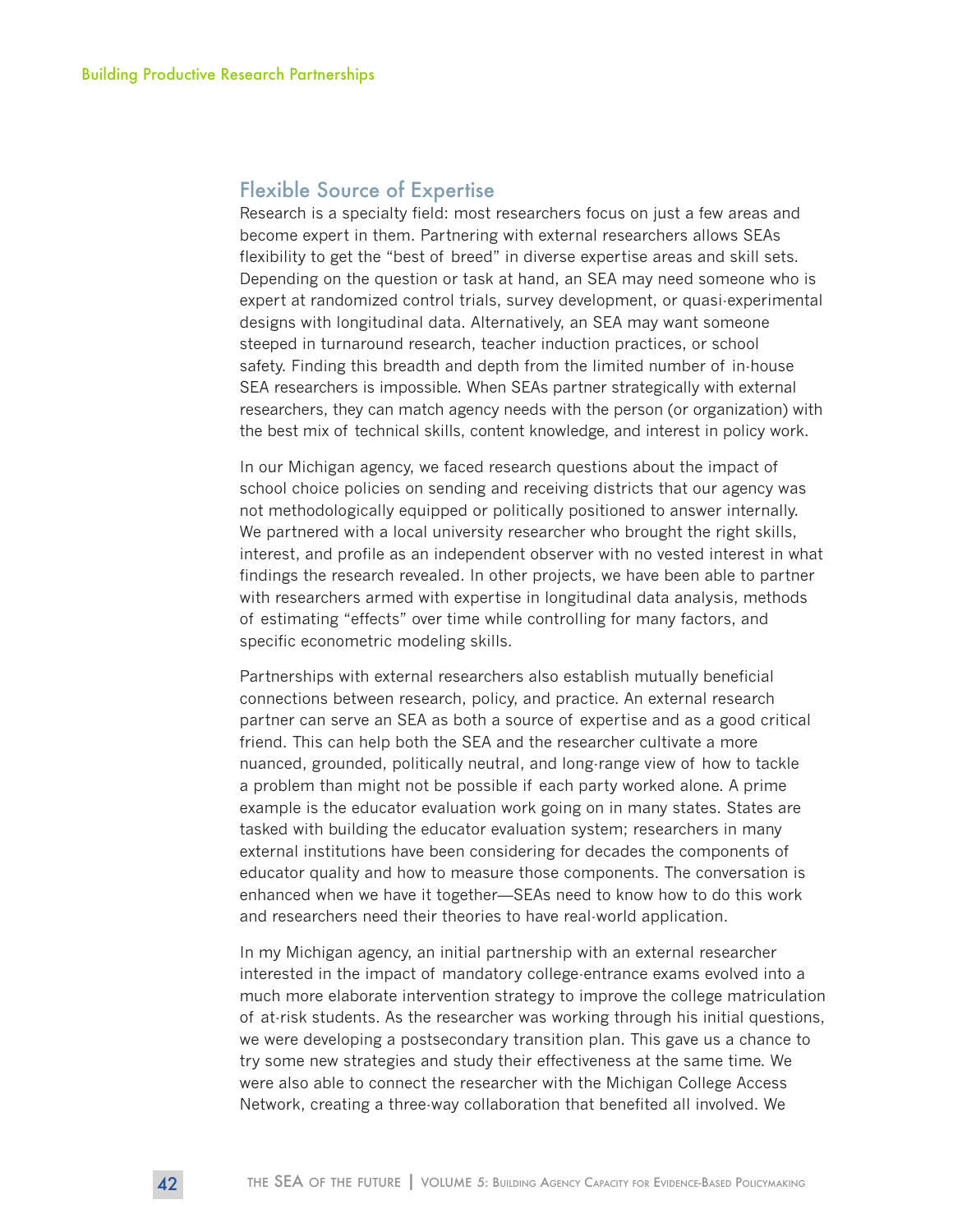now know not only the impact of mandatory college entrance exams, but we were also able to develop and offer to districts a suite of research-based, postsecondary supports designed to improve student outcomes.

## Benefits and Challenges of Research Partnerships

#### **Benefits:**

- Achieving flexible capacity based on need for methodological or topical expertise
- Tapping in-demand talent that would otherwise be out of reach
- Providing fruitful connections between policy, research, and practice

#### **Challenges:**

- Finding research partners with the right expertise, interest, availability, and skill sets
- Finding resources to fund the research
- Ensuring results are visible to internal and external stakeholders

## GETTING BEYOND THE CHALLENGES OF PARTNERSHIPS

SEAs seeking to build productive research partnerships must overcome several challenges: 1) finding research partners with the right expertise, interest, availability, and skillsets; 2) finding resources to fund the research project, and 3) ensuring results are visible to internal and external stakeholders.

#### Finding and Developing a Research Partner Relationship

An SEA's first challenge is identifying a partner with an active research agenda in the agency's area of interest. Sometimes this is as simple as looking for a researcher with a specific expertise; for example, if the SEA wants to identify best practices in literacy instruction, it can tap leading literacy experts working in local universities or other research organizations.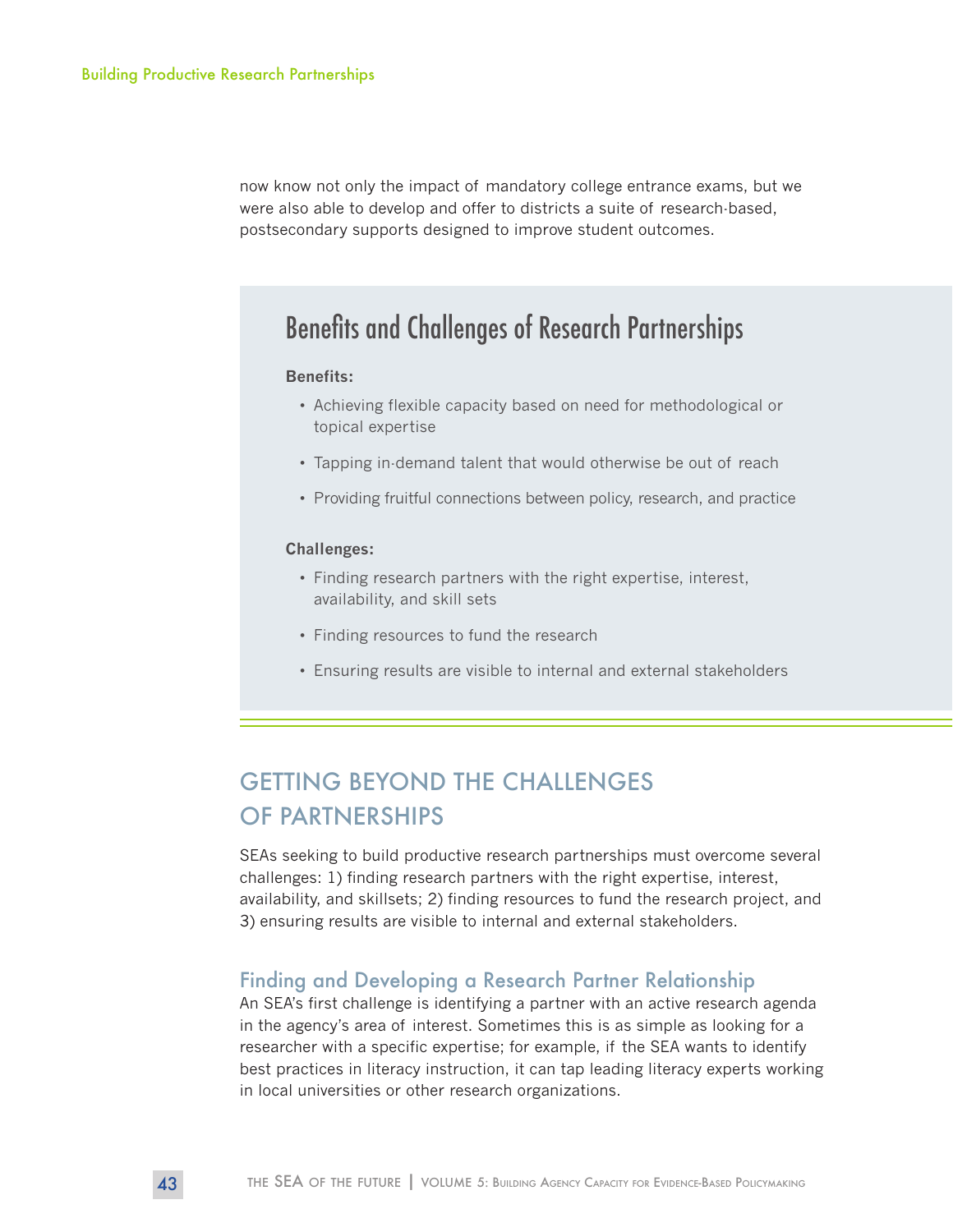But often the SEA is interested in broader questions than specific specialty areas cover. For example, a question like, "What are the characteristics of highperforming schools?" could be addressed by research on whole-school reform, reading and literacy, culture and climate, or myriad other topics. But the SEA needs a partner capable of synthesizing all the relevant research literature, not just individual pieces. When the SEA requires broader expertise, the agency can form "umbrella" partnerships with an institution so the state can tap both a range of expertise, from broad to narrow.

Another challenge is balancing the reward structures of external researchers, which differ from those of SEA staff. SEAs focus on (and are judged on) addressing policy problems and ensuring implementation fidelity. Researchers typically focus on (and are judged on) publishing articles in peer-reviewed journals, where journalistic standards and specialization can limit the research findings' applicability to real-world policy problems.

In Michigan, we have worked to build a bench of external researchers with the right interests and skill sets. While an SEA can mine existing connections to build such a bench, continually building new connections with the research field through conferences, like the Association for Education Finance and Policy, is key. In the Michigan Department of Education, our research staff makes time to attend research conferences twice a year. We prepare for these conferences ahead of time in order to maximize their utility, identifying researchers to connect with and relevant panels to attend.

We also cultivate ties with graduate students, who will eventually move on to full-time research roles. Together with the University of Michigan, we sponsor the Education Data Fellows program, connecting graduate students interested in working with SEAs to expand their technical and policy skills. This program not only boosts our internal research capacity, it also deepens our connections to future researchers.

In Michigan, we have faced a partnership constraint around aligning timelines. Unless an SEA has ongoing research partnerships, or a stable of "on call" researchers, it can be challenging to get a research partner on board, get them up to speed, provide the data, and get results in a policy-relevant timeframe which is definitely shorter than a typical research-relevant time frame. External partners need to be willing to produce on firm deadlines and produce exactly what the SEA needs.

To better manage these challenges, in Michigan we now try to start all partnerships with a scoping meeting that includes all impacted program and research staff. We use this meeting to establish key milestones and products. We give each of our priority partners firm internal deadlines and a single agency point of contact, rather than trying to manage the relationship in a more informal and ad hoc way.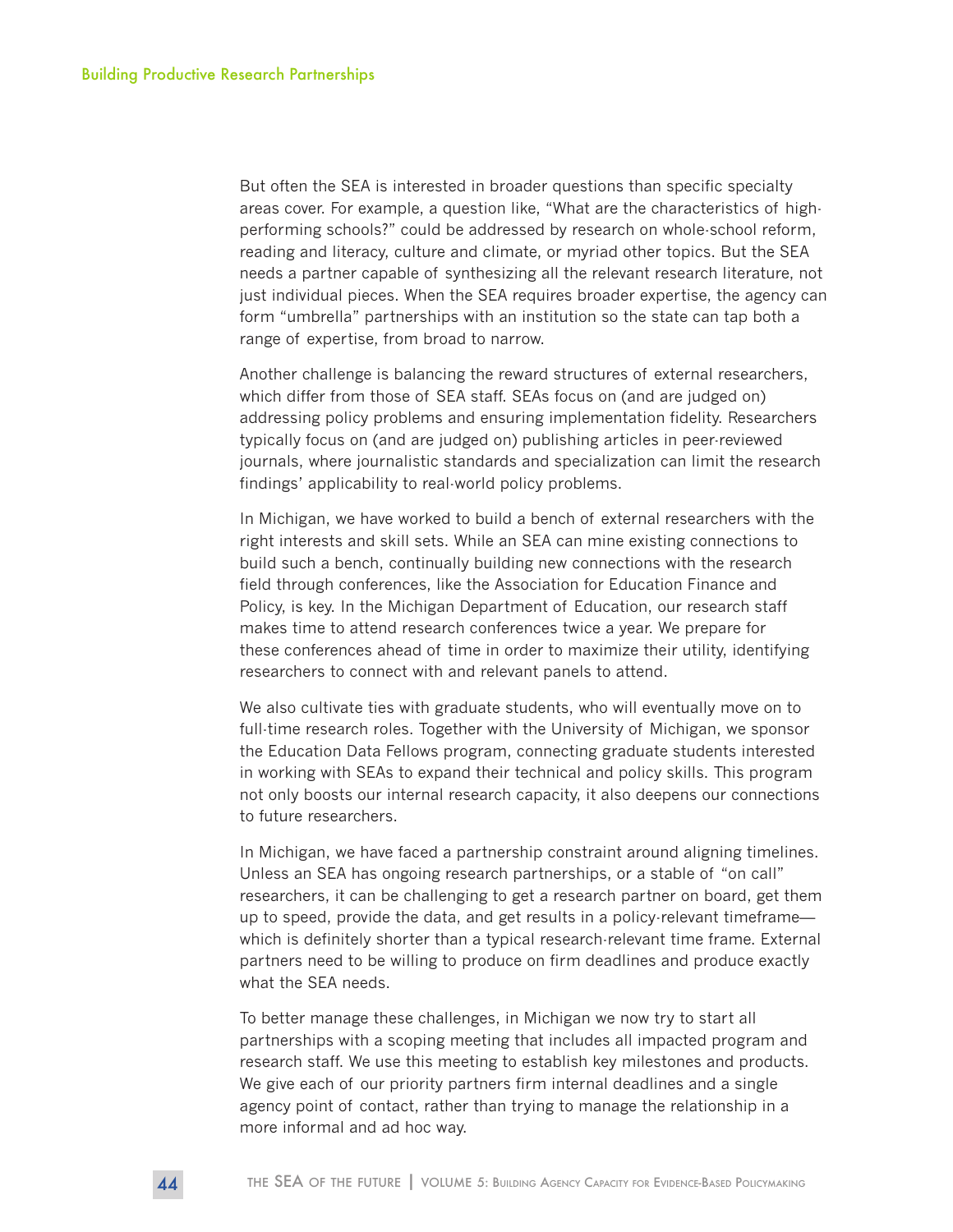Research partners who want to work with state administrative data need to have strong quantitative skills and reasonably good detective abilities. The SEA administrative data sets are a departure from what many researchers are used to working with, such as those from the National Center for Education Statistics or small survey data sets. Our SEA has millions of records amassed over decades, and the way things were collected, stored, and documented has changed over time. Schools and districts do not always enter data cleanly and we do not catch all their mistakes. Bottom line: An external partner must be an expert data manager, strong data cleaner, and have the patience to work with data sets that were collected for one purpose—basic reporting—but now are being used for another, namely, program evaluation.

External partners must also be able to translate research into digestible formats for a non-technical policy audience. Overwhelming the superintendent or commissioner with information simply because the research partner is not willing or able to express findings in an easily understandable brief winds up harming—not helping—the SEA research cause.

## Family Educational Rights and Privacy Act: Implications for Research Partnerships

The Family Educational Rights and Privacy Act (FERPA) guides both SEAs and external researchers in using educational data and is only growing in importance with concerns over "big data" and how student information is used and shared. An SEA can only re-disclose student data in certain circumstances; they include partners studying outcomes of educational importance and interest to the state. This helps explain why research partnerships and studies need to align with an SEA's priority policy areas. It also underscores how important it is for an SEA to have thorough documentation on how data are being used. SEAs should refer to the National Forum on Education Statistics **[Guide to Supporting Data Access for Researchers.](https://nces.ed.gov/pubs2012/2012809.pdf)**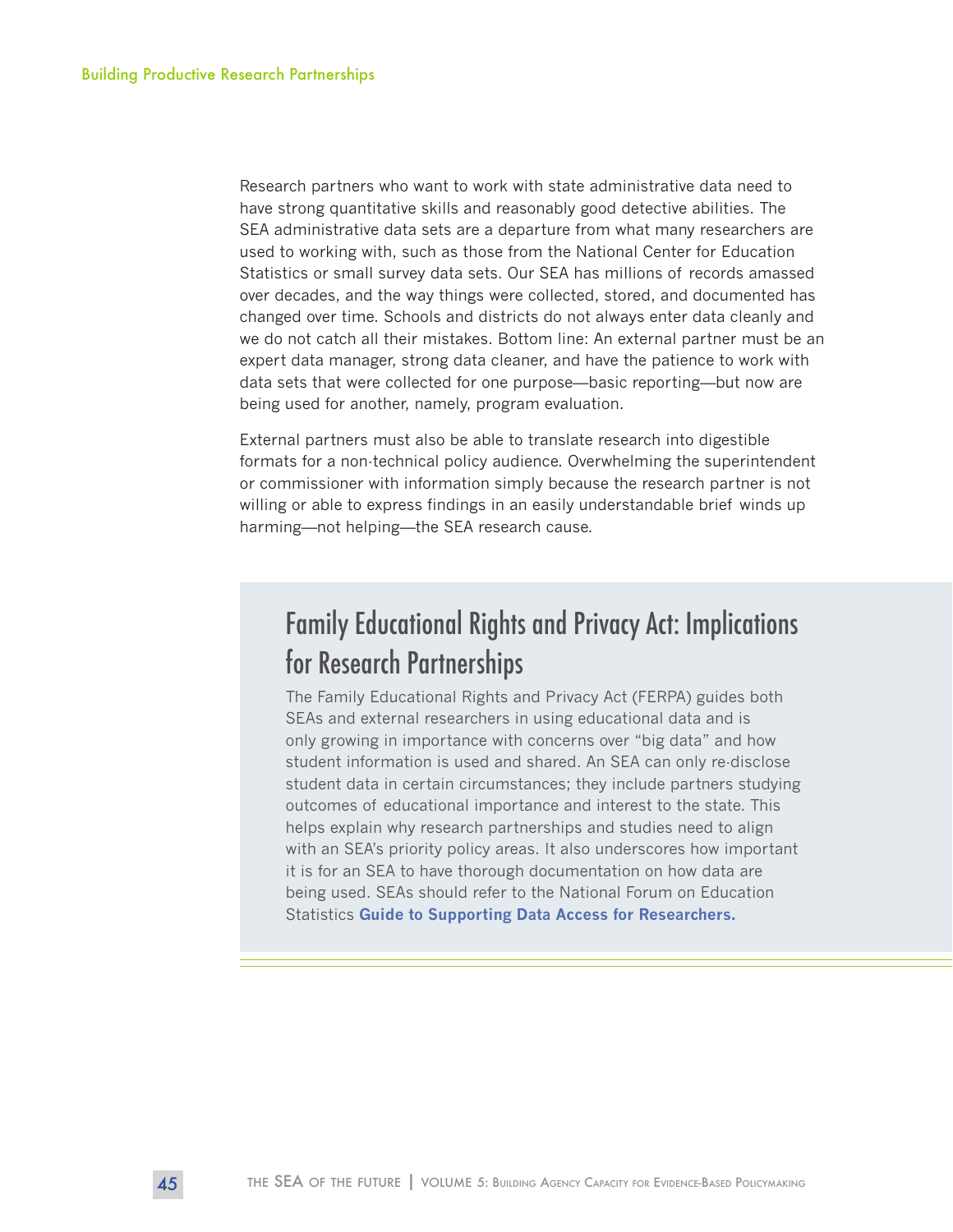Research partners must also understand the SEA's bureaucratic constraints and be willing to work with the SEA to address emerging challenges. When this understanding and willingness is weak or absent, SEA staff become frustrated and the partnership is less likely to be productive. SEAs need research partners who can serve as partners not only in research, but also in learning. They must be willing to help SEAs develop their processes for this potentially fruitful work.

#### Funding the Partnership

Building productive partnerships takes resources for both SEA staff and the external researchers. States can seek out partners to compete for funding through the **[Institute of Education Sciences \(IES\)](https://ies.ed.gov/)**, foundations, or other grant sources. A growing number of grants are available to research partnerships, such as the **[Partnerships and Collaborations Focused on Problems of Practice](https://ies.ed.gov/funding/ncer_rfas/partnerships_colab.asp)  [or Policy](https://ies.ed.gov/funding/ncer_rfas/partnerships_colab.asp)** research program initiated by the Institute of Education Sciences. These grants focus on SEAs and local districts finding research partnerships on mutual topics of interest and are an encouraging development for researchdriven SEAs. The grants are designed to support a range of partnerships and large-scale evaluation of state and local programs.

## Regional Educational Laboratories as Research Partners

The **[Regional Educational Laboratories](http://ies.ed.gov/ncee/edlabs/)** (REL) work in partnerships with state education departments. In Michigan, we have partnered with REL Midwest on several research projects including understanding:

- **[Which measures predict whether a student is on track for college](http://www.relmidwest.org/research-alliances/college-and-career-success-research-alliance)**
- **[Key issues related to early-childhood education quality](http://www.relmidwest.org/research-alliances/early-childhood-education-research-alliance)**
- **[Which methods are most reliable for evaluating educators](http://www.relmidwest.org/research-alliances/educator-effectiveness)**
- **[Which strategies and practices differentiate schools that are](http://www.relmidwest.org/sites/default/files/School Turnaround- Research Alliance Handout_1.pdf)  [beating the odds from demographically similar schools that are](http://www.relmidwest.org/sites/default/files/School Turnaround- Research Alliance Handout_1.pdf)  [persistently low performing](http://www.relmidwest.org/sites/default/files/School Turnaround- Research Alliance Handout_1.pdf)**

These projects leverage the federally funded REL program resources to inform the state's ongoing policy and program work.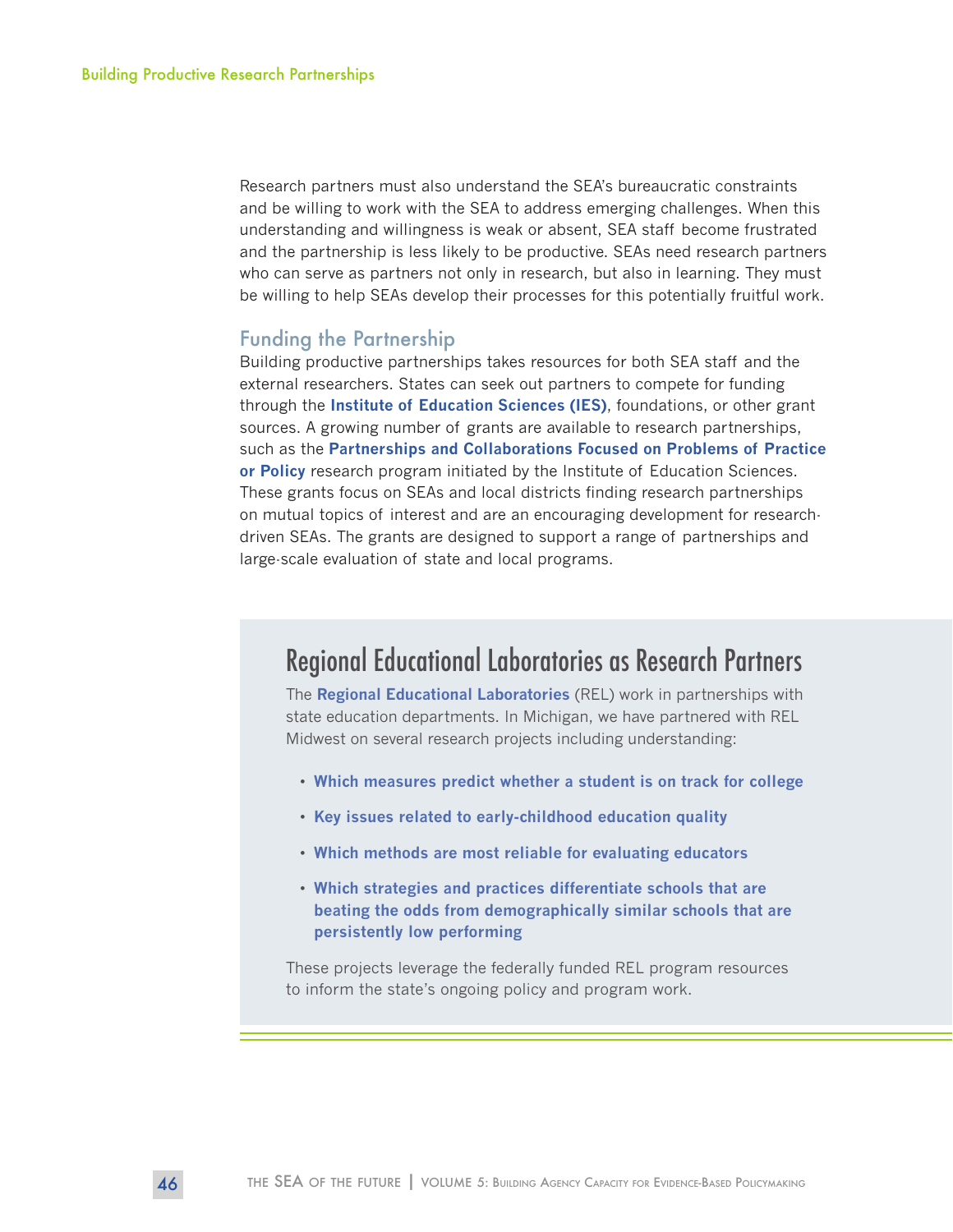To date, IES grants include:

- Evaluation of State and Local Education Programs and Policies, first awarded in 2009 and totaling 17, including the Michigan Consortium for Educational Research (see p.51). Evaluates major state or local policy initiatives using rigorous methods to estimate program impacts.
- Researcher-Practitioner Partnerships in Education Research, first awarded in 2013 and totaling 20. Targets researcher-practitioner partnerships and frequently serves as a precursor to successful bids for the larger evaluation grants above.
- Continuous Improvement Research in Education, first awarded in 2014 and totaling six. Helps states and districts with short-cycle implementation science grants to regularly evaluate a program or intervention in shorter time frames to enable more rapid course corrections and continuous improvement.

In summer 2016, IES will award more grants in each category and run a special competition for evaluation of federal ESEA flexibility waivers.

Timing is a challenge in leveraging grant funds; the grant cycle is often too long to help a state answer a timely policy question. For instance, if an SEA and its research partner apply for a grant in August 2014, they will not hear if their bid was successful until July 2015, with a start date between July and September 2015. That means a nearly year-long lag before work can begin. Meantime, potential partner schools and districts have moved on, policy has shifted, and the imperative for an answer to the policy question may have disappeared. SEAs and researchers are challenged to pick questions and topics that will remain relevant in a year, plus figure out what work to do and how to fund it while they wait for an answer on a grant proposal.

Developing state block grants to fund SEA research questions would enable more flexibility in individual research projects and would greatly benefit SEA and local district research partnerships. The SEA would be the grant recipient and therefore be responsible for both meeting quality research and partnership standards and reporting on progress made with the grant funds. The SEA would have discretion to develop requests for proposals to use grant funds and to select research partners. Ideally, the funds would be used for a mix of short and descriptive "rapid response" studies to respond to immediate policy questions as well as for long-term ongoing partnerships on broad policy areas. This would also support states in developing ongoing partnerships that can be quickly leveraged to respond to new policy research needs without the conventional lag time involved.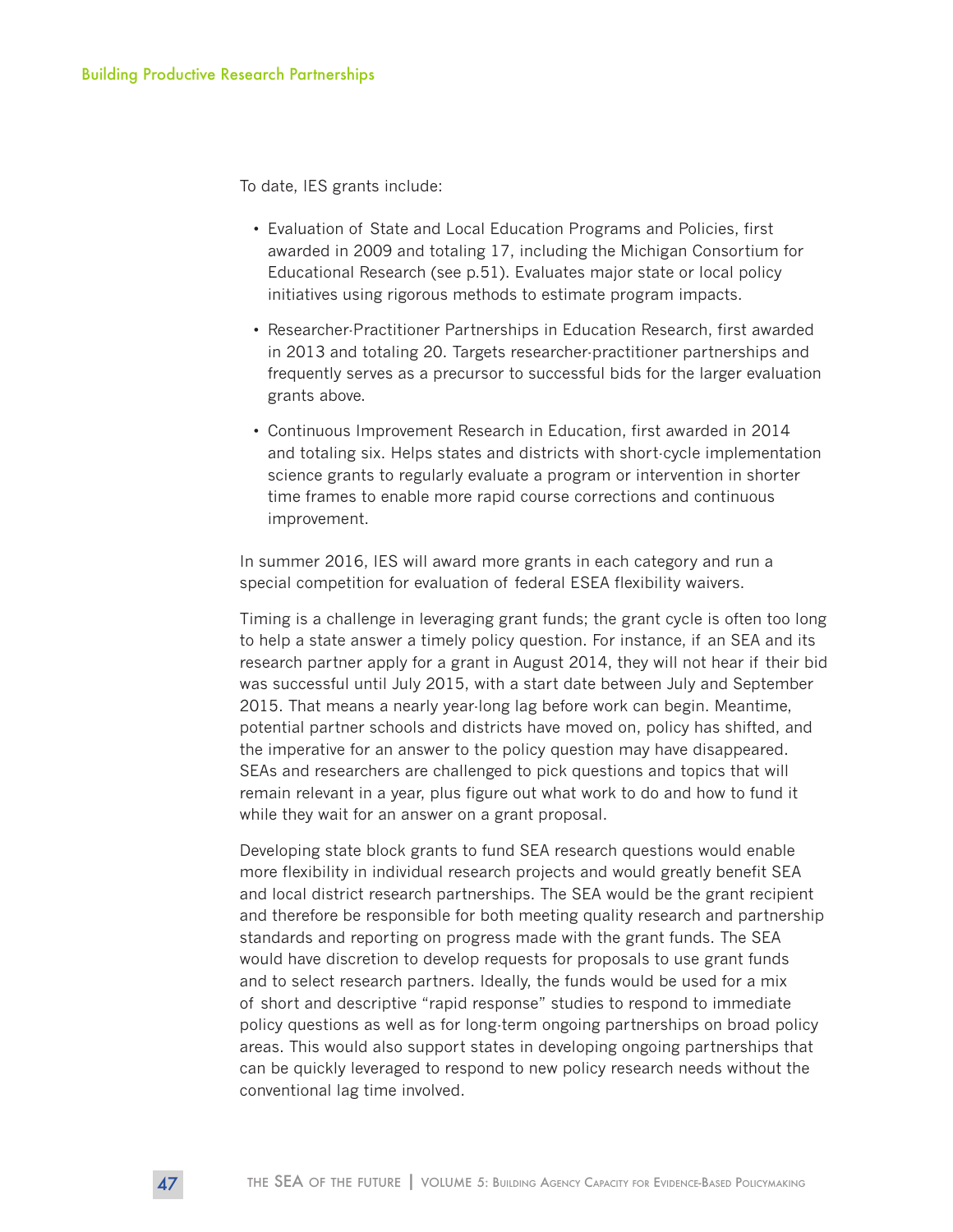Even without grants, partnerships are still possible. The key challenge is identifying researchers positioned to conduct the research without securing new funds. In Michigan, we have successfully partnered with senior university researchers who have built-in access to the needed resources (e.g., research assistants, software) and are relatively free from political interference to pursue relevant policy questions.

#### Ensuring Visibility and Use of Findings

Ensuring that findings and research products are well disseminated is a critical piece of building productive partnerships. Elsewhere in this volume, we discuss the importance of building internal capacity to produce, interpret, and act on useable research. But SEAs also need research partnership-generated findings to have visibility; it helps state agencies demonstrate that they are using research to make decisions and are invested in having solid information or the "right answer" to a policy question. Many state agencies suffer from a public relations problem of sorts—as the regulatory agency, they are often seen as overly compliance-driven and mired in bureaucracy. When SEAs contribute research, data, and information to the policy conversation, or can support their initiatives and policy decisions with relevant and timely research, it helps create a common conversation around difficult policy topics and, ultimately, can help the agency successfully carry out policies. Researchers, for their part, need their work to be visible because their professional worth is often judged by their success in publishing research and having their results referenced in the public policy domain. Partnerships between SEAs and external research can help researchers achieve public interest in their work.

It can be challenging for states to ensure this visibility. Researchers generally do not write for a policy audience; SEAs generally lack a communications or public relations arm aimed at disseminating research findings. Suggestions for SEAs include:

- **Focus on developing defined deliverables and timelines for each partner.**  Michigan requires partners to produce four types of deliverables: a policymaker-focused document (1 to 2 pages, key takeaways); an executive summary; a full report; and a technical working document. Massachusetts requires a four-page summary for all research findings.
- **Highlight with research partners the importance of descriptive statistics and graphical representations.** Many researchers produce these as an afterthought of sorts on their way to the "real question," but this is valuable information for SEAs. Ask research partners to produce short descriptive reports every three to six months as they work on the larger question.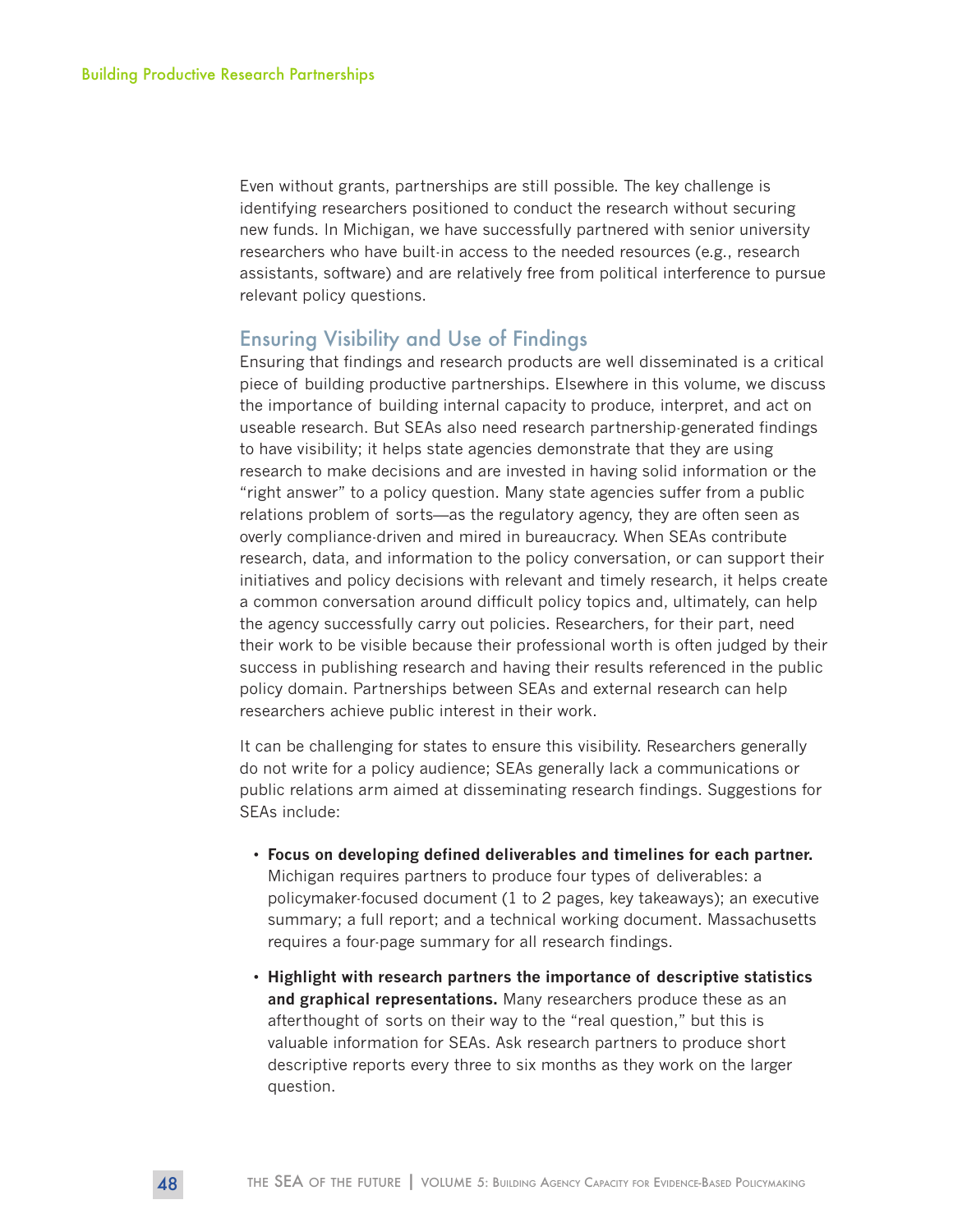- **Set regular times for researchers to present ongoing findings within the SEA.** Options include department-wide leadership team meetings, executive team meetings, office-specific meetings, or brown bag lunches. Do this several times a year to help break the information into manageable pieces.
- **Ask research partners for six-month updates outlining their ongoing work and deliverables.** This allows the SEA to take an active role in dissemination, through public releases of information and internal and external presentations.
- **Request that research partners submit to major research conferences and include an SEA staffer as a co-presenter in sessions.** This highlights both the partnership and the work. Discuss the possibility of co-authorship with SEA staff, particularly on policy briefs or white papers geared to more of a policy than academic audience.
- **Preserve researchers' independence and their ability to publish.** In Michigan, we request a time to review all external researchers' results for appropriate use of data and FERPA compliance, as well as to arrange our internal messaging if the findings are going to be highly visible or potentially contentious. But we protect the researcher's academic freedom and do not interfere with the publication of results.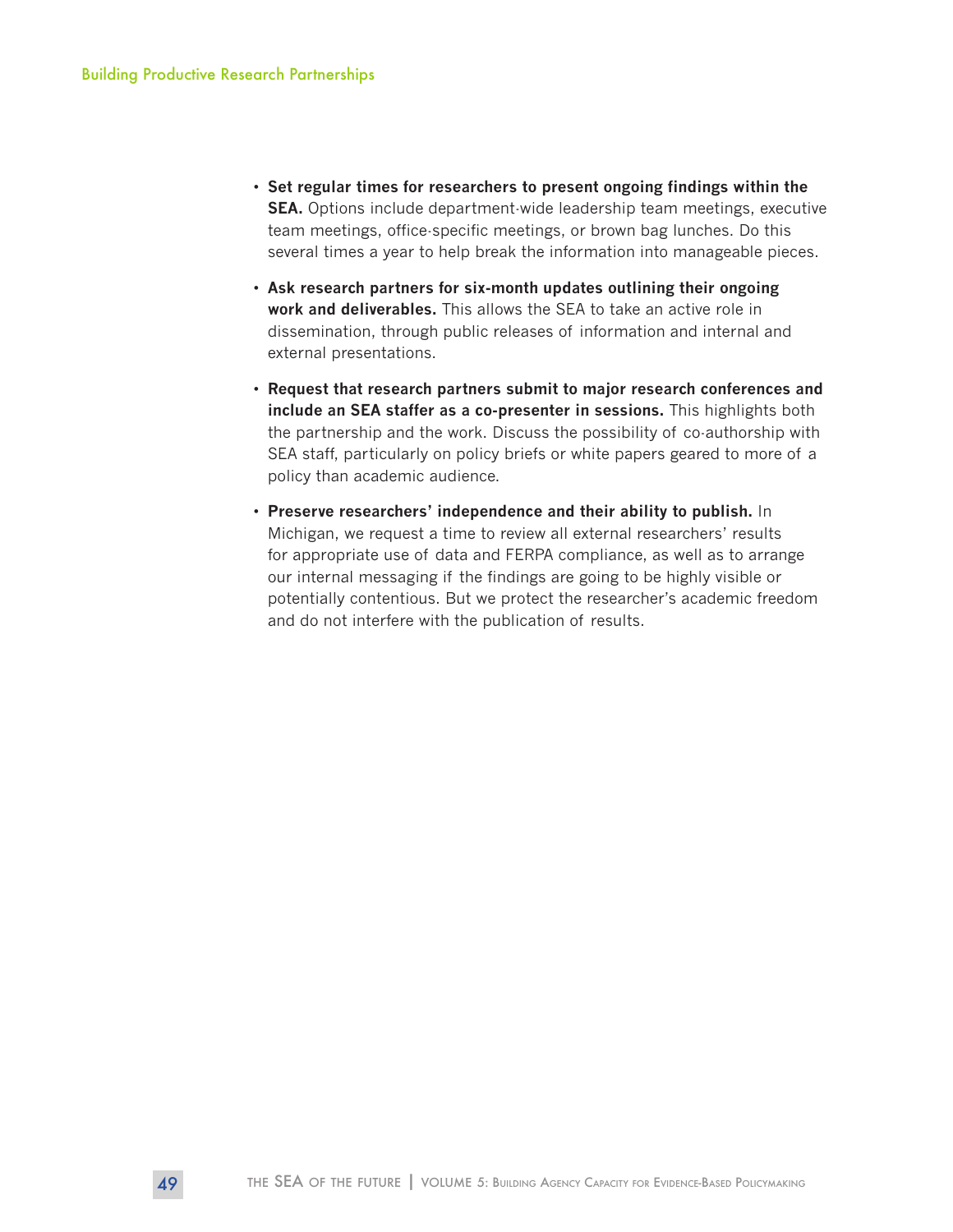## Case Study: Michigan Consortium for Educational Research

In 2010, the Michigan Department of Education entered into a 6-year, \$6 million partnership with the University of Michigan and Michigan State University to form the **[Michigan Consortium for Educational Research](http://michiganconsortium.org/)**. The consortium focused on two key questions: what is the impact of the **[Michigan Merit Curriculum](http://www.michigan.gov/mde/0,4615,7-140-28753_38924---,00.html)** and what is the impact of the **[Michigan Promise Scholarship](http://www.promisezones.org/)**. The partnership also had another aim—to build an ongoing, collaborative research partnership with Michigan's leading research institutions and use this to beef up the state's infrastructure and capacity to do research with external partners. A few lessons learned include:

- **How to handle related studies and researchers.** Since the partnership focused on two research questions, initial data approvals were related to those questions, as FERPA requires. But, over time, both universities added new graduate students, postdoctoral fellows, and other interested faculty. While interested in the original questions, these parties were even more interested in the state administrative data and the chance to do relevant policy research. This led to adding research questions and related hypotheses—a new concept for us. From the state's perspective, a partner got data to do a certain study and when that study was done, the partnership was over. But related questions arise all the time as research unfolds. As the consortium studied the Michigan Merit Curriculum and its impact on achievement, new questions surfaced. What about teacher mobility? What about teacher supply and demand? What about schools that open and close over the study's life? We had to strike a balance that afforded the consortium enough flexibility to grow while also maintaining strict documentation to ensure we followed the rules around researchers needing to study the educational question for which they are approved, not any question of interest.
- **How to provide appropriate longitudinal files.** The consortium was approved for certain data sets and received those data. But where previous partners had gotten a data dump and then done their analyses, this time we created a standard process for researchers to request a regularly updated longitudinal data.
- **How to deal with special requests.** In the consortium's desire to address the research questions with the most rigorous data available, researchers often wanted data outside our 'normal' data set. This was initially a source of confusion or even worry on the part of the SEA: Why did the researchers want address data? How can we ensure compliance with FERPA's requirement that we release only the most-needed data? To address this, we assigned an SEA "case manager" to each of our key research partners and, conversely, asked the external researchers to assign a point person on their side. This helps us solve problems and facilitate unusual data requests.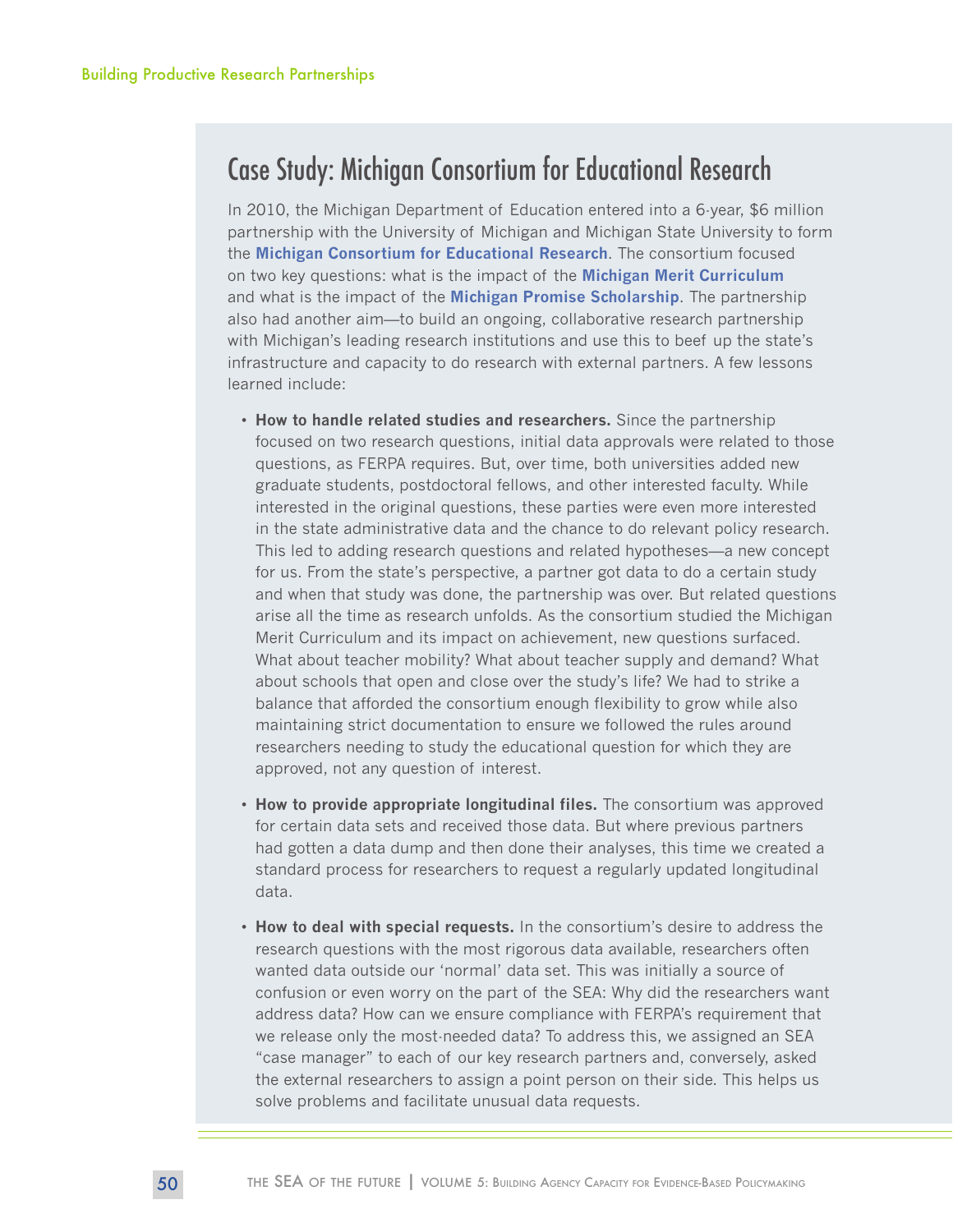## GETTING THE MOST OUT OF A RESEARCH PARTNERSHIP

Building and sustaining mutually beneficial, ongoing research partnerships is not simple. It requires both the SEA and the researcher to build trust and invest in the relationship. The benefits that accrue from these partnerships include high-quality, relevant research using the state's longitudinal data; regular reports and feedback; data "products" like researcher-ready data files; and being able to deploy the data to drive policy, versus leaving it to sit in data warehouses for reporting use only. To reap these benefits, however, states must overcome some challenges: facilitating work between multiple bureaucracies across different timelines and senses of urgency about the work, as well as communicating results to the public, particularly when negative attitudes prevail toward key policy initiatives.

To maximize partnerships, SEAs should:

- **Leverage institutional and personal relationships within the state.** Spend time developing a professional relationship with researchers. Find individuals who are committed to the state and the use of state data to drive policy; this will help you work through challenges in SEA-research institution collaboration.
- **Think about the strengths of different research universities in your state.**  Some might be best at research techniques that use advanced quantitative methods and longitudinal data; others better at studying certain interventions and how they work; others stronger in behavioral research. Research institutions are known for different things. Build the partnerships around strengths. Don't be afraid to "cherry pick," taking the best each has to offer.
- **Establish multi-university partnerships cautiously.** These have great potential, but also can compound difficulties in navigating relationships. If you want to partner with multiple universities, make sure you have fully committed individuals from each university, ideally with some demonstrated track record of working together.
- **Get buy-in from SEA people at all levels, from the executive to program offices.** Articulate a clear vision and need for this work, then show some 'quick wins' or early value that these partnerships generate. Make sure someone is in place to translate between researchers and program staff someone who knows the language of each and can help make sure they do not talk past each other.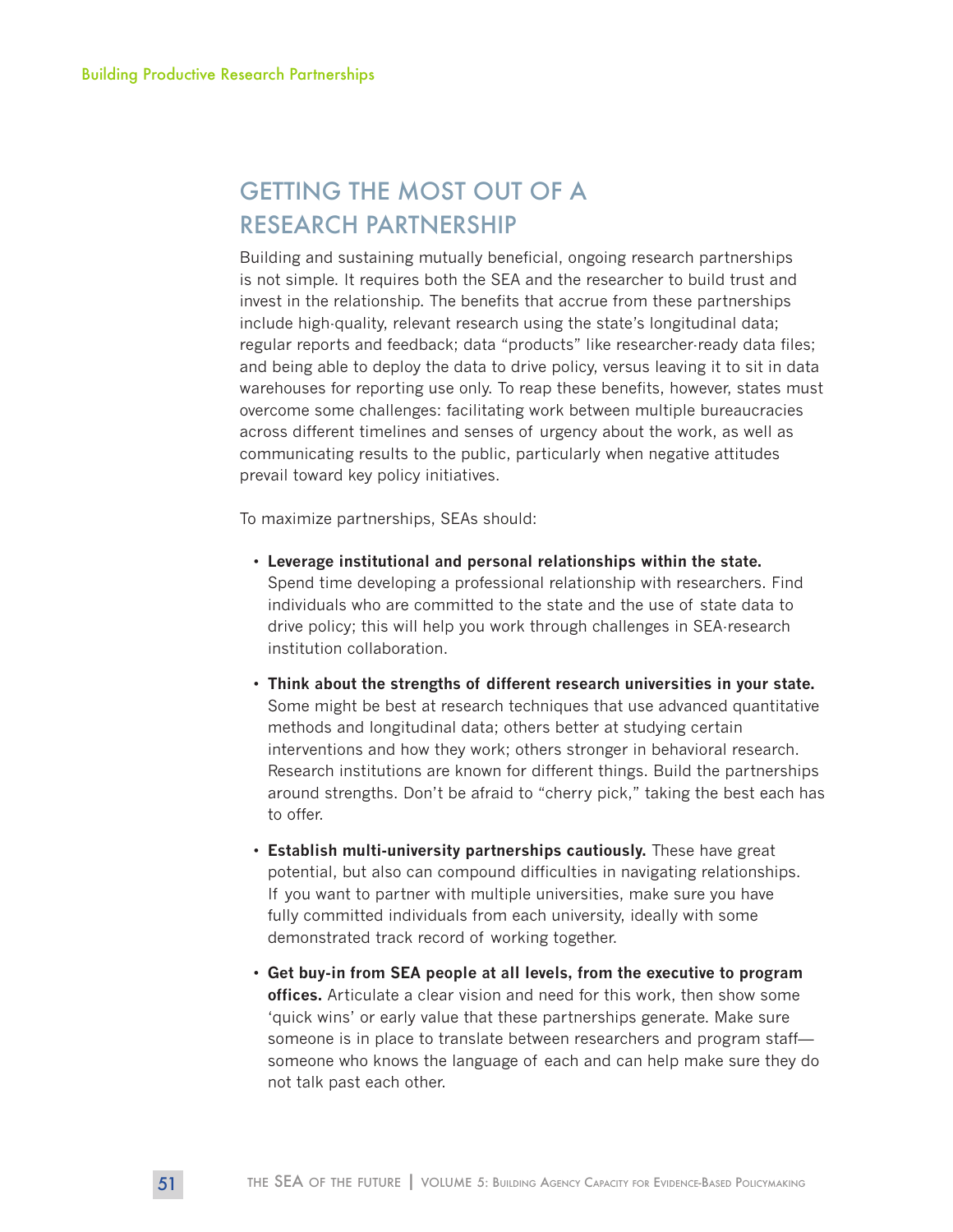- **Make sure the questions tackled are answerable.** It would be great to know conclusively what instructional practices are being used in our lowestperforming schools and how those relate to student engagement and motivation—but that is very tough to measure and requires much additional data collection. Many worthwhile questions and studies are much harder to accomplish than others. Prioritize so you can show the partnerships' value.
- **Be honest with researchers about SEA internal dynamics and politics and the limits of what the agency can do.** Researchers will be better partners if they understand the lay of the land from the outset.
- **Encourage research partners to develop policy briefs in a "question driven" format and address key questions in a non-technical way.** Keep the writing simple, clear, and to the point. **[Tennessee's exploration of course](https://www.tn.gov/assets/entities/education/attachments/rpt_Course_Placement_high_school_math.pdf)  [enrollment patterns for high school students](https://www.tn.gov/assets/entities/education/attachments/rpt_Course_Placement_high_school_math.pdf)** provides a nice example of a research summary designed for a general audience.
- **Set clear expectations, guidelines, and rules, particularly around partners presenting results and giving the SEA sufficient notice.** Make sure external researchers state that their findings reflect the researchers' work and not necessarily the views of the state education department. Involve the SEA communications office early on to determine concurrent or related messaging and ensure agency staff know when a release is coming. Ensure researchers understand this is not about control or censorship, but about the SEA being able to have a policy-relevant response.
- **Have SEA staff attend key research conferences,** such as those held by the Association of Education Finance and Policy and the American Educational Research Association.

Identifying, recruiting, training, and supporting external research partners provides many excellent opportunities for SEAs, although agencies must invest time and internal resources to develop and maintain an infrastructure to support these partnerships. But the benefits of having high-quality, independent research on major policy areas of interest outweigh the costs. As states have developed comprehensive longitudinal data systems, developing the concurrent infrastructure to use those data is of utmost importance and supports the SEA's ability to make smart, data-based policy decisions.

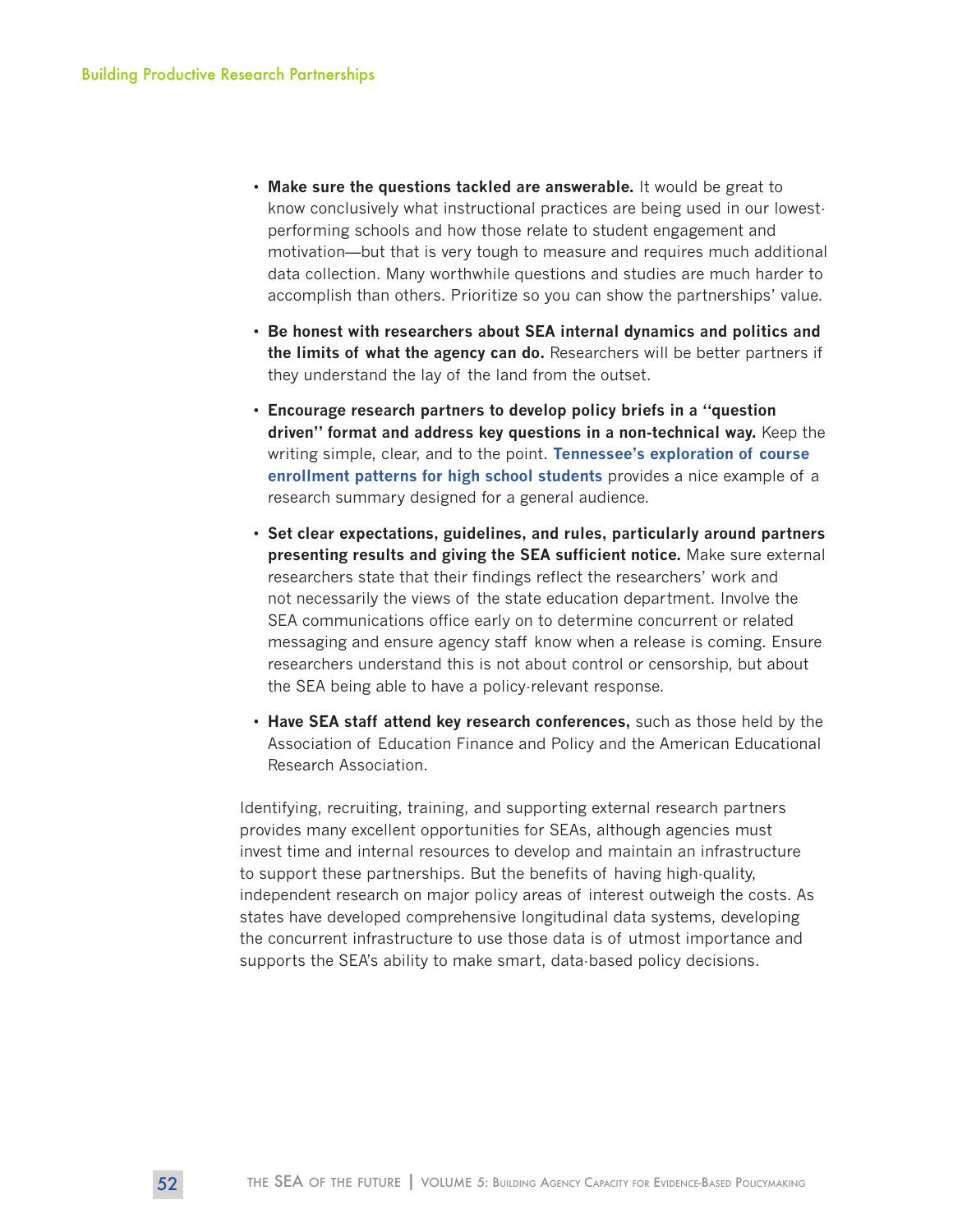

# Technical Assistance to Support Evidence-Based Policymaking: A Conversation With the Regional Comprehensive Centers

Facilitated By Betheny Gross

November 2015

© 2015 Edvance Research, Inc.

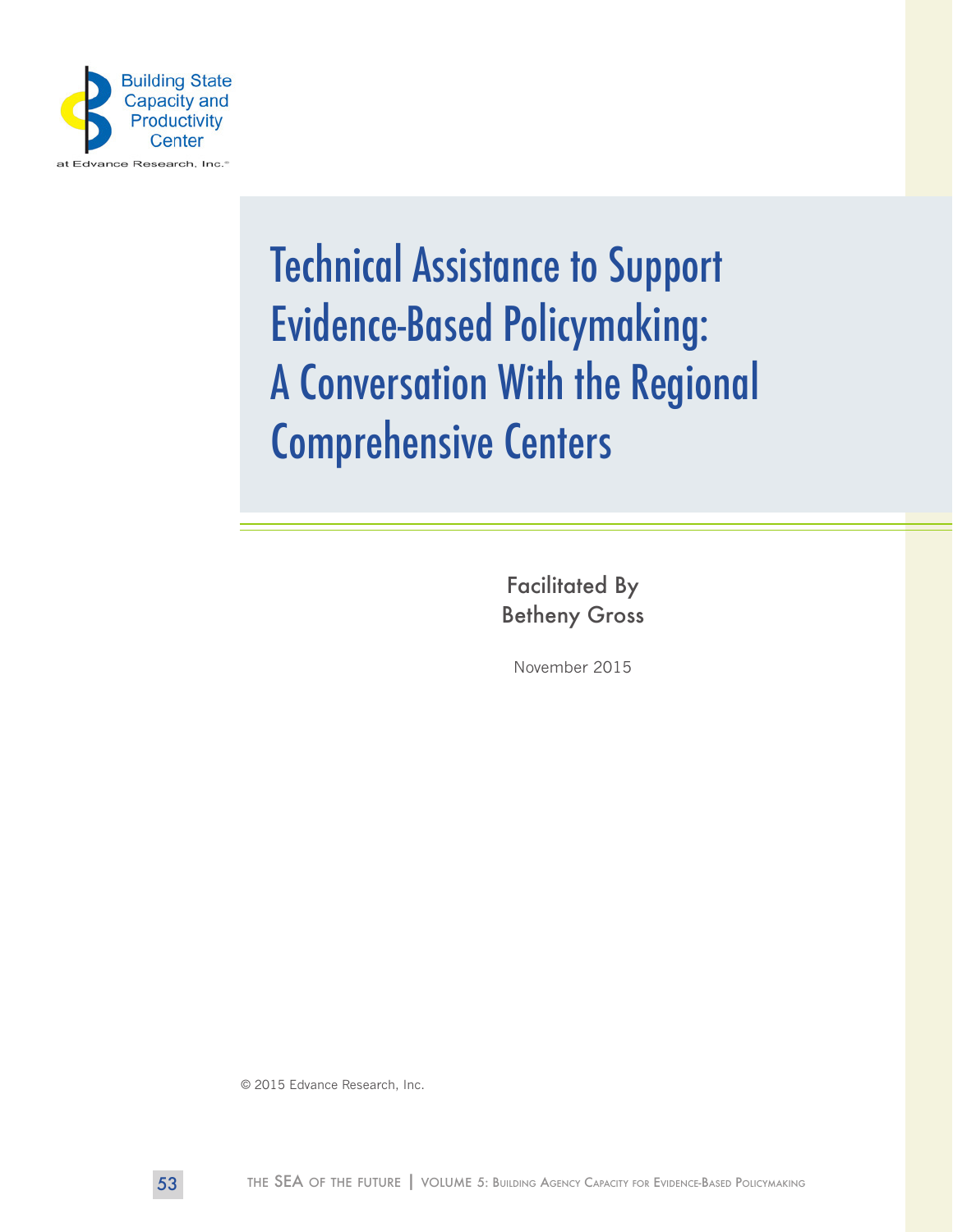*The following is an edited transcript of the conversation the editors Betheny Gross (Research Director, Center on Reinventing Public Education) and Ashley Jochim (Research Analyst, Center on Reinventing Public Education) had with Kathleen Dempsey (Director, North Central Regional Comprehensive Center), Caitlin Howley (Director, Appalachian Regional Comprehensive Center), and Paul Kohler (Director, West Regional Comprehensive Center). To listen to the audio, visit BSCPCenter. org. Readers interested in learning more about how one state featured in this conversation built SEA capacity for research should look at the Nebraska Blueprint, featured at the end of this conversation.* 

**Betheny:** Many people talk about the value of evidence-building in state education agencies, but it's often not obvious where states should start or how research can inform their work supporting districts and schools. Paul, can you get us started by telling us a little bit about where you have seen research add value to state education agencies?

**Paul:** Sure, I'd be glad to do that, and let me as a way to get started, talk about a regional collaborative with four states, and then talk about what's happened with that. The states I'm going to talk about (Arizona, Colorado, Nevada, and Utah) were all prompted by national initiatives such as Race to the Top, or the school improvement grants, or the ESEA waivers. Each passed legislation on educator effectiveness that set specific requirements and timelines for the new standard statewide systems of teacher and principal evaluation. It included using student achievement as a significant indicator of effectiveness, and this was new for each of these states. Teacher evaluation has both technical components that require validation and implementation, and components that need to be monitored for [implementation] fidelity.

In 2012, the West Comp Center formed a community practice and convened state department education leaders, which included policymakers and stakeholder groups from the four states to address these issues collectively and use available expertise and experiences to inform the design of these new evaluation systems. Once their frameworks were developed and adopted, it was apparent that the studies of these systems would need to be conducted. The West Comp Center partnered with a regional lab, in this case the Regional Education Laboratory West, to provide assistance to the Arizona Department of Education to study a pilot of the evaluation model in the selected districts. The findings from year one of the pilots informed changes to the program in year two with the West Comp Center and the REL West supporting the translation of findings into practice.

After the pilot was completed, Arizona Department of Ed turned its attention to gathering information on how districts were using the data from teacher evaluations to inform the decisions related to professional development or assignment, compensation, remediation, retention, as well as identifying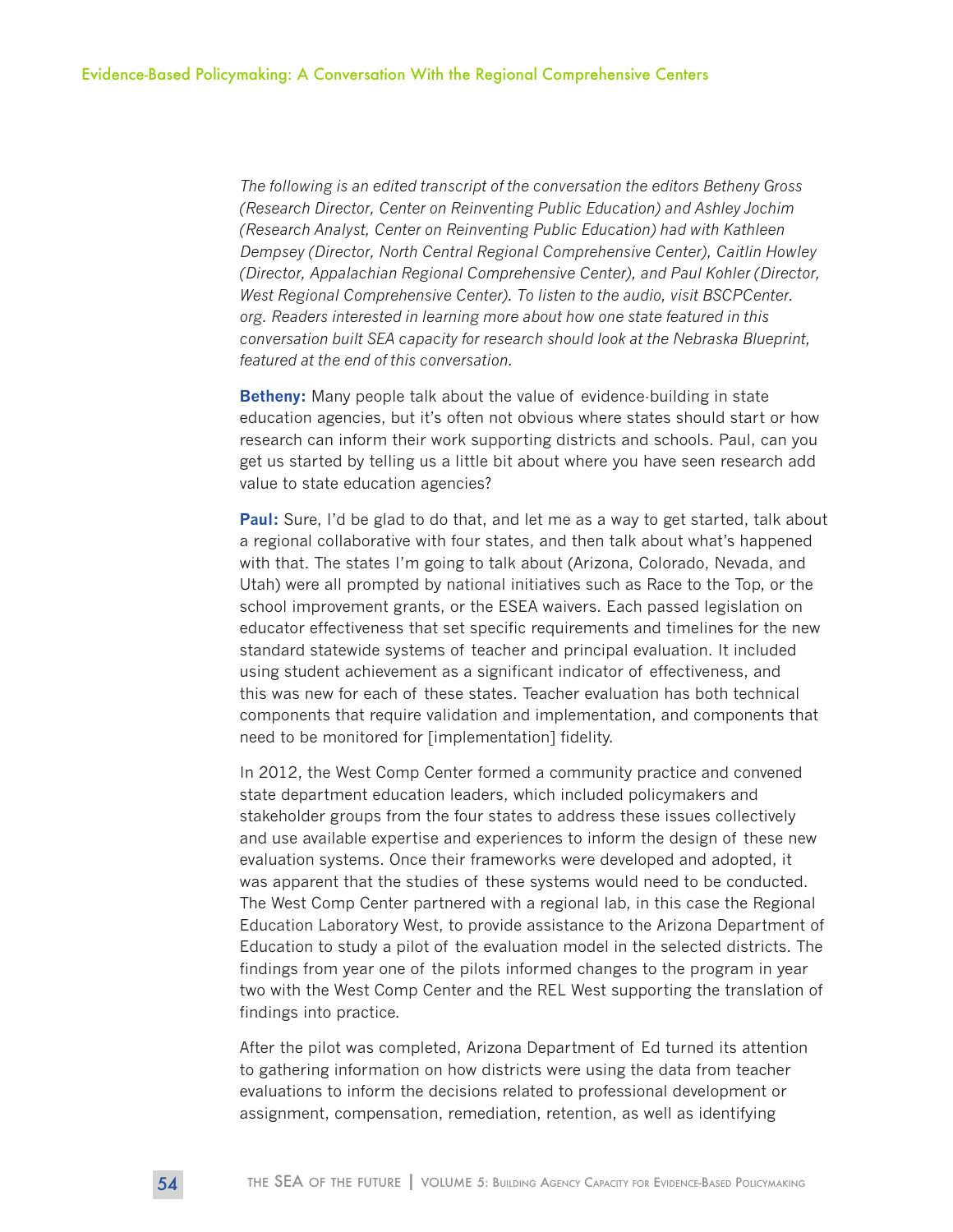teacher leaders. In Arizona, five districts participated in the study to understand how their districts were using the evaluation system and whether it aligned with the state policies and best practice guidelines.

**Betheny:** Why do you think [the collaboration] was so effective in this case?

Paul: [T]he three-year collaboration, and, by the way, it continues now into the fourth year, is an example of a strong partnership between the state education agency, a regional lab, which offered guidance in research design, methodology analysis of data, and the West Comprehensive Center, which provided technical assistance in the design and implementation of this system, and in using research findings to inform practice. The focus has been to help the state adopt a thoughtful, evidence-based improvement approach to implementation, and it has been shared work, collaboratively with defining questions of interest, as well as data and methods needed to address them. Then after data are collected by Arizona Department of Ed and the West Comprehensive Center, and analyzed by the regional lab, the preliminary findings were reviewed internally and the implications discussed.

The collaboration has resulted in four of the lab studies and they are available on REL West's website. Two have been published, one is in final editorial review, and another is now entering peer review. The Arizona Department of Ed is currently sharing the available results of these studies to districts across the state, not just the original five, as well as the state board of education, and they recently convened a task force by revisiting the state framework and timelines. In this case, the Arizona Department of Ed was successful at identifying changes that needed to be made in the model, capacity issues at the district level and at the state, by the way, early implementation strengths and the needs for improvement, and in making needed adjustments in a continuous improvement cycle.

Arizona was able to take advantage of the complementary services and collaborations between the regional lab and the West CC and use the findings to inform their decisions, and we did this and we continue to support it because the state agency itself needed that assistance and really didn't have the capacity to do that kind of work.

**Betheny:** Caitlin, Paul's discussion shows how fruitful good research can be for SEAs, but it also highlights how complex it is to get the pieces together. You've noted that many state agencies are hungry for research. In your experience, what do you think is holding SEAs back from building the requisite analytic capacities?

**Caitlin:** Unfortunately, although lots of state education agencies really want good systematically collected information, they face some pretty substantial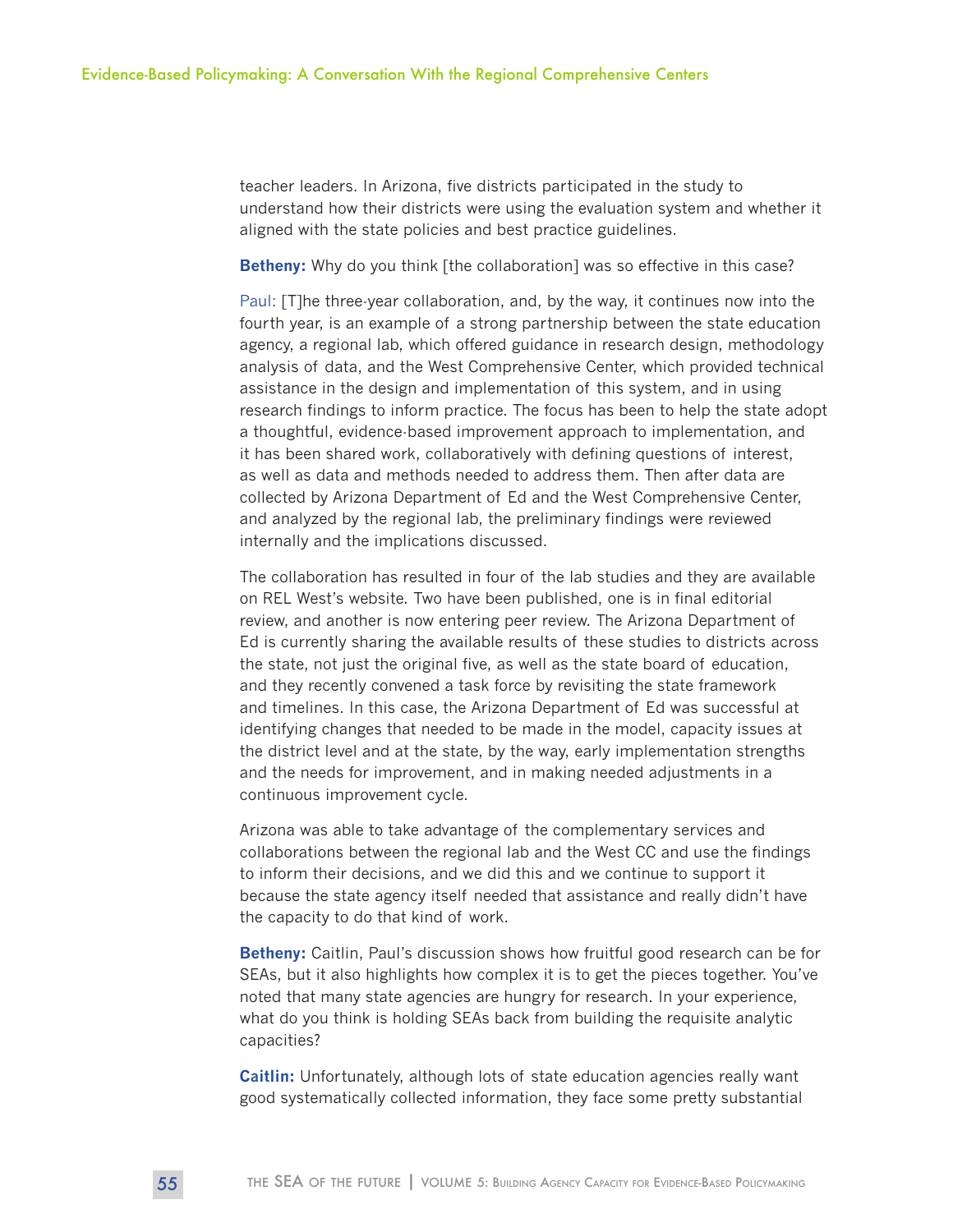obstacles to their ability to perform those analyses themselves. For example, the majority of their work tends to focus on implementing, often really ambitious, programs. Much of their knowledge and skill and energy ends up concentrated on crafting policies and guidelines that will work, standing up new programs, managing communication about new efforts and helping districts and schools with new implementations.

At the same time, adding fuel to the proverbial fire, state agencies facing a proliferation of responsibilities including new federal requirements and work that emerges from the continually shifting policy environment that they are working in. Given the precedence of these responsibilities and pressures, there's relatively less time and energy available for analytic work.

Another challenge is that SEA staff are generally hired for their content knowledge, their management skills, their familiarity with federal education regulations, etc., not as often for their research capacities. While many states do have research offices, they often are overburdened with requests for help, so they may not be available to answer staff's questions.

A third challenge: lack of, or depleting, funding. For example, in the four states that Appalachian Regional Comprehension Center serves, education funding from the state remains lower than it was before the recession in 2009. Those kinds of funding losses make education more difficult all-around and money for research and evaluation is often not the highest priority.

**Betheny:** Kathleen, I know that you have had the experience of working with Nebraska in overcoming some of these challenges. Can you say a little bit more about how states you've worked with are meeting the challenges Caitlin discussed?

**Kathleen:** The North Central Comprehensive Regional Center worked with Nebraska Department of Education starting in 2012. The Nebraska Department of Education had received a three-year state longitudinal data system grant, and they had four goals with this grant. One of the goals was to provide a data analysis tool to districts that used multiple data sources to produce reports for local decision makers. Another goal was to provide a statewide system of data analysis, professional development for every district. The third goal was to build a research and evaluation, or an RE, team. Then, of course, they needed to be able to sustain this grant.

North Central Comprehensive Center was asked to help NDE with this third goal, and that was to build a research and evaluation team. Because of some internal staffing transitions, NDE had lost the expertise necessary to establish this blueprint for this new data team, and so NCC was called to support them with that. What we did was to help bring in someone with some strong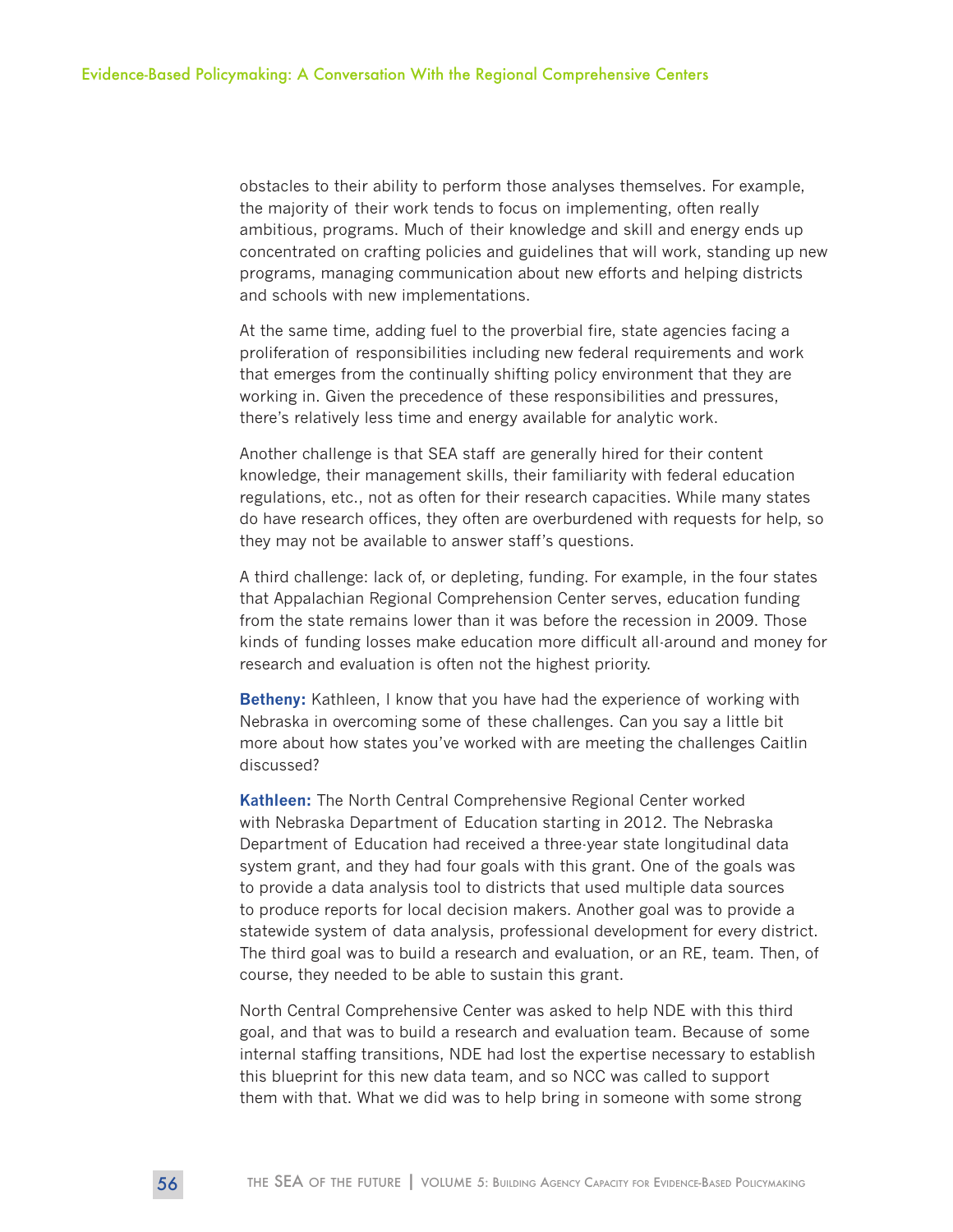experience and background in working with research teams, and that was one of our REL directors. Through that experience, as far as having that expertise, he started work with that team to think about the course of action that they might take, and so some milestones were set up for the work.

The first one was to determine how the data and research team at Nebraska would actually be positioned within their department. The second goal was to determine the mission, the vision, and the values of this team. The third goal was to determine the priorities for the team. The fourth one was to identify the roles and responsibilities of what was called a cross-team group. As they were putting this data research team together, they actually had people from across the department participate to help establish what the mission and vision of this team would be. Finally, to create a blueprint document that was to guide the work of the data research team.

We were so glad to be able to work with them in this way, and within the year we were able to help them set up their team. They, in fact, did identify their mission, vision, and values. They set up priorities, meaning what they would do in-house, what they should outsource, when they might work with a partner, and all of those kinds of things just to kind of set up their working system, their processes and procedures. They got their roles and responsibilities set up and all of those things within that first year. They had a blueprint for how they would work as an organization.

We continue to work with them. In fact, in this last year, we've been helping them put together a curriculum for how they will work with internal Nebraska Department of Education staff to help them be able to better use data to support their own decisions.

**Betheny:** All three of you have really pointed to the fact that the lack of research capacity isn't because states lack the desire to do the work. There's a lot of interest out there in our SEAs, and they're just sort of coming up against some challenges. Caitlin and Kathleen, what are other ways that states can tap the regional centers for more help when it comes to leveraging research to support their work?

**Caitlin:** In our experience, state education agencies definitely want research. Not necessarily the "what works" experimental or consumer reports kind of research, but often more descriptive analyses of how certain groups of students are performing or how various programs that they're running are implemented and with what results. What other state education agencies are doing to address shared issues or achieve similar goals. Given these kinds of needs, Regional Comprehensive Centers are really well positioned to provide technical assistance around analytical needs.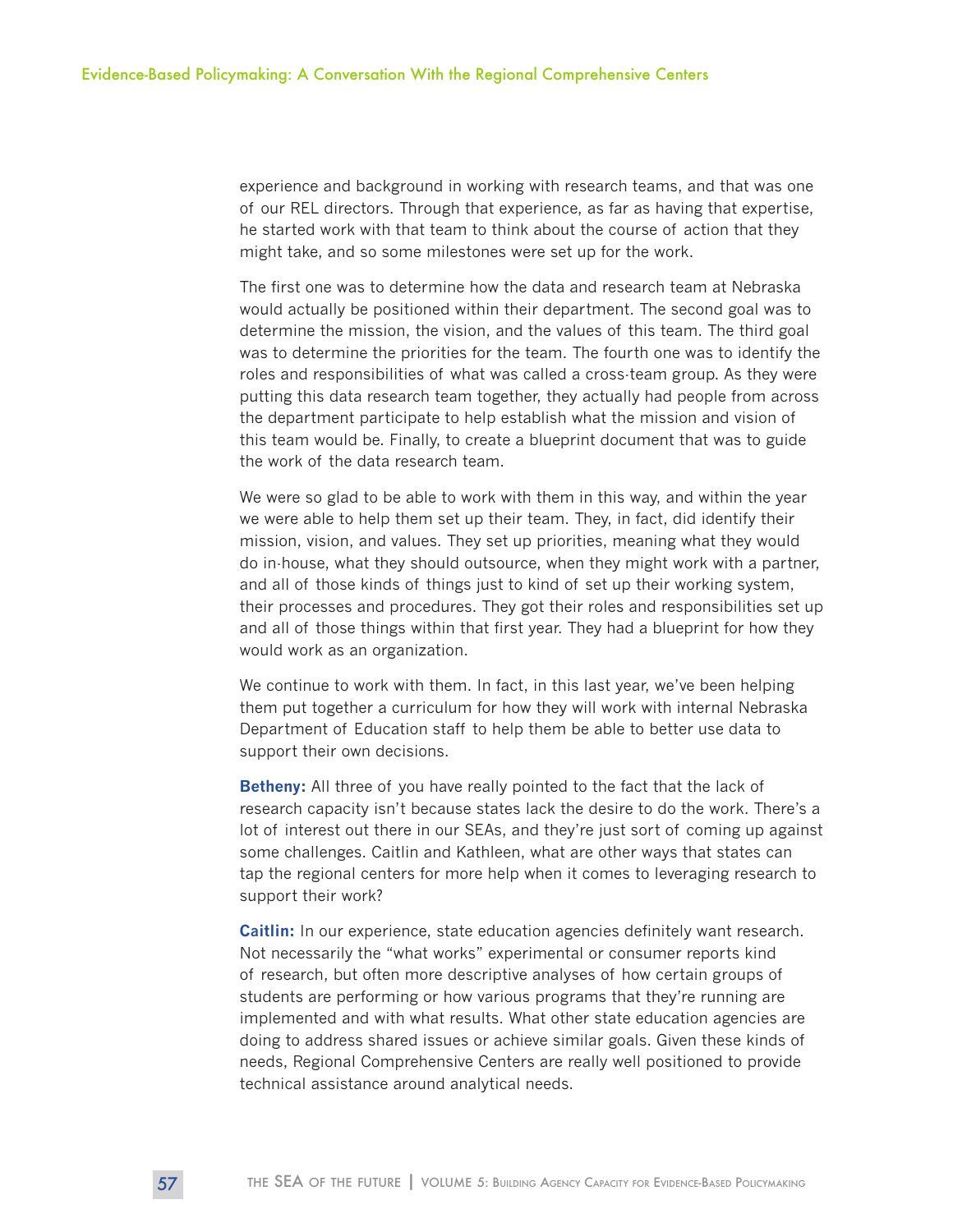For example, the Appalachian Regional Comprehensive Center has assisted one state to plan, implement, and assess outcomes from a pilot of formative assessment instructional practices implemented in several school divisions, and is helping the state to use findings from that pilot to plan for scaling up.

In another state, our team provided what's essentially evaluation capacitybuilding services, to help the state plan, administer, and analyze results from a survey about which teacher performance assessment the state should begin using.

Other examples include technical assistance to a state board of education to identify, review, adapt, administer, and analyze their first self-evaluation. In another state, we've helped the state education agency to investigate how teachers use that state's online professional development system to better inform decisions that they were planning to make about whether or not or how to continue the use of that online professional development system.

Other kinds of analytic assistance we've provided include help with the development of logic models so that states can monitor the progress of various initiatives, or assistance with creation of crosswalks to compare various state policies, so even as Regional Comprehensive Centers help state education agencies build their capacity to implement important new reforms, we also help enhance their capacity to access and use research to support their implementations of such reforms.

**Kathleen:** Certainly, there are many ways to help our SEAs use and get the research that they need to make those decisions. The North Central RCC is helping the Wyoming Department of Education to find out about what's happening in other states and in other locales as far as schools that serve populations with large numbers of Native Americans. We're working with the department to identify schools that serve a high population of Native American students, and that are achieving at high rates regarding student attendance, graduation rates, and academic achievement in English language arts and mathematics.

To do this, we turn to our REL Central partners, and they've been a part of the discussions with Wyoming Department of Education, so we worked with them to identify schools and to help us craft survey questions. There have been more than 100 schools that have been identified across 10 states, and we're getting ready to send out surveys, and hopefully we'll get a good response on that. Wyoming is looking forward to the information, so they'll inform next steps and certainly it's aimed at thinking about better ways to serve Native American schools in Wyoming.

**Paul:** I think the point that needs to be made is that state agencies need a research component as they work to implement some of these policies. The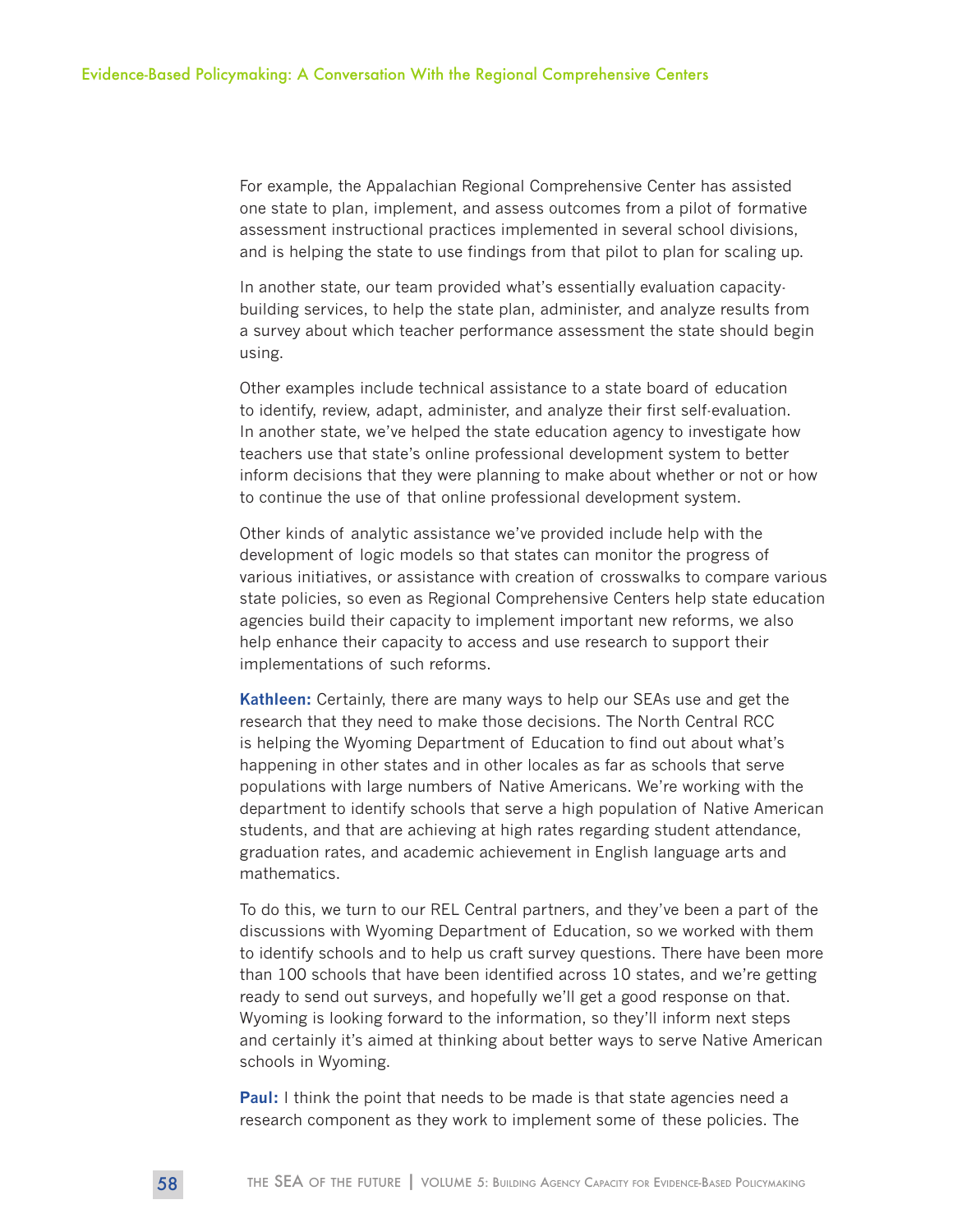districts are asking for it. State policymakers, both at the legislature and the state board, are asking for it.

You've already heard in this conversation that while the states are interested in doing it, they don't always have the capacity to provide that service. The West Comp Center Department of Education does a lot of turnaround school work by training leaders and their teams, and we are following up those state initiatives with case studies that are being written by our staff at the Comp Center, but also with the help of the REL, to find out what the impact of the turnaround leadership work is in school districts that are sponsored by the states. That's another example where the credibility of a research group such as an REL can be very helpful to a state, again providing a service that they may not be able to do, but providing a third party credibility and validations to some of the work.

## THE NEBRASKA BLUEPRINT

Context: The Nebraska Department of Education (NDE) received a three-year State Longitudinal Data System (SLDS) grant in July 2012. The grant goals were to provide a data analysis tool to districts that uses multiple data sources to produce reports for local decision makers, provide a statewide system of data analysis professional development for every district, build a research and evaluation (R&E) team in NDE, and sustain the SLDS. NDE requested NCCC assistance with the third grant goal. Due to internal NDE staffing transitions, NDE lost the expertise necessary to establish a blueprint for the new team. NCCC support intended to help NDE create a Data, Research, and Evaluation (DRE) Team to support SLDS work in collaboration with the NE research community (i.e., higher education institutions, Education Service Units [ESUs], and schools), assist NDE with R&E needs, coordinate the research community's involvement in the NDE Data Analysis Cadre (a combined NDE and ESU cadre team), and disseminate research findings to NDE and the NE research community. NCCC assistance on this project included supporting a McREL Senior Fellow to collaborate with the DRE Team director on how to develop a blueprint to guide the formation of the DRE team. Progress toward milestones includes:

#### **1. Determine how the DRE team will be positioned within NDE.**

During a February 2013 meeting, participants decided the DRE Team should be reflected in the NDE organizational chart to highlight their role as an NDE supporting unit. DRE Team work is expected to help NDE become more intentional about integrating work across NDE. NCCC assistance included supporting the attendance of the McREL Senior Fellow at two meetings and providing meeting facilitation.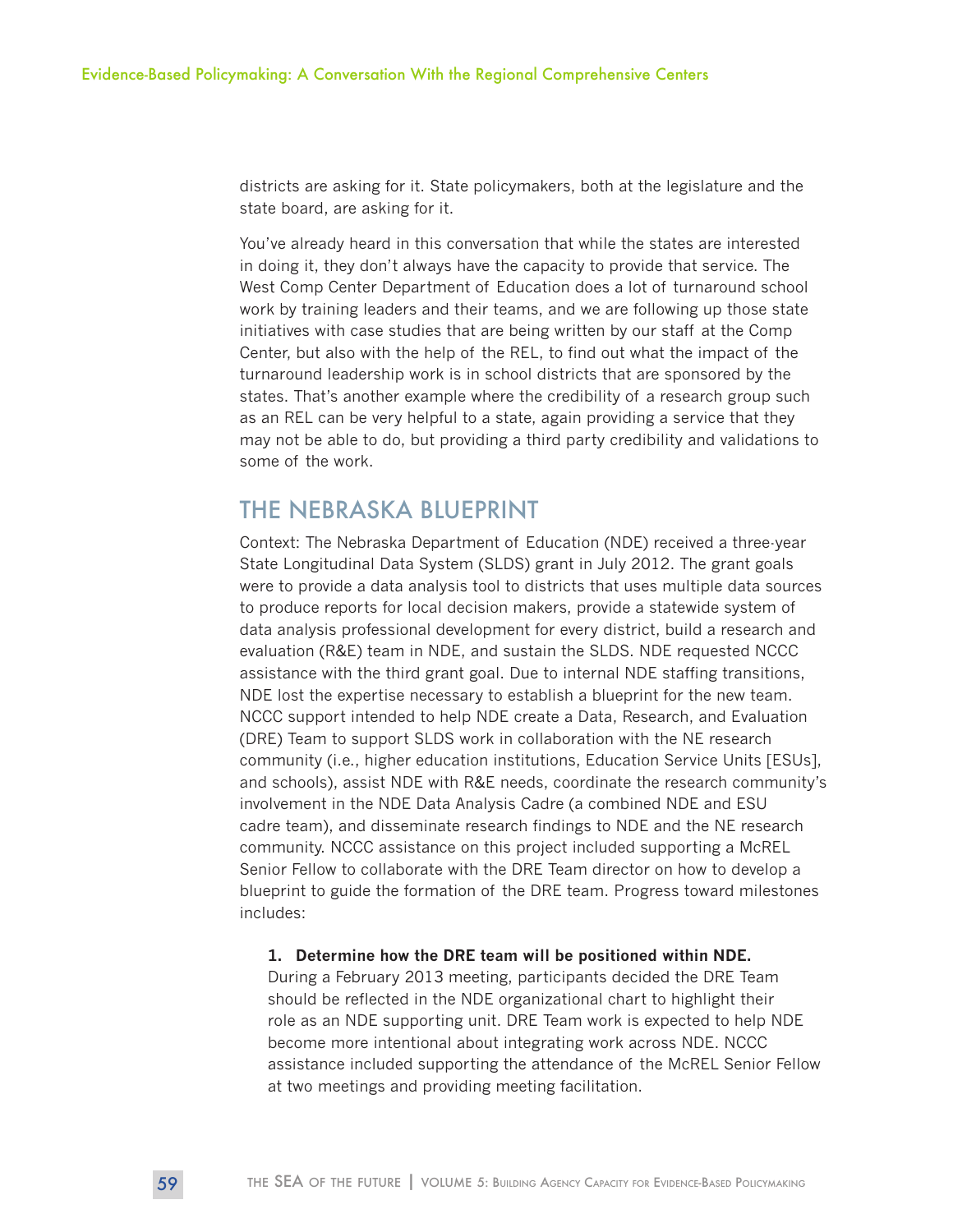#### **2. Determine the mission, vision, and values of the DRE team.**

NCCC supported participants in identifying a mission, vision, and values by facilitating the meeting in a way that all voices were heard. The revised mission emphasizes new R&E functions and expands the scope of NDE work. The DRE Team will collect and report on data necessary to comply with state and federal legislation and data related to other NE research community priorities.

#### **3. Determine the DRE team work priorities.**

A third priority for the meeting was to establish parameters for the DRE team to ensure quality work. Questions guided the discussion of work parameters: what work do we do in-house, what work should we outsource, and what work do we partner to accomplish. NCCC supported these discussions by suggesting productive meeting structures for discussions, taking notes, and facilitating discussions.

#### **4. Identify the role and responsibilities of the cross-team group.**

The cross-team group was established to provide guidance to the DRE team, including the new director. Participants will meet to support the DRE team. NCCC supported this milestone by providing productive meeting structures.

#### **5. Create a blueprint document to guide the work of the DRE team.**

After each meeting, NCCC compiled a blueprint document with detailed notes on meeting discussions by topic. This document is intended to provide guidance to the DRE team.

Another milestone was to determine the agenda and structure for two crossteam meetings. NCCC, McREL Senior Fellow, and DRE team director held several meetings to plan the cross-team meetings goals and the meeting structure to get input from all participants. The planning insured that the meetings were productive and that the milestones were met.

**Outcomes:** Progress toward the project outcomes was made in Year 1. The DRE team role was formalized, including policies and procedures to guide their work.

NCCC continues to assist NDE to build internal SEA capacity for using data to inform decision-making.

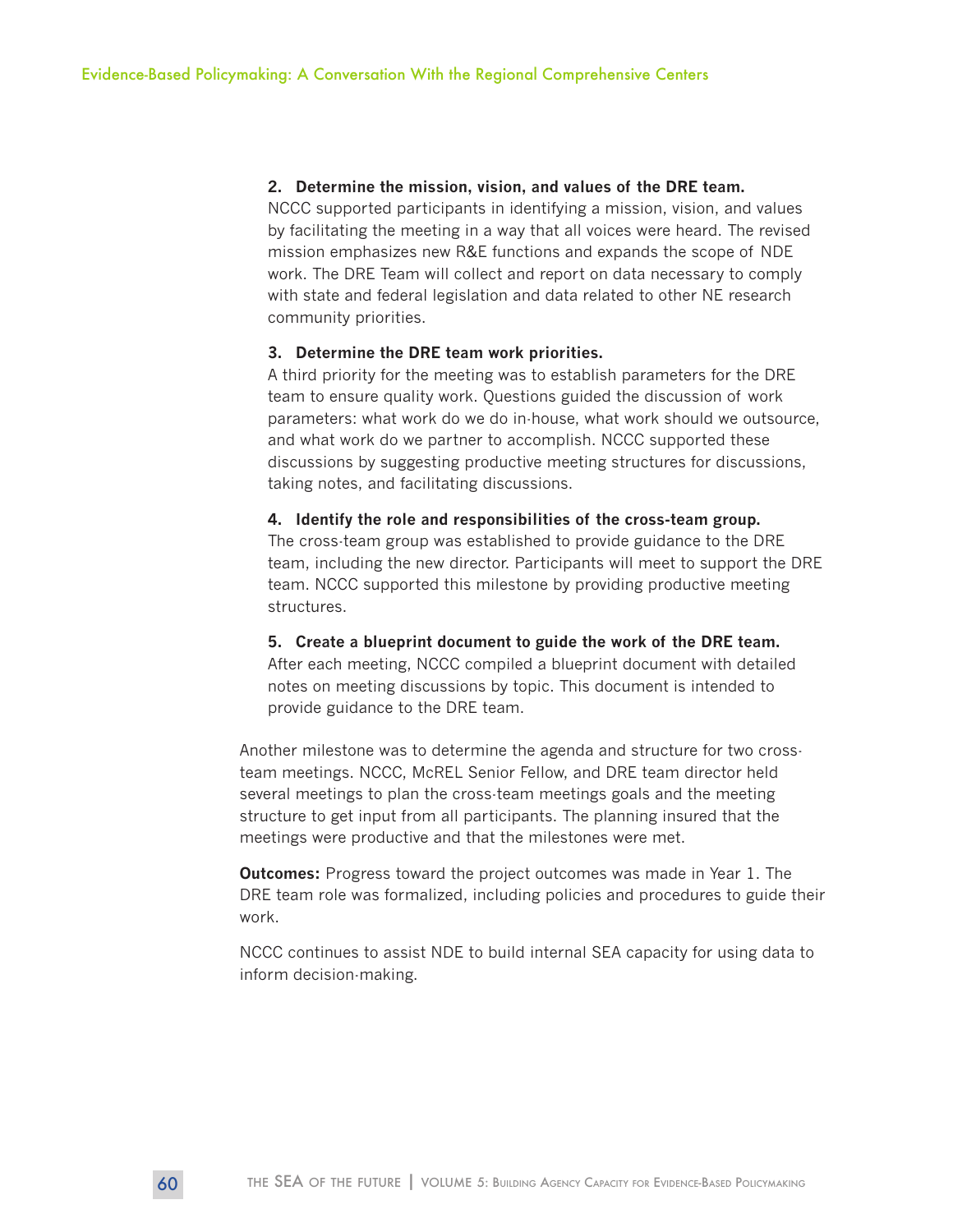

## About the *SEA of the Future* Series

*The SEA of the Future* is produced by the Center on Reinventing Public Education (CRPE), a non-partisan research and policy center at the University of Washington developing system-wide solutions for K–12 public education. Through research, policy analysis, and technical assistance, CRPE focuses on how states can better support school and district improvement.

## About the BSCP Center Partners

*The SEA of the Future* is a product of the Building State Capacity and Productivity Center (BSCP Center), which focuses on helping state education agencies (SEAs) throughout the country, as they adapt to increased demands for greater productivity. As state departments of education are facing the daunting challenge of improving student performance, the BSCP Center provides technical assistance to SEAs that builds their capacity to support local education agencies (LEAs or districts) and schools, and to the other 21 regional comprehensive and national content centers that serve them, by providing high-quality information, tools, and implementation support. The partners in the BSCP Center are Edvance Research, Inc., the Academic Development Institute, and the Edunomics Lab (Georgetown University).

Edvance Research, Inc. **<www.edvanceresearch.com>** | Founded in 2005, Edvance Research, Inc. (Edvance) is a mission-driven, women and minority owned, small business, nationally recognized for innovative and trusted expertise in education. A proven leader, specializing in collaborative research and development, evaluation, project management, assessment, research, large-scale initiatives, marketing and market research, training, and building capacity to use research, Edvance is committed to providing exceptional value to clients through outstanding quality and best practices. Edvance has held contracts with state education agencies, the Texas Education Agency, private institutions, foundations, and, most recently, a Regional Educational Laboratory for the U.S. Department of Education. Edvance is headquartered in San Antonio with offices in Austin, Texas.

Academic Development Institute (ADI) www.adi.org | The Academic Development Institute (ADI) focuses on helping state education agencies (SEAs) throughout the country, as they adapt to increased demands for greater productivity. As state departments of education are facing the daunting challenge of improving student performance, the BSCP Center provides technical assistance to SEAs that builds their capacity to support local education agencies (LEAs or districts) and schools, and to the other 21 regional comprehensive and national content centers that serve them, by providing high-quality information, tools, and implementation support.

Edunomics Lab at Georgetown University www.edunomicslab.org | Edunomics Lab is a university-based research center focused on exploring and modeling complex education finance decisions. The newly formed center is in the McCourt School of Public Policy at Georgetown University and focuses on public spending for K–12 and higher education. The center tracks public funds through the system to the point of service to examine the different policy decisions and their effects on the allocation of resources across students and services.